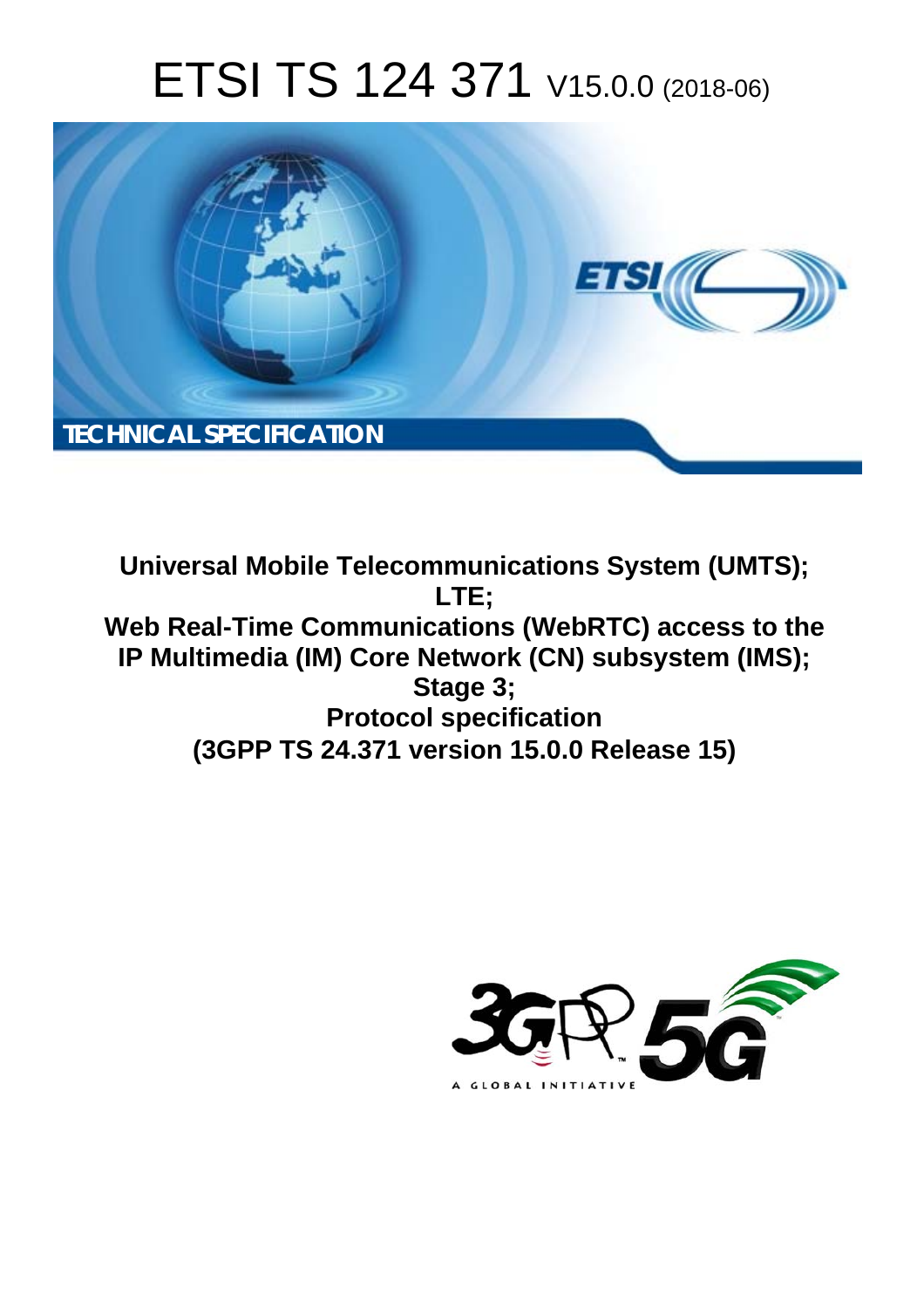Reference RTS/TSGC-0124371vf00

> Keywords LTE,UMTS

#### *ETSI*

#### 650 Route des Lucioles F-06921 Sophia Antipolis Cedex - FRANCE

Tel.: +33 4 92 94 42 00 Fax: +33 4 93 65 47 16

Siret N° 348 623 562 00017 - NAF 742 C Association à but non lucratif enregistrée à la Sous-Préfecture de Grasse (06) N° 7803/88

#### *Important notice*

The present document can be downloaded from: <http://www.etsi.org/standards-search>

The present document may be made available in electronic versions and/or in print. The content of any electronic and/or print versions of the present document shall not be modified without the prior written authorization of ETSI. In case of any existing or perceived difference in contents between such versions and/or in print, the only prevailing document is the print of the Portable Document Format (PDF) version kept on a specific network drive within ETSI Secretariat.

Users of the present document should be aware that the document may be subject to revision or change of status. Information on the current status of this and other ETSI documents is available at <https://portal.etsi.org/TB/ETSIDeliverableStatus.aspx>

If you find errors in the present document, please send your comment to one of the following services: <https://portal.etsi.org/People/CommiteeSupportStaff.aspx>

#### *Copyright Notification*

No part may be reproduced or utilized in any form or by any means, electronic or mechanical, including photocopying and microfilm except as authorized by written permission of ETSI. The content of the PDF version shall not be modified without the written authorization of ETSI. The copyright and the foregoing restriction extend to reproduction in all media.

> © ETSI 2018. All rights reserved.

**DECT**TM, **PLUGTESTS**TM, **UMTS**TM and the ETSI logo are trademarks of ETSI registered for the benefit of its Members. **3GPP**TM and **LTE**TM are trademarks of ETSI registered for the benefit of its Members and of the 3GPP Organizational Partners. **oneM2M** logo is protected for the benefit of its Members.

**GSM**® and the GSM logo are trademarks registered and owned by the GSM Association.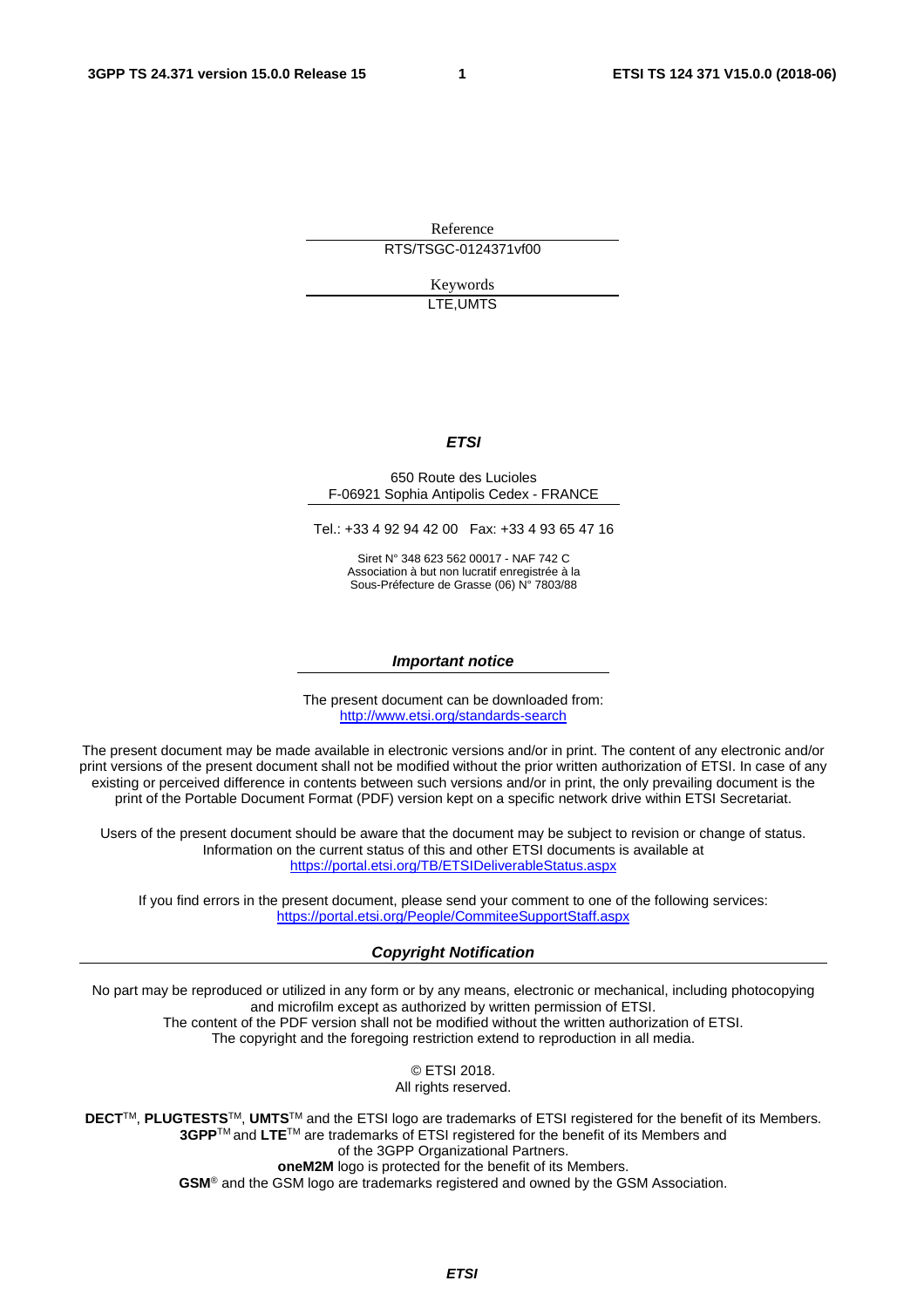## Intellectual Property Rights

#### Essential patents

IPRs essential or potentially essential to normative deliverables may have been declared to ETSI. The information pertaining to these essential IPRs, if any, is publicly available for **ETSI members and non-members**, and can be found in ETSI SR 000 314: *"Intellectual Property Rights (IPRs); Essential, or potentially Essential, IPRs notified to ETSI in respect of ETSI standards"*, which is available from the ETSI Secretariat. Latest updates are available on the ETSI Web server ([https://ipr.etsi.org/\)](https://ipr.etsi.org/).

Pursuant to the ETSI IPR Policy, no investigation, including IPR searches, has been carried out by ETSI. No guarantee can be given as to the existence of other IPRs not referenced in ETSI SR 000 314 (or the updates on the ETSI Web server) which are, or may be, or may become, essential to the present document.

#### **Trademarks**

The present document may include trademarks and/or tradenames which are asserted and/or registered by their owners. ETSI claims no ownership of these except for any which are indicated as being the property of ETSI, and conveys no right to use or reproduce any trademark and/or tradename. Mention of those trademarks in the present document does not constitute an endorsement by ETSI of products, services or organizations associated with those trademarks.

## Foreword

This Technical Specification (TS) has been produced by ETSI 3rd Generation Partnership Project (3GPP).

The present document may refer to technical specifications or reports using their 3GPP identities, UMTS identities or GSM identities. These should be interpreted as being references to the corresponding ETSI deliverables.

The cross reference between GSM, UMTS, 3GPP and ETSI identities can be found under [http://webapp.etsi.org/key/queryform.asp.](http://webapp.etsi.org/key/queryform.asp)

## Modal verbs terminology

In the present document "**shall**", "**shall not**", "**should**", "**should not**", "**may**", "**need not**", "**will**", "**will not**", "**can**" and "**cannot**" are to be interpreted as described in clause 3.2 of the [ETSI Drafting Rules](https://portal.etsi.org/Services/editHelp!/Howtostart/ETSIDraftingRules.aspx) (Verbal forms for the expression of provisions).

"**must**" and "**must not**" are **NOT** allowed in ETSI deliverables except when used in direct citation.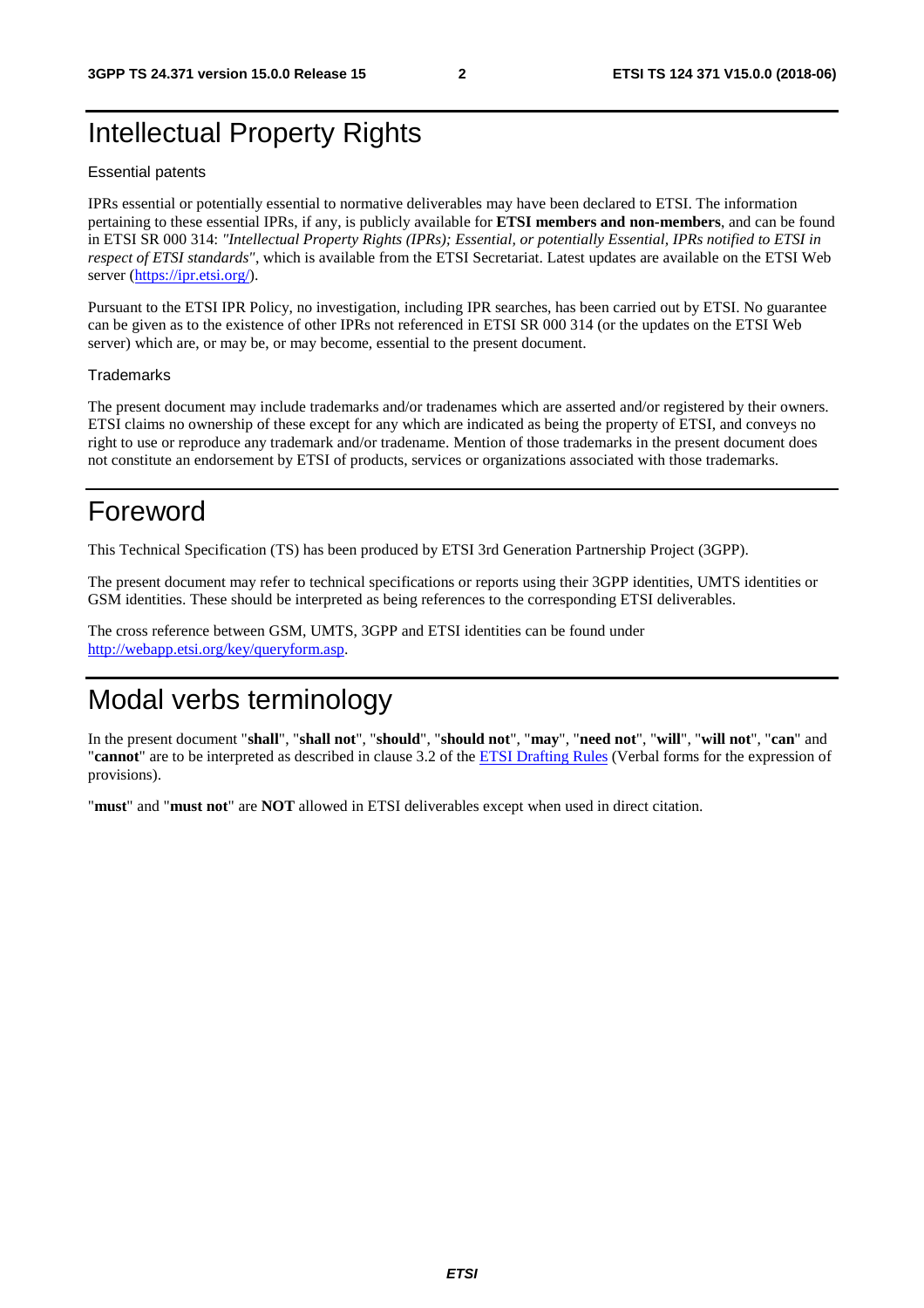## Contents

| 1                                           |  |  |  |  |  |  |  |  |
|---------------------------------------------|--|--|--|--|--|--|--|--|
| 2                                           |  |  |  |  |  |  |  |  |
| 3<br>3.1<br>3.2                             |  |  |  |  |  |  |  |  |
| $\overline{4}$<br>4.1                       |  |  |  |  |  |  |  |  |
| 5<br>5.1<br>5.2<br>5.3<br>5.4<br>5.5<br>5.6 |  |  |  |  |  |  |  |  |
| 5A<br>5A.1<br>5A.2<br>5A.3<br>5A.4          |  |  |  |  |  |  |  |  |
| 5B<br>5B.1<br>5B.2<br>5B.3<br>5B.4          |  |  |  |  |  |  |  |  |
| 5C<br>5C.1<br>5C.2<br>5C.3<br>5C.4          |  |  |  |  |  |  |  |  |
| 5D<br>5D.1<br>5D.2<br>5D.3<br>5D.4          |  |  |  |  |  |  |  |  |
| 5E<br>5E.1<br>5E.2<br>5E.3<br>5E.4          |  |  |  |  |  |  |  |  |
| 5F<br>5F.1<br>5F.2<br>5F.3<br>5F.4          |  |  |  |  |  |  |  |  |
| 6                                           |  |  |  |  |  |  |  |  |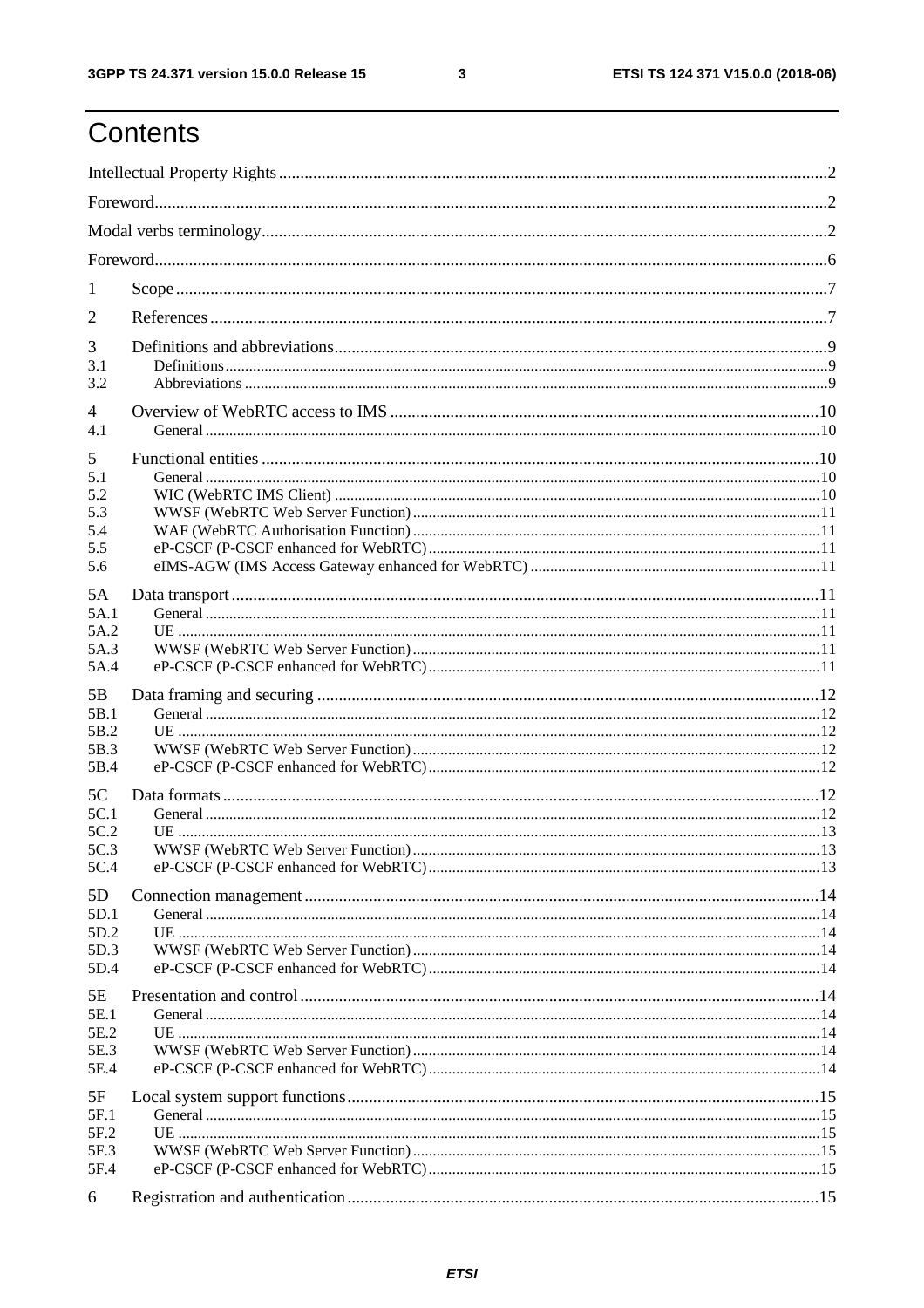| 6.1      |                                                                                             |  |
|----------|---------------------------------------------------------------------------------------------|--|
| 6.2      |                                                                                             |  |
| 6.2.1    |                                                                                             |  |
| 6.2.1.1  |                                                                                             |  |
| 6.2.1.2  |                                                                                             |  |
|          |                                                                                             |  |
| 6.2.1.3  |                                                                                             |  |
| 6.2.2    |                                                                                             |  |
| 6.2.3    |                                                                                             |  |
| 6.3      | WWSF (WebRTC Web Server Function) and WAF (WebRTC Authorisation Function)17                 |  |
| 6.3.1    |                                                                                             |  |
| 6.3.2    | WIC registration of individual public user identity from a pool of public user identities17 |  |
| 6.4      |                                                                                             |  |
| 6.4.1    |                                                                                             |  |
|          |                                                                                             |  |
| 6.4.1.1  |                                                                                             |  |
| 6.4.1.2  |                                                                                             |  |
| 6.4.1.3  |                                                                                             |  |
| 6.4.2    |                                                                                             |  |
| 6.4.3    |                                                                                             |  |
|          |                                                                                             |  |
| 6A       |                                                                                             |  |
| 6A.1     |                                                                                             |  |
| 6A.2     |                                                                                             |  |
| 6A.3     |                                                                                             |  |
|          |                                                                                             |  |
| 7        |                                                                                             |  |
| 7.1      |                                                                                             |  |
| 7.2      |                                                                                             |  |
| 7.2.1    |                                                                                             |  |
|          |                                                                                             |  |
| 7.2.2    |                                                                                             |  |
| 7.2.3    |                                                                                             |  |
| 7.2.4    |                                                                                             |  |
| 7.3      |                                                                                             |  |
| 7.4      |                                                                                             |  |
| 7.4.1    |                                                                                             |  |
| 7.4.2    |                                                                                             |  |
| 7.4.3    |                                                                                             |  |
|          |                                                                                             |  |
| 7.4.4    |                                                                                             |  |
| 7.4.5    |                                                                                             |  |
| 7.4.5.1  |                                                                                             |  |
| 7.4.5.2  |                                                                                             |  |
|          |                                                                                             |  |
| 8        |                                                                                             |  |
| 8.1      |                                                                                             |  |
| 8.2      |                                                                                             |  |
| 8.2.1    |                                                                                             |  |
| 8.2.2    |                                                                                             |  |
|          |                                                                                             |  |
|          |                                                                                             |  |
| 8.2.3    |                                                                                             |  |
| 8.3      |                                                                                             |  |
| 8.4      |                                                                                             |  |
| 8.4.1    |                                                                                             |  |
| 8.4.2    |                                                                                             |  |
| 8.4.3    |                                                                                             |  |
|          |                                                                                             |  |
| 9        |                                                                                             |  |
|          |                                                                                             |  |
| 10       |                                                                                             |  |
| 10.1     |                                                                                             |  |
| 10.2     |                                                                                             |  |
| 10.2.1   |                                                                                             |  |
| 10.2.2   |                                                                                             |  |
| 10.2.2.1 |                                                                                             |  |
| 10.2.2.2 |                                                                                             |  |
| 10.2.3   |                                                                                             |  |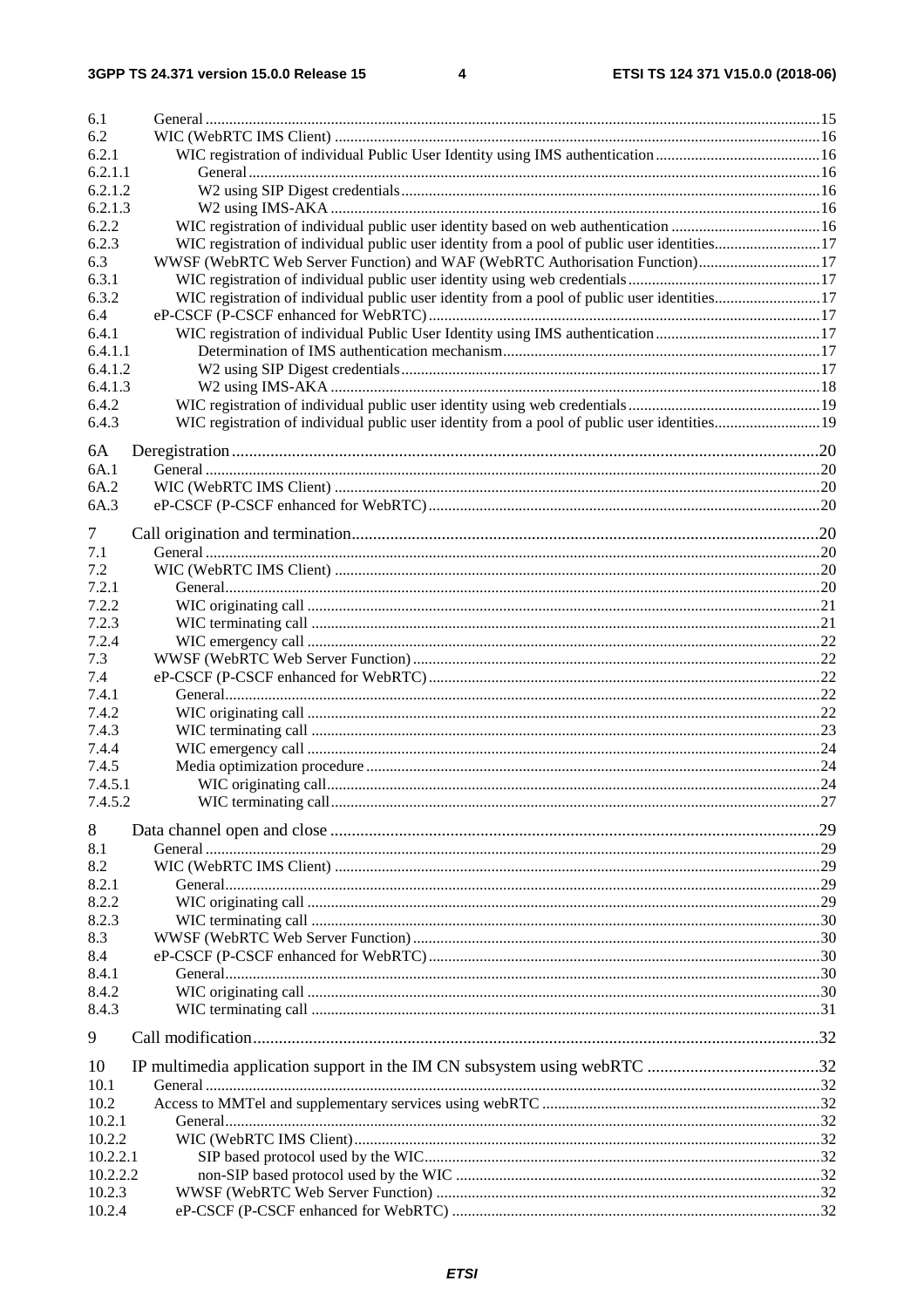$5\phantom{a}$ 

| A.3.1 |  |
|-------|--|
|       |  |
|       |  |
|       |  |
|       |  |
|       |  |
|       |  |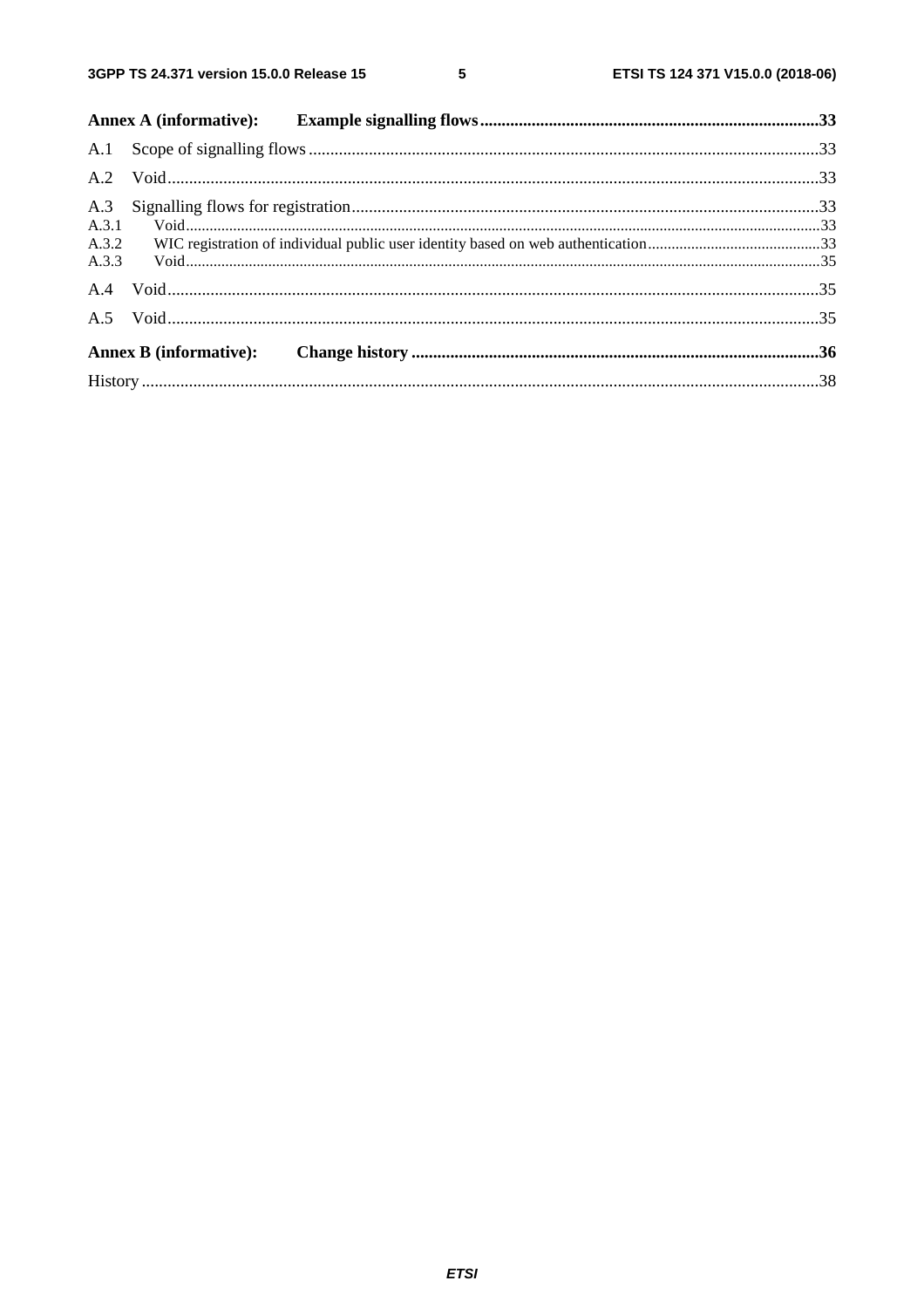## Foreword

This Technical Specification has been produced by the 3rd Generation Partnership Project (3GPP).

The contents of the present document are subject to continuing work within the TSG and may change following formal TSG approval. Should the TSG modify the contents of the present document, it will be re-released by the TSG with an identifying change of release date and an increase in version number as follows:

Version x.y.z

where:

- x the first digit:
	- 1 presented to TSG for information;
	- 2 presented to TSG for approval;
	- 3 or greater indicates TSG approved document under change control.
- y the second digit is incremented for all changes of substance, i.e. technical enhancements, corrections, updates, etc.
- z the third digit is incremented when editorial only changes have been incorporated in the document.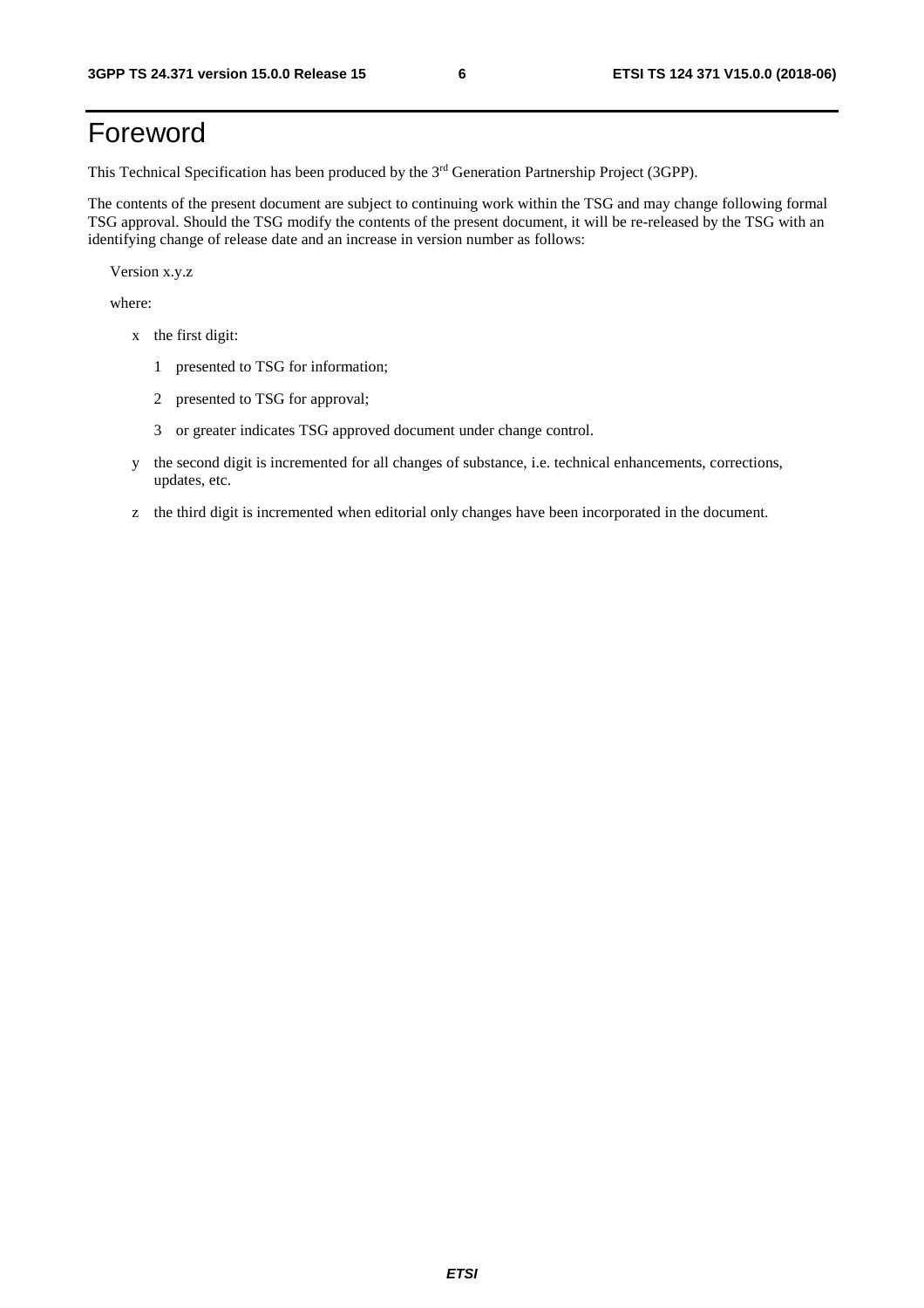## 1 Scope

The present document provides the details for allowing Web Real-Time Communication (WebRTC) IMS Clients (WIC) to access the IP Multimedia (IM) Core Network (CN) subsystem.

The present document is applicable to WebRTC IMS client (WIC), eP-CSCF, eIMS-AGW, WebRTC Web Server Function (WWSF) and WebRTC Authorization Function (WAF).

## 2 References

The following documents contain provisions which, through reference in this text, constitute provisions of the present document.

- References are either specific (identified by date of publication, edition number, version number, etc.) or non-specific.
- For a specific reference, subsequent revisions do not apply.
- For a non-specific reference, the latest version applies. In the case of a reference to a 3GPP document (including a GSM document), a non-specific reference implicitly refers to the latest version of that document *in the same Release as the present document*.
- [1] 3GPP TR 21.905: "Vocabulary for 3GPP Specifications".
- [2] IETF RFC 7118: "The WebSocket Protocol as a Transport for the Session Initiation Protocol  $(SIP)$ ".
- [3] 3GPP TS 24.229: "IP multimedia call control protocol based on Session Initiation Protocol (SIP) and Session Description Protocol (SDP); Stage 3".
- [4] 3GPP TS 23.228: " IP Multimedia Subsystem (IMS); Stage 2".
- [5] IETF RFC 5763: "Framework for Establishing a Secure Real-time Transport Protocol (SRTP) Security Context Using Datagram Transport Layer Security (DTLS)".
- [6] IETF RFC 5764: "Datagram Transport Layer Security (DTLS) Extension to Establish Keys for the Secure Real-time Transport Protocol (SRTP)".
- [7] 3GPP TS 22.173: "IP Multimedia Core Network Subsystem (IMS) Multimedia Telephony Service and supplementary services; Stage 1".
- [8] 3GPP TS 24.173: "IMS multimedia telephony communication service and supplementary services; Stage 3".
- [9] 3GPP TS 33.203: "Access security for IP based services".
- [10] RFC 6750 (October 2012): "The OAuth 2.0 Authorization Framework: Bearer Token Usage".
- [11] 3GPP TS 23.292: "IP Multimedia Subsystem (IMS) Centralized Services; Stage 2".
- [12] RFC 5009 (September 2007): "Private Header (P-Header) Extension to the Session Initiation Protocol (SIP) for Authorization of Early Media".
- [13] 3GPP TS 23.334: "IMS Application Level Gateway (IMS-ALG) IMS Access Gateway (IMS-AGW) interface".
- [14] RFC 4145 (September 2005): "TCP-Based Media Transport in the Session Description Protocol (SDP)".
- [15] RFC 8122 (March 2017): "Connection-Oriented Media Transport over the Transport Layer Security (TLS) Protocol in the Session Description Protocol (SDP)".
- [16] draft-ietf-rtcweb-data-channel-13 (January 2015): "WebRTC Data Channels".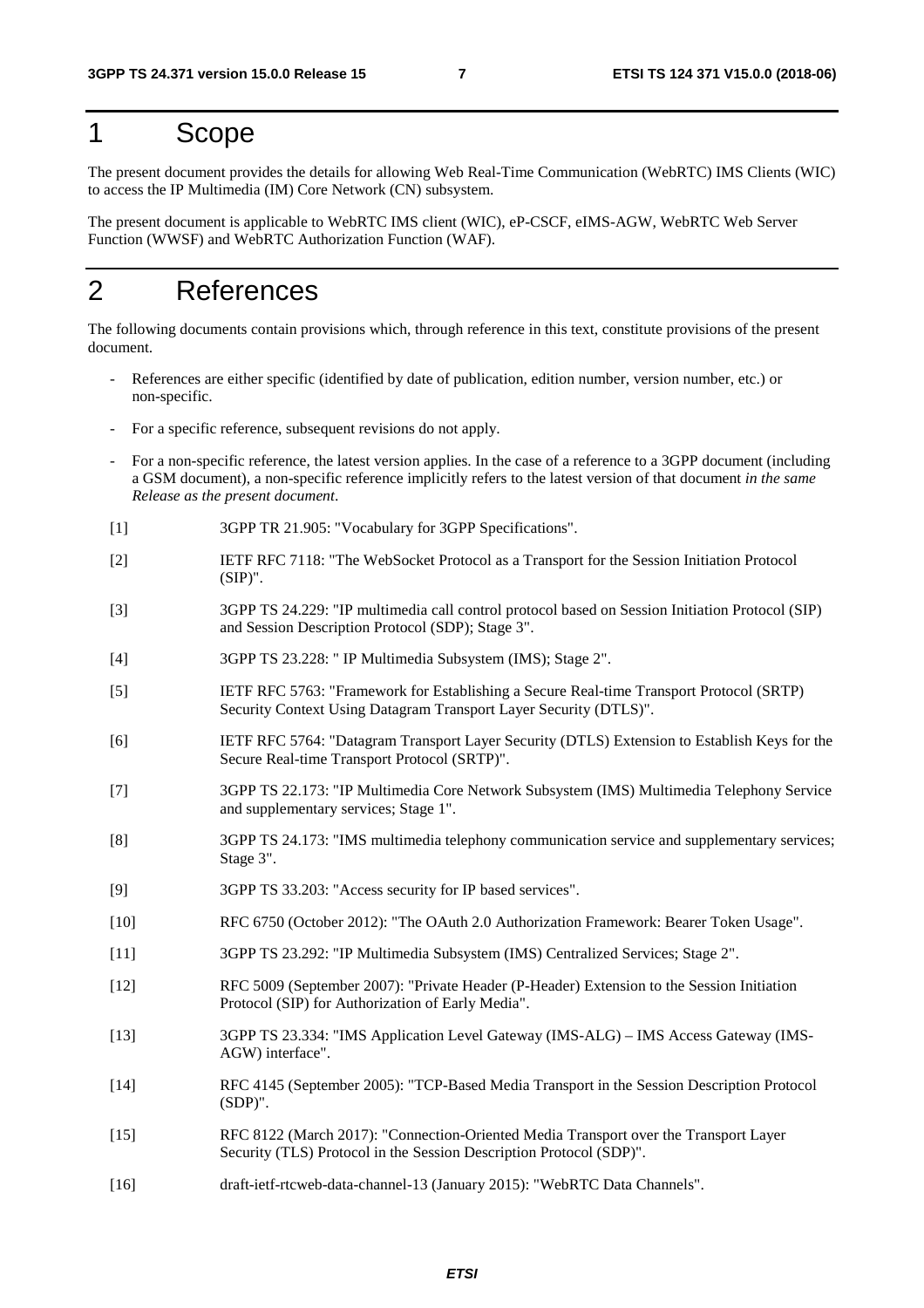Editor's note: The above document cannot be formally referenced until it is published as an RFC.

[17] draft-ietf-rtcweb-data-protocol-09 (January 2015): "WebRTC Data Channel Establishment Protocol".

Editor's note: The above document cannot be formally referenced until it is published as an RFC.

[18] draft-ietf-mmusic-sctp-sdp-25 (March 2017): "Stream Control Transmission Protocol (SCTP)- Based Media Transport in the Session Description Protocol (SDP)".

Editor's note: The above document cannot be formally referenced until it is published as an RFC.

- [19] RFC 3261 (June 2002): "SIP: Session Initiation Protocol".
- [20] RFC 3264 (June 2002): "An Offer/Answer Model with the Session Description Protocol (SDP)".
- [21] RFC 7675 (October 2015): "STUN Usage for Consent Freshness".
- [22] RFC 5245 (April 2010): "Interactive Connectivity Establishment (ICE): A Protocol for Network Address Translator (NAT) Traversal for Offer/Answer Protocols".
- [23] RFC 8261 (November 2017): "Datagram Transport Layer Security (DTLS) Encapsulation of SCTP Packets".
- [24] RFC 6455 (December 2011): "The WebSocket Protocol".
- [25] draft-ietf-mmusic-sdp-bundle-negotiation-29 (April 2016): "Negotiating Media Multiplexing Using the Session Description Protocol (SDP)".

Editor's note: The above document cannot be formally referenced until it is published as an RFC.

- [26] RFC 3581 (August 2003): "An Extension to the Session Initiation Protocol (SIP) for Symmetric Response Routing".
- [27] draft-ietf-sipcore-sip-authn-00 (May 2017): "Third-Party Authentication for Session Initiation Protocol (SIP)".
- Editor's note: The above document cannot be formally referenced until it is published as an RFC.
- [28] RFC 6544 (March 2012): "TCP Candidates with Interactive Connectivity Establishment (ICE)".
- [29] Void.
- [30] draft-ietf-rtcweb-overview-18 (March 2017): "Overview: Real Time Protocols for Brower-based Applications".

Editor's note: The above document cannot be formally referenced until it is published as an RFC.

- [31] **Void.**
- [32] RFC 3310 (September 2002): "Hypertext Transfer Protocol (HTTP) Digest Authentication Using Authentication and Key Agreement (AKA)".
- [33] RFC 4169 (November 2005): "Hypertext Transfer Protocol (HTTP) Digest Authentication Using Authentication and Key Agreement (AKA) Version-2".
- [34] 3GPP TS 26.114: "IP multimedia subsystem (IMS); Multimedia telephony, Media handling and interaction".
- [35] RFC 7519 (May 2015): "JSON Web Token (JWT)".
- [36] draft-ietf-mmusic-data-channel-sdpneg-12 (March 2017): "SDP-based Data Channel Negotiation".

Editor's note [WI: eWebRTCi\_CT, CR#0044]: The above document cannot be formally referenced until it is published as an RFC.

[37] draft-ietf-mmusic-msrp-usage-data-channel-06 (October 2016): "MSRP over Data Channels".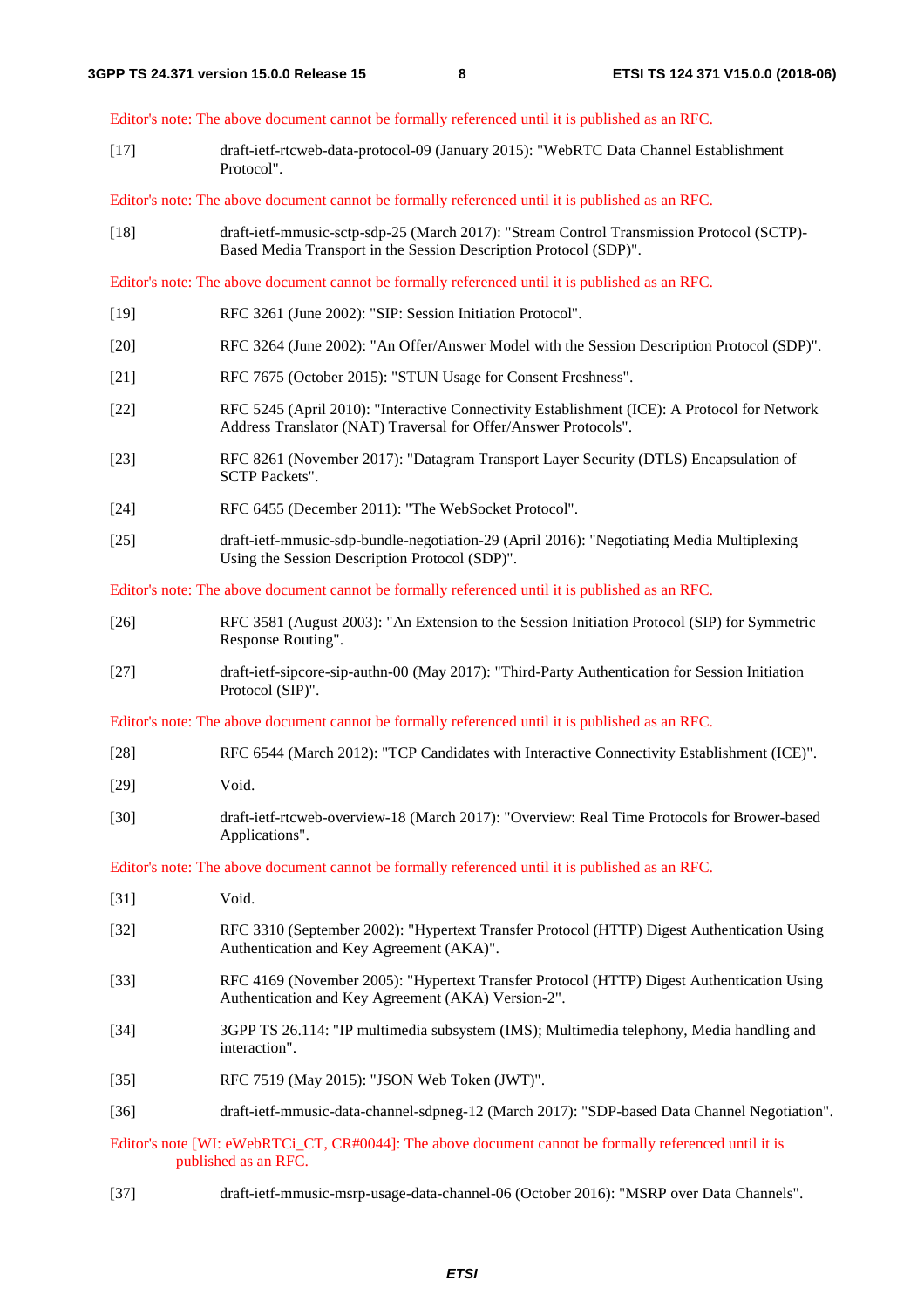Editor's note [WI: eWebRTCi\_CT, CR#0043]: The above document cannot be formally referenced until it is published as an RFC.

- [38] RFC 5761 (April 2010): "Multiplexing RTP Data and Control Packets on a Single Port".
- [39] draft-ietf-mmusic-mux-exclusive-11 (February 2017): "Indicating Exclusive Support of RTP/RTCP Multiplexing using SDP".

Editor's note [WI: TEI14, CR#0050]: The above document cannot be formally referenced until it is published as an RFC.

[40] draft-schwarz-mmusic-t140-usage-data-channel-03 (April 2016): "T.140 Text Conversation over Data Channels".

Editor's note [WI: TEI14, CR#0051]: The above document cannot be formally referenced until it is published as an RFC.

- [41] Void.
- [42] RFC 8035 (November 2016): "Session Description Protocol (SDP) Offer/Answer Clarifications for RTP/RTCP Multiplexing".
- [43] draft-ietf-ice-trickle-09 (April 2017): "Trickle ICE: Incremental Provisioning of Candidates for the Interactive Connectivity Establishment (ICE) Protocol".
- [44] RFC 5766 (April 2010): "Traversal Using Relays around NAT (TURN): Relay Extensions to Session Traversal Utilities for NAT (STUN)".

## 3 Definitions and abbreviations

### 3.1 Definitions

For the purposes of the present document, the terms and definitions given in 3GPP TR 21.905 [1] and the following apply. A term defined in the present document takes precedence over the definition of the same term, if any, in 3GPP TR 21.905 [1].

For the purposes of the present document, the following terms and definitions given in 3GPP TS 23.228 [4] annex U apply:

**P-CSCF enhanced for WebRTC (eP-CSCF) WebRTC Authorization Function (WAF) WebRTC IMS Client (WIC) WebRTC Web Server Function (WWSF)** 

For the purposes of the present document, the following terms and definitions given in RFC 5245 [22] apply:

**ICE Lite Full ICE Host ICE candidates** 

Editor's note: Terminology from draft-ietf-rtcweb-overview needs to be endorsed as part of the terminology of this document. This document uses the terms "WebRTC device" which it is understood will be changed to "non-WebRTC browser".

### 3.2 Abbreviations

For the purposes of the present document, the abbreviations given in 3GPP TR 21.905 [1] and the following apply. An abbreviation defined in the present document takes precedence over the definition of the same abbreviation, if any, in 3GPP TR 21.905 [1].

| <b>CN</b>   | Core Network                        |
|-------------|-------------------------------------|
| <b>CSCF</b> | Call Session Control Function       |
| <b>DCEP</b> | Data Channel Establishment Protocol |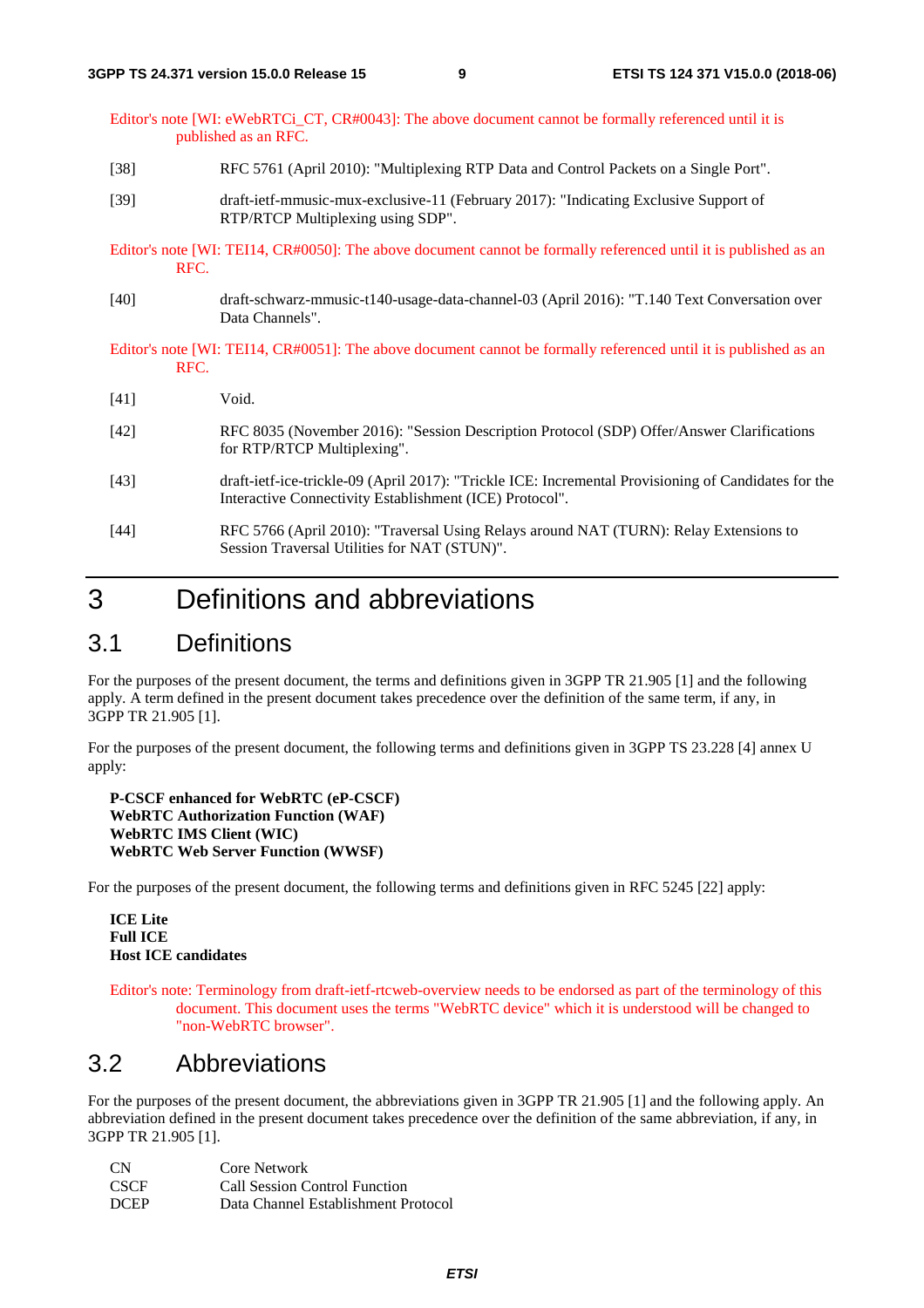| enhanced Proxy CSCF                  |
|--------------------------------------|
| IP Multimedia                        |
| Internet Protocol                    |
| <b>WebRTC Authorization Function</b> |
| Web Real-Time Communication          |
| WebRTC Web Server Function           |
|                                      |

## 4 Overview of WebRTC access to IMS

### 4.1 General

The relationship between functional entities for the interface at the W1 reference point, between the WWSF and the UE, the interface at the W2 reference point, between the eP-CSCF and the UE, the interface at the W3 reference point, between the UE and the eIMS-AGW, and the interface at the W4 reference point, between the WWSF and the WAF, are defined in annex U of 3GPP TS 23.228 [4].

The relationship between the functional entities for interface at the Mw reference point, between the eP-CSCF and the remainder of the IP multimedia core network subsystem, is defined in 3GPP TS 23.228 [4].

A number of appropriate mechanisms exist for signalling communication between the WIC and the eP-CSCF. Sucessful use of a mechanism other than those specified in this document will require some form of prior agreement between the operator of the WWSF and the operator of the eP-CSCF, as to the nature of the signalling mechanism that is to be adopted, and therefore the interworking required at the eP-CSCF. The mechanism of prior agreement and the nature of such agreement is not defined in this document.

A signalling transport mechanism for SIP is standardised in this release of this document, i.e. SIP over websockets (see RFC 7118 [2]), but this is not a mechanism that has to be supported by all eP-CSCFs.

When SIP over websockets is used, it can be appropriate for the SIP used to conform to the definitions for SIP on the Gm reference point as specified in 3GPP TS 24.229 [3]. Such a requirement is not mandatory, but where other SIP mechanisms are used:

- a) the usage will require some form of prior agreement with the operator of the eP-CSCF, as to the nature of the signalling mechanism that is to be adopted; and
- b) the SIP mechanisms will have to enable the eP-CSCF to conform to the SIP requirements over the Mw reference point to the remainder of the IP multimedia core network subsystem as specified in 3GPP TS 24.229 [3].

SDP is used for the signalling session information between the WIC and the eP-CSCF. Such SDP conforms to requirements for SDP on the Gm reference point.

## 5 Functional entities

### 5.1 General

### 5.2 WIC (WebRTC IMS Client)

A WebRTC IMS Client (WIC) establishing the service control signalling path over W2 interface, that is compliant with this specification shall implement the role of WIC capabilities defined in subclause 6.2, subclause 7.2 and subclause 8.2.

Where SIP over websockets is used, as specified in RFC 7118 [2], and no alternative SIP profiles have been agreed between the operator of the eP-CSCF and the operator of the WWSF, then the SIP used by the WIC over the W2 reference point shall conform to the requirements for UE over the Gm reference point as specified in 3GPP TS 24.229 [3].

When the WebSocket protocol is used, the WIC shall act as a WebSocket Client, as defined in RFC 6455 [24].

The SDP used shall conform to the requirements for UE over the Gm reference point as specified in 3GPP TS 24.229 [3] and further specified in the present document.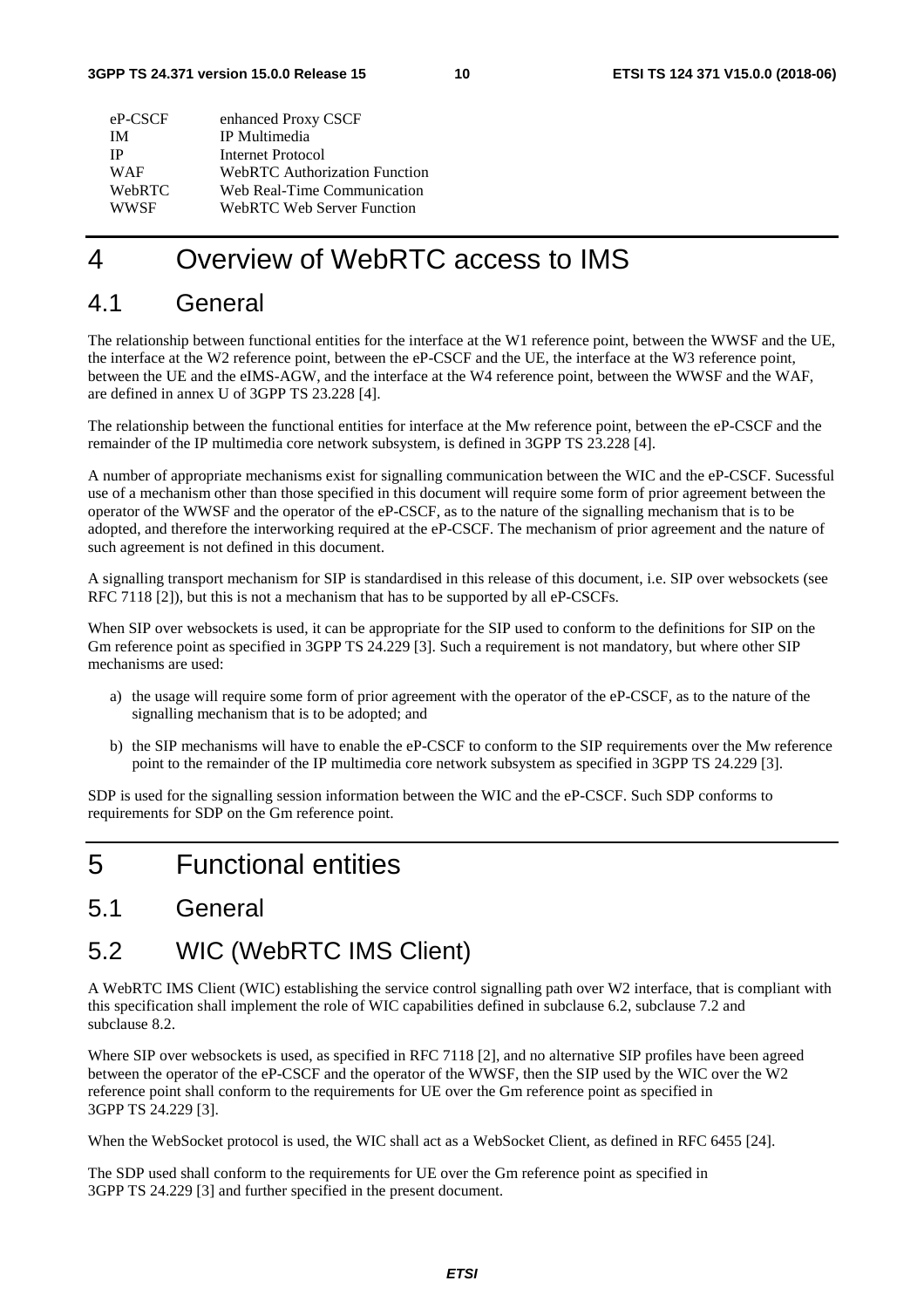## 5.3 WWSF (WebRTC Web Server Function)

The WebRTC Web Server Function (WWSF) is the initial point of contact in the Web that controls access to the IMS communications services for the WIC as specified in 3GPP TS 23.228 [4].

### 5.4 WAF (WebRTC Authorisation Function)

The WebRTC Authorisation Function (WAF) issues authorization tokens that are provided to the WIC via the WWSF as specified in 3GPP TS 23.228 [4] and 3GPP TS 33.203 [9].

NOTE: The WWSF and the WAF realisations can be physically co-located or physically separate.

## 5.5 eP-CSCF (P-CSCF enhanced for WebRTC)

For the Mw reference point, the eP-CSCF shall conform to the requirements for the P-CSCF as specified in 3GPP TS 24.229 [3].

Where SIP over websockets is used, as specified in RFC 7118 [2], and no alternative SIP profile have been agreed between the operator of the eP-CSCF and the operator of the WWSF, then the SIP used by the eP-CSCF over the W2 reference point shall conform to the requirements for P-CSCF over the Gm reference point as specified in 3GPP TS 24.229 [3].

The SDP used by the eP-CSCF over the W2 reference point shall conform to the requirements for UE over the Gm reference point as specified in 3GPP TS 24.229 [3] and further specified in the present document.

## 5.6 eIMS-AGW (IMS Access Gateway enhanced for WebRTC)

The functionality of the eIMS-AGW is specified in 3GPP TS 23.228 [4] and in 3GPP TS 23.334 [13].

## 5A Data transport

### 5A.1 General

Data transport is the support of TCP, UDP and the means to securely set up connections between entities, as well as the functions for deciding when to send data: Congestion management, bandwidth estimation and so on.

## 5A.2 UE

A UE supporting WebRTC shall support the WebRTC device functionality as specified in draft-ietf-rtcweboverview [30] clause 4, excluding requirements, if any, relating to specific audio and video codecs that are indirectly referenced within the draft-ietf-rtcweb-overview [30] clause 4.

Editor's note: This clause references draft-ietf-rtcweb-transports-06 which uses the terminology "WebRTC browser", "WebRTC endpoint" and "WebRTC device" for both ends of the transport. STUN and TURN introduce further "server" and "client" terminology that has to be allowed for.

## 5A.3 WWSF (WebRTC Web Server Function)

There are no data transport requirements for the WWSF.

NOTE: Any application downloaded from the WWSF that requires data transport is expected to use it in accordance with WebRTC device support of data transport.

## 5A.4 eP-CSCF (P-CSCF enhanced for WebRTC)

The eP-CSCF and eIMS-AGW in conjunction shall support the WebRTC gateway functionality as specified in draftietf-rtcweb-overview [30] clause 4, excluding requirements, if any, relating to specific audio and video codecs that are indirectly referenced within the draft-ietf-rtcweb-overview [30] clause 4.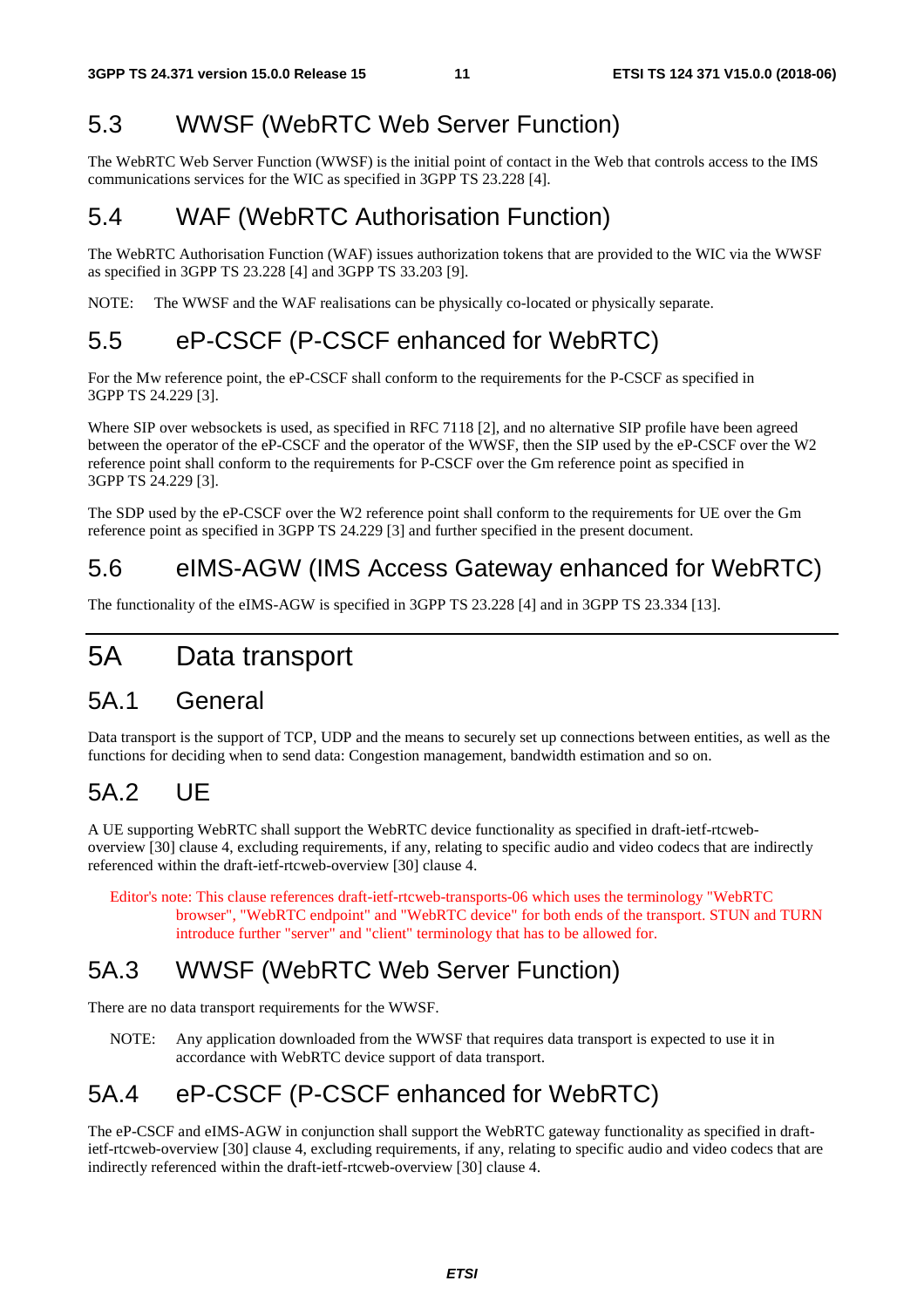The eP-CSCF and eIMS-AGW in conjunction which is expected to be deployed where it can be reached with a static IP address (as seen from the client) do not need to support full ICE; and therefore the eP-CSCF and eIMS-AGW in conjunction may implement ICE-Lite only (specified in RFC 5245 [22]). ICE-Lite implementations do not send consent checks, so the eP-CSCF and eIMS-AGW in conjunction may choose not to send consent checks too, but shall respond to the received consent checks. The eP-CSCF and eIMS-AGW in conjunction with a static IP address is expected to not need to hide its location, so the eP-CSCF and eIMS-AGW in conjunction do not need to support functionality for operating only via a TURN server (specified in RFC 5766 [44]); instead the eP-CSCF and eIMS-AGW in conjunction may choose to produce Host ICE candidates only.

If the eP-CSCF and eIMS-AGW in conjunction serve as a media relay into another RTP domain, the eP-CSCF and eIMS-AGW may choose to support only features available in that network. The eP-CSCF and eIMS-AGW in conjunction do not need to support Trickle Ice (specified in draft-ietf-ice-trickle [43]). However, the eP-CSCF and eIMS-AGW in conjunction shall support DTLS-SRTP (specified in RFC 5764 [6]), since this is required for interworking with WebRTC endpoints.

## 5B Data framing and securing

### 5B.1 General

Data framing RTP and other data formats that serve as containers, and their functions for data confidentiality and integrity.

## 5B.2 UE

A UE supporting WebRTC shall support the WebRTC endpoint functionality as specified in draft-ietf-rtcweboverview [30] clause 5, excluding requirements, if any, relating to specific audio and video codecs that are indirectly referenced within the draft-ietf-rtcweb-overview [30] clause 5.

Editor's note: This clause references RFC 3550 which uses the terminology "RTP implementation" for both ends of the RTP. This clause references draft-ietf-rtcweb-rtp-usage which uses the terminology "WebRTC endpoint" for both ends of the RTP, but also uses other terms e.g. "RTP endpoint".

### 5B.3 WWSF (WebRTC Web Server Function)

There are no data framing requirements for the WWSF.

NOTE: Any application downloaded from the WWSF that requires data framing is expected to use it in accordance with WebRTC device support of data framing.

## 5B.4 eP-CSCF (P-CSCF enhanced for WebRTC)

The eP-CSCF and eIMS-AGW in conjunction shall support the WebRTC gateway functionality as specified in draftietf-rtcweb-overview [30] clause 5 excluding requirements, if any, relating to specific audio and video codecs that are indirectly referenced within the draft-ietf-rtcweb-overview [30] clause 5.

The eP-CSCF and eIMS-AGW in conjunction do not need to not support Bundle (specified in draft-ietf-mmusic-sdpbundle-negotiation [25]) and RTCP multiplexing (specified in RFC 5761 [38]) and any of the related RTP/ RTCP extensions.

The eP-CSCF and eIMS-AGW in conjunction may choose to not support the Datachannel (specified in draft-ietfrtcweb-data-channel [16]).

## 5C Data formats

### 5C.1 General

Data format is codec specifications, format specifications and functionality specifications for the data passed between systems. audio and video codecs, as well as formats for data and document sharing, belong in this category.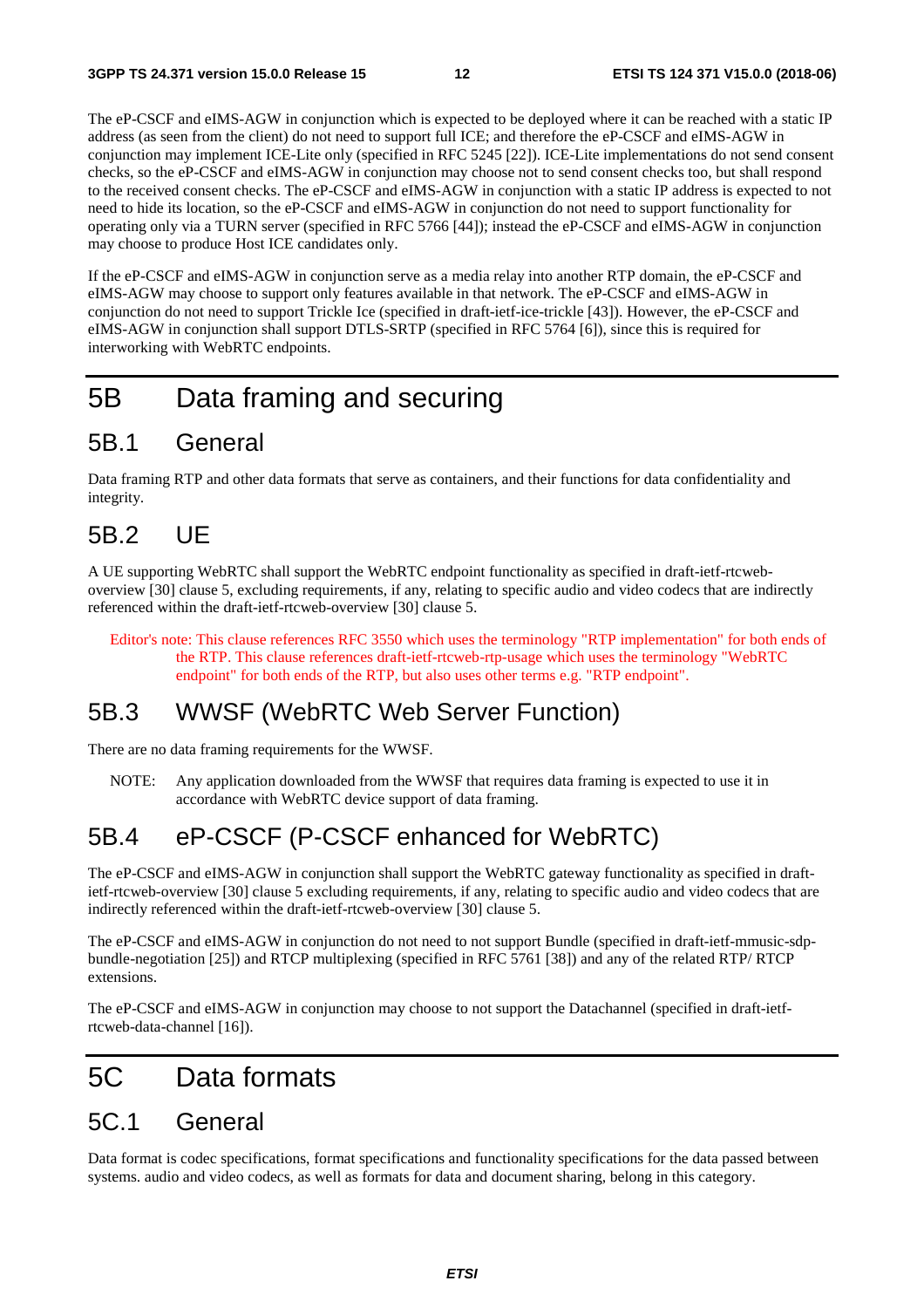## 5C.2 UE

A UE supporting WebRTC shall support the WebRTC device functionality as specified in draft-ietf-rtcweboverview [30] clause 6, excluding requirements to implement specific audio and video codecs.

A UE offering WebRTC access to the IMS via GPRS IP-CAN (as described in 3GPP TS 24.229 [3], annex B), EPS IP-CAN (as described in 3GPP TS 24.229 [3], annex L), or EPC via WLAN IP-CAN (as described in 3GPP TS 24.229 [3], annex R) shall support the speech codecs according to 3GPP TS 26.114 [34] clause 5 and the front-end handling as specified in 3GPP TS 26.114 [34] clause 11.

A UE offering WebRTC access to the IMS via xDSL, Fiber or Ethernet IP-CAN (as described in 3GPP TS 24.229 [3], annex E) shall support the speech codecs according to 3GPP TS 26.114 [34] clause 18.

A UE supporting WebRTC access to the IMS via GPRS IP-CAN (as described in 3GPP TS 24.229 [3], annex B), EPS IP-CAN (as described in 3GPP TS 24.229 [3], annex L), or EPC via WLAN IP-CAN (as described in 3GPP TS 24.229 [3], annex R) and supporting video communication shall support the video codecs according to 3GPP TS 26.114 [34].

A UE supporting WebRTC access to the IMS via xDSL, Fiber or Ethernet IP-CAN (as described in 3GPP TS 24.229 [3], annex E) and supporting video communication shall support the video codecs according to 3GPP TS 26.114 [34] clause 18.

Editor's note: This clause references draft-ietf-rtcweb-audio which uses the terminology "WebRTC clients" for both ends of the RTP. The terminology used here needs to be aligned to cater for these inconsistencies.

NOTE: Media related requirements related to specific codecs, if any, to be supported by a UE supporting WebRTC access to the IMS via IP-CAN other than GPRS IP-CAN, other than EPS IP-CAN, other than EPC via WLAN IP-CAN and other than xDSL, Fiber or Ethernet IP-CAN are out of scope of this specification.

## 5C.3 WWSF (WebRTC Web Server Function)

There are no data format requirements for the WWSF.

NOTE: Any application downloaded from the WWSF that requires data formats is expected to use it in accordance with WebRTC device support of data formats.

## 5C.4 eP-CSCF (P-CSCF enhanced for WebRTC)

The eP-CSCF and eIMS-AGW in conjunction shall support the WebRTC gateway functionality as specified in draftietf-rtcweb-overview [30] clause 6, excluding requirements to implement specific audio and video codecs.

An eP-CSCF and eIMS-AGW supporting UEs offering WebRTC access to the IMS via GPRS IP-CAN (as described in 3GPP TS 24.229 [3], annex B), EPS IP-CAN (as described in 3GPP TS 24.229 [3], annex L), or EPC via WLAN IP-CAN (as described in 3GPP TS 24.229 [3], annex R) shall support the codecs according to 3GPP TS 26.114 [34] clause 5.

An eP-CSCF and eIMS-AGW supporting UEs offering WebRTC access to the IMS via xDSL, Fiber or Ethernet IP-CAN (as described in 3GPP TS 24.229 [3], annex E) shall support the codecs according to 3GPP TS 26.114 [34] clause 18.

An eP-CSCF receiving an SDP offer from the IMS core network should retain the received codecs in the SDP offer it sends towards the UE to avoid transcoding.

NOTE: Media related requirements related to specific codecs, if any, to be supported by a eP-CSCF supporting WebRTC access to the IMS via IP-CAN other than GPRS IP-CAN, other than EPS IP-CAN, other than EPC via WLAN IP-CAN, and other than xDSL, Fiber or Ethernet IP-CAN are out of scope of this specification.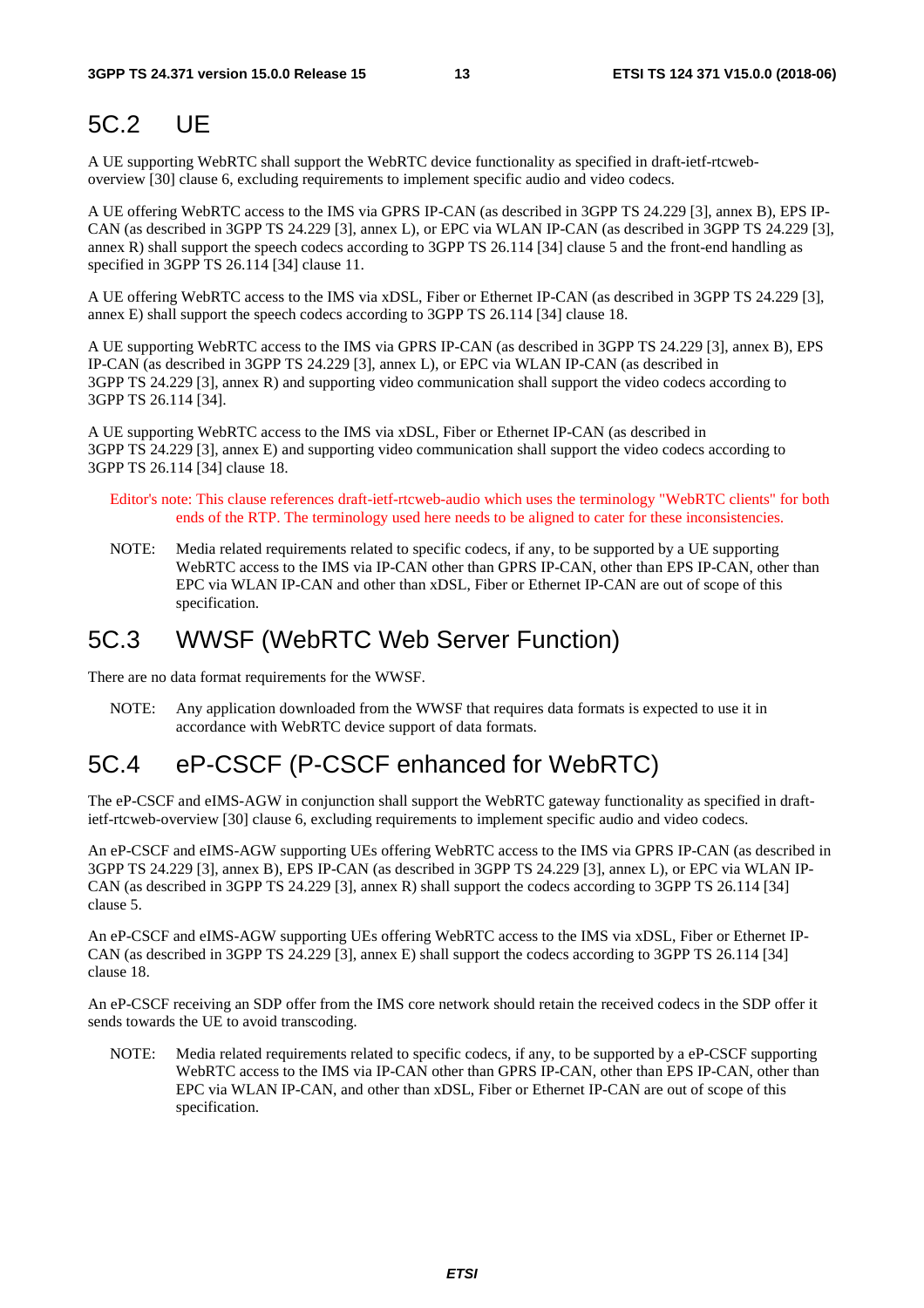### 5D Connection management

### 5D.1 General

Connection management is setting up connections, agreeing on data formats, changing data formats during the duration of a call; SIP and Jingle/XMPP belong in this category.

### 5D.2 UE

A UE supporting WebRTC shall support the WebRTC browser or WebRTC device functionality as specified in draftietf-rtcweb-overview [30] clause 7 as appropriate, excluding requirements, if any, relating to specific audio and video codecs that are indirectly referenced within the draft-ietf-rtcweb-overview [30] clause 7.

Editor's note: This clause references draft-ietf-rtcweb-jsep which uses the terminology "browser". The terminology used here needs to be aligned to cater for these inconsistencies.

### 5D.3 WWSF (WebRTC Web Server Function)

There are no connection management requirements for the WWSF.

NOTE: Any application downloaded from the WWSF that requires connection management is expected to use it in accordance with WebRTC device support of connection management.

### 5D.4 eP-CSCF (P-CSCF enhanced for WebRTC)

The eP-CSCF and eIMS-AGW in conjunction shall support the WebRTC gateway functionality as specified in draftietf-rtcweb-overview [30] clause 7 excluding requirements, if any, relating to specific audio and video codecs that are indirectly referenced within the draft-ietf-rtcweb-overview [30] clause 7.

The eP-CSCF and eIMS-AGW in conjunction do not need to support Trickle Ice, Bundle (specified in draft-ietfmmusic-sdp-bundle-negotiation [25]) and RTCP multiplexing (specified in RFC 5761 [38]).

## 5E Presentation and control

### 5E.1 General

Presentation and control is what needs to happen in order to ensure that interactions behave in a non-surprising manner. This can include floor control, screen layout, voice activated image switching and other such functions - where part of the system require the cooperation between parties.

## 5E.2 UE

A UE supporting WebRTC as a WebRTC browser shall support the WebRTC browser functionality as specified in draft-ietf-rtcweb-overview [30] clause 8.

Editor's note: This clause only references APIs produced by W3C.

## 5E.3 WWSF (WebRTC Web Server Function)

There are no presentation and control requirements for the WWSF.

NOTE: Any application downloaded from the WWSF that requires presentation and control is expected to use it in accordance with WebRTC browser support of presentation and control.

### 5E.4 eP-CSCF (P-CSCF enhanced for WebRTC)

There are no presentation and control requirements for the eP-CSCF.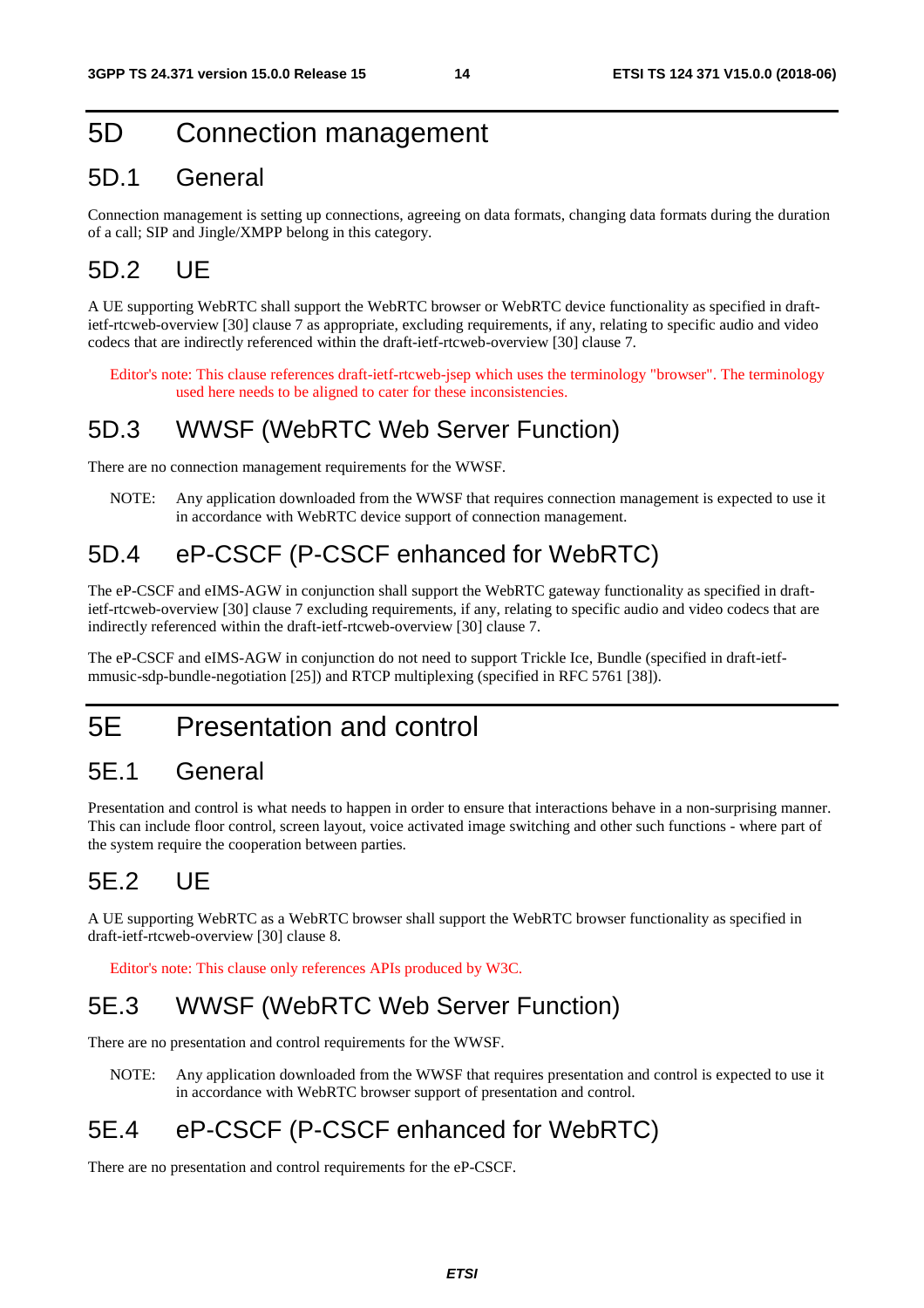## 5F Local system support functions

### 5F.1 General

Local system support functions is what needs to happen in order to ensure that interactions behave in a non-surprising manner. This can include floor control, screen layout, voice activated image switching and other such functions - where part of the system require the cooperation between parties.

### 5F.2 UE

Editor's note (WID:IMS-WebRTC, CR#0003): reference to the draft-ietf-rtcweb-overview [30], clause 9 is FFS. The current version of the draft-ietf-rtcweb-overview [30], clause 9 does not contain any requirements that need to be referenced.

Void.

### 5F.3 WWSF (WebRTC Web Server Function)

Editor's note (WID:IMS-WebRTC, CR#0003): reference to the draft-ietf-rtcweb-overview [30], clause 9 is FFS. The current version of the draft-ietf-rtcweb-overview [30], clause 9 does not contain any requirements that need to be referenced.

There are no local system support requirements for the WWSF.

### 5F.4 eP-CSCF (P-CSCF enhanced for WebRTC)

There are no local system support functions for the eP-CSCF.

## 6 Registration and authentication

### 6.1 General

This clause specifies procedures that are related to registration of a WIC in the IM CN subsystem that are required for support of WebRTC.

There are the following IMS registration scenarios defined in 3GPP TS 23.228 [4] Annex U. 3GPP TS 33.203 [9] specifies the following authentication methods applying to different IMS registration scenarios separately.

- a) Scenario 1: The WIC registration of individual public user identity using IMS authentication. There are two authentication methods specified in 3GPP TS 33.203 [9], corresponding to this scenario:
	- 1) SIP Digest authentication scheme; and
	- 2) use of IMS AKA authentication scheme.
- b) scenario 2: The WIC registration of individual public user identity based on web authentication.
	- 1) Web authentication scheme: The registration procedure between the eP-CSCF and the IM CN subsystem reuses the Trusted Node Authentication (TNA) procedure specified in 3GPP TS 33.203 [9]; or
- c) scenario 3: The WIC registration of individual public user identity from a pool of public user identities.

1) Web authentication scheme: The registration procedure between the eP-CSCF and the IM CN subsystem reuses the Trusted Node Authentication (TNA) procedure specified in 3GPP TS 33.203 [9]. The registration procedure of scenario 3 is basically the same with scenario 2, with the difference that, in scenario 3 it is assumed that the WWSF is provided with a pool of public user identities and can assign public user identities within this pool. In all the registration scenarios, it is assumed that HTTP or HTTPS connection is used between the WIC and the WWSF, where HTTPS connection is recommended due to the security considerations.

The structure of subclause 6 is divided by functional entity as the first level, and in each subclause of a specific functional entity, all the authentication solutions are described in the sequence of registreation scenarios.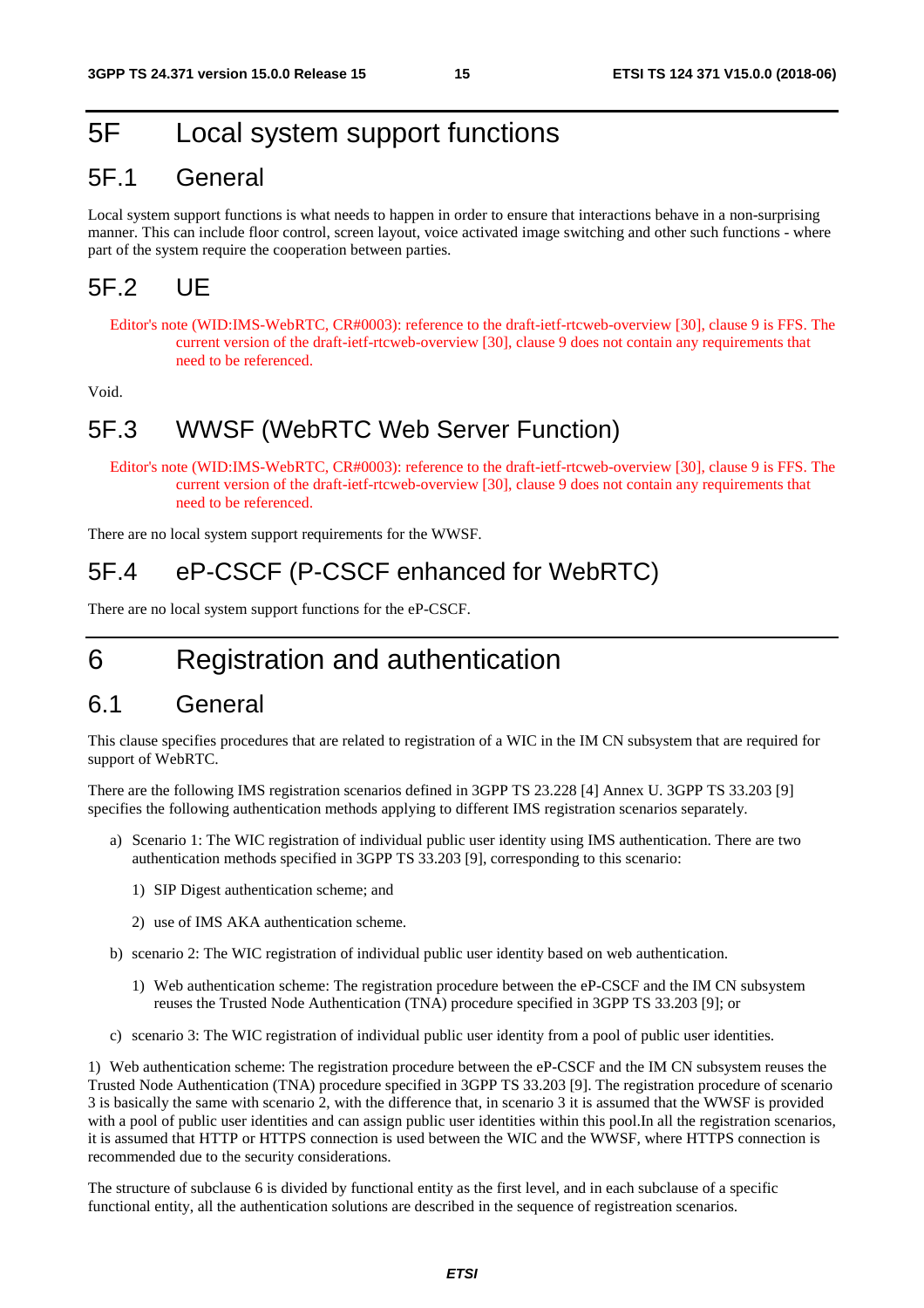As the media plane security mechanisms for WebRTC, i.e. DTLS-SRTP for RTP based media and DTLS/SCTP for non-RTP based media, are mandatory to be supported in WIC and eP-CSCF, there is no need to indicate the media plane security mechanisms in the Security-Client header field of the REGISTER request and in the Security-Server header field of the 200 (OK) response to the REGISTER request.

The WIC and the eP-CSCF using Gm shall follow the registration procedures as described in 3GPP TS 24.229 [3] and the procedures as described in this document in addition. For the WIC and eP-CSCF using Gm, the appropriate signalling protocol is defined in 3GPP TS 24.229 [3] and this document.

For the WIC and eP-CSCF using non-Gm or non-SIP, the registration procedures and the signalling protocol are out of scope of this document.

### 6.2 WIC (WebRTC IMS Client)

### 6.2.1 WIC registration of individual Public User Identity using IMS authentication

#### 6.2.1.1 General

When using SIP over Websockets as signalling protocol on the W2 interface:

- 1) when the WIC uses registration using SIP Digest it shall follow the procedures as described in subclause 6.2.1.2; and
- 2) when the WIC uses registration using IMS-AKA it shall follow the procedures described in subclause 6.2.1.3.

#### 6.2.1.2 W2 using SIP Digest credentials

When using SIP over Websockets as signalling protocol on the W2 interface and using registration based on SIP Digest credentials, the WIC shall use the procedures for "SIP Digest without TLS" as specified in 3GPP TS 24.229 [3].

NOTE: The WIC uses the TLS connection that was established during the WebSocket connection setup.

#### 6.2.1.3 W2 using IMS-AKA

When using SIP over Websockets as signalling protocol on the W2 interface and when IMS AKA is used for authenticating the WIC, the WIC shall use the IMS-AKA procedures defined in 3GPP TS 24.229 [3] with the following modifications:

- 1) HTTP Digest AKAv2 as defined in RFC 4169 [33] is used instead of HTTP Digest AKA defined in RFC 3310 [32]; and
- 2) IPSec security association set-up is not performed at the final stage of the authentication.
- NOTE: The WIC uses the TLS connection that was established during the WebSocket connection setup to protect the IMS signalling between the WIC and the eP-CSCF.

On sending a REGISTER request as defined in 3GPP TS 24.229 [3] for IMS AKA, the WIC shall:

- 1) additionally populate the Authorization header field with the "algorithm" header field parameter set to "AKAv2- SHA-256" as defined in RFC 4169 [33]; and
- 2) not include the Security-Client header in the REGISTER request.

On receiving the 200 (OK) response to the REGISTER request the WIC shall not set the IPSec security association and associated lifetime.

### 6.2.2 WIC registration of individual public user identity based on web authentication

In this subclause it is assumed that SIP over Websockets is used as the signalling protocol on the W2 interface and the user has a subscription with an individual IMPU, but uses a web identity and authentication scheme, e.g. OAuth 2.0, to authenticate with the WWSF or the WAF.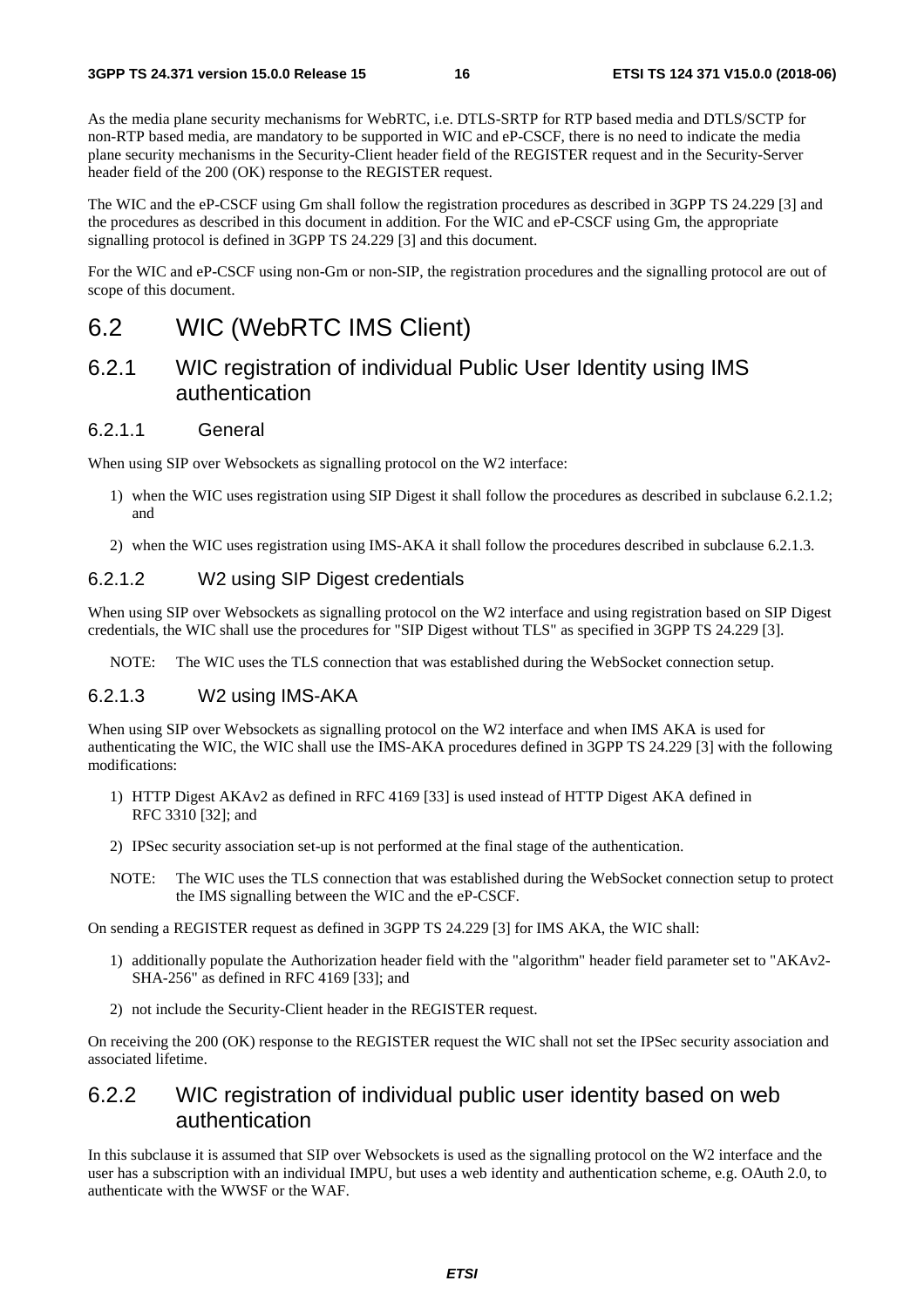As specified in 3GPP TS 33.203 [9], after receiving the access token from WWSF, which is issued by WAF, the WIC shall:

- send a SIP REGISTER request to the eP-CSCF via the Websockets connection, which includes:
	- i) the Authorization header field with the Bearer scheme containing the access token as described in draft-ietfsipcore-sip-authn [27]; and
	- ii) values for the To header field and the From header field decided by the UE implementation.

NOTE: The WIC can use the access token to form the values of the To header field and the From header field.

The WIC shall obtain a new access token from the WWSF/WAF before the access token expiry period to continue to get an access to IMS core network.

### 6.2.3 WIC registration of individual public user identity from a pool of public user identities

In this scenario it is assumed that the WWSF is provided with a pool of public user identities and can assign public user identities within this pool. The WIC procedure is as specified in subclause 6.2.2, with the difference that the public user identity (and private user identity) is temporarily assigned to the user and there is no linkage between the user's web identity that may be authenticated by an authentication service and the assigned IMS identities.

### 6.3 WWSF (WebRTC Web Server Function) and WAF (WebRTC Authorisation Function)

### 6.3.1 WIC registration of individual public user identity using web credentials

The WWSF pushes WebRTC JavaScript to theWIC, authenticates the WIC's web credentials and forwards the authorization token to the WIC which is issued by WAF. Detailed web authentication procedures related to the WWSF in W1 and W4 interface are described in 3GPP TS 33.203 [9] and will not be specifed in this document.

### 6.3.2 WIC registration of individual public user identity from a pool of public user identities

The WWSF and the WAF procedure is the same as specified in subclause 6.3.1, with the exception that in this scenario the WAF authenticates only the WWSF without user involvement, and the WWSF may choose not to authenticate the user if the user is to remain anonymous.

### 6.4 eP-CSCF (P-CSCF enhanced for WebRTC)

### 6.4.1 WIC registration of individual Public User Identity using IMS authentication

#### 6.4.1.1 Determination of IMS authentication mechanism

When the eP-CSCF receives a REGISTER request using SIP over Websockets as signalling protocol on the W2 interface, the eP-CSCF determines which IMS authentication mechanism to use as described in annex P of 3GPP TS 33.203 [9].

#### 6.4.1.2 W2 using SIP Digest credentials

When the eP-CSCF receives a REGISTER request for "SIP Digest with TLS" using SIP over Websockets as signalling protocol on the W2 interface, then the procedures as defined in 3GPP TS 24.229 [3] subclause 5.2.2 apply. In addition the eP-CSCF shall:

- 1) if the REGISTER request was received on a pre-established TLS then:
	- a) if the REGISTER request does not map to an existing TLS association, and does not contain a challenge response, not include the "integrity-protected" header field parameter;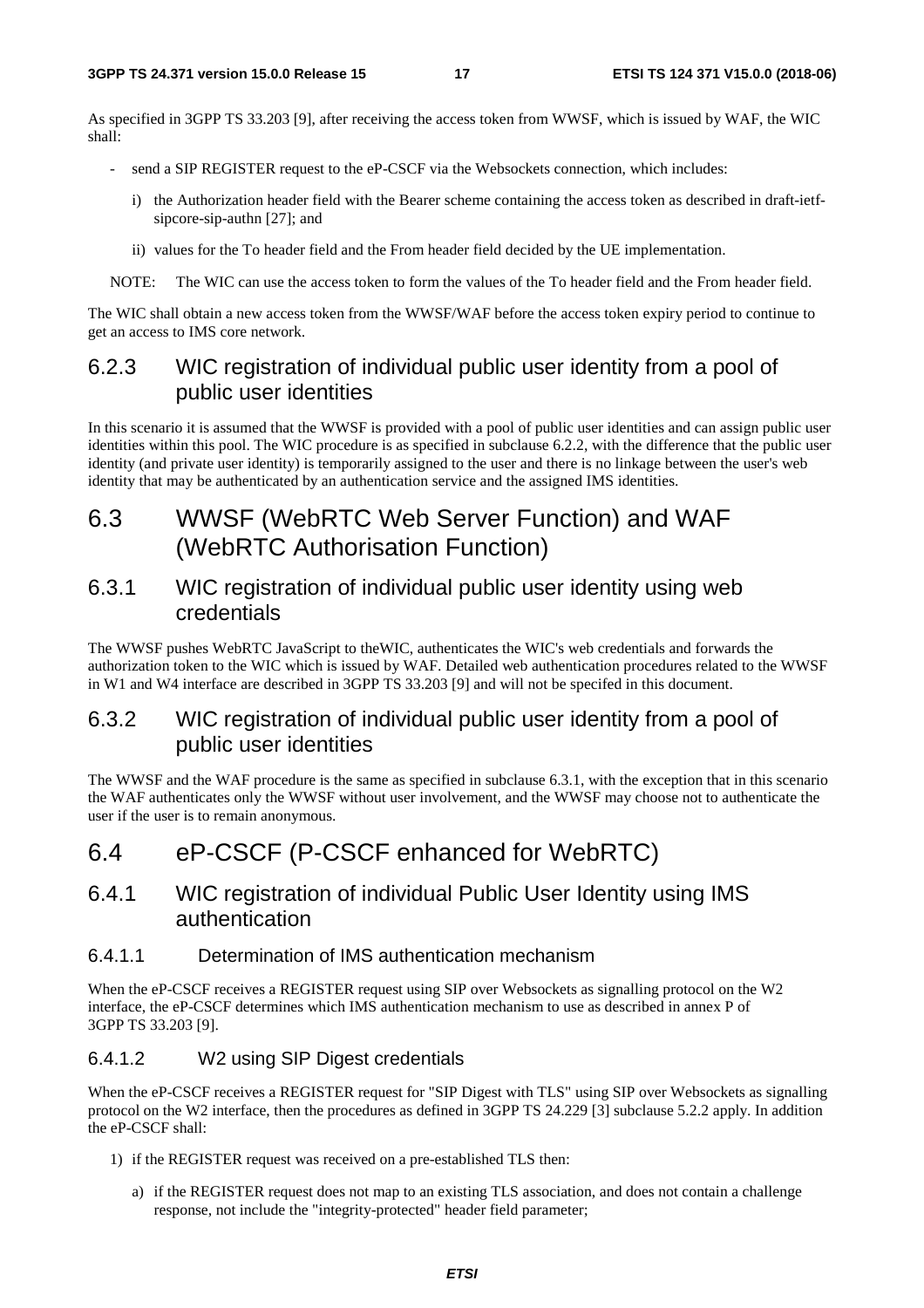- b) if the REGISTER request does not map to an existing TLS association, and does contain a challenge response, include an "integrity-protected" header field parameter with the value set to "tls-pending";
- c) if the REGISTER request does map to an existing TLS association, include an "integrity-protected" header field parameter with the value set to "tls-protected";
- d) if the "rport" header field parameter is included in the Via header field, set the value of the "rport" header field parameter in the Via header field to the source port of the received REGISTER request; and
- e) insert the "received" header field parameter in the Via header field containing the source IP address that the request came from, as defined in RFC 3581 [26].
- NOTE: As defined in RFC 3581 [26], the P-CSCF will insert a "received" header field parameter containing the source IP address that the request came from, even if it is identical to the value of the "sent-by" component.

When the eP-CSCF receives a 401 (Unauthorized) response to a REGISTER request, the eP-CSCF shall:

1) send the 401 (Unauthorized) response to the UE using the TLS session with which the associated REGISTER request was protected.

When the eP-CSCF receives a 200 (OK) response to a REGISTER request as defined, and the registration expiration interval value is different than zero, the eP-CSCF shall additionally:

- create an TLS association by storing and associating the UEs IP address and port of the TLS connection with the TLS Session ID, the private user identity and all the successfully registered public user identities related to that private user identity; and
- send the 200 (OK) response to the REGISTER request within the same TLS session to that in which the request was protected.

#### 6.4.1.3 W2 using IMS-AKA

When the eP-CSCF receives a REGISTER request from the WIC for IMS-AKA over a TLS session set-up prior registration:

- 1) not including the Security Client header field; and
- 2) containing an Authorization header field with an "algorithm" header field parameter set to "AKAv2-SHA-256";

the eP-CSCF shall:

- a) include the "integrity-protected" header field parameter with the value set to "tls-connected" in the Authorization header field;
- b) if the "rport" header field parameter is included in the Via header field, then set the value of the "rport" header field parameter in the Via header field to the source port of the received REGISTER request; and
- c) insert the "received" header field parameter in the Via header field containing the source IP address that the request came from, as defined in RFC 3581 [26]:
- NOTE: As defined in RFC 3581 [26], the P-CSCF will insert a "received" header field parameter containing the source IP address that the request came from, even if it is identical to the value of the "sent-by" component.

before forwarding the REGISTER request.

When the eP-CSCF receives a 401 (Unauthorized) response to a REGISTER request, the eP-CSCF shall:

1) send the 401 (Unauthorized) response to the UE using the TLS session with which the associated REGISTER request was protected.

When the eP-CSCF receives a 200 (OK) response to a REGISTER request, and the registration expiration interval value is different than zero, the eP-CSCF shall additionally: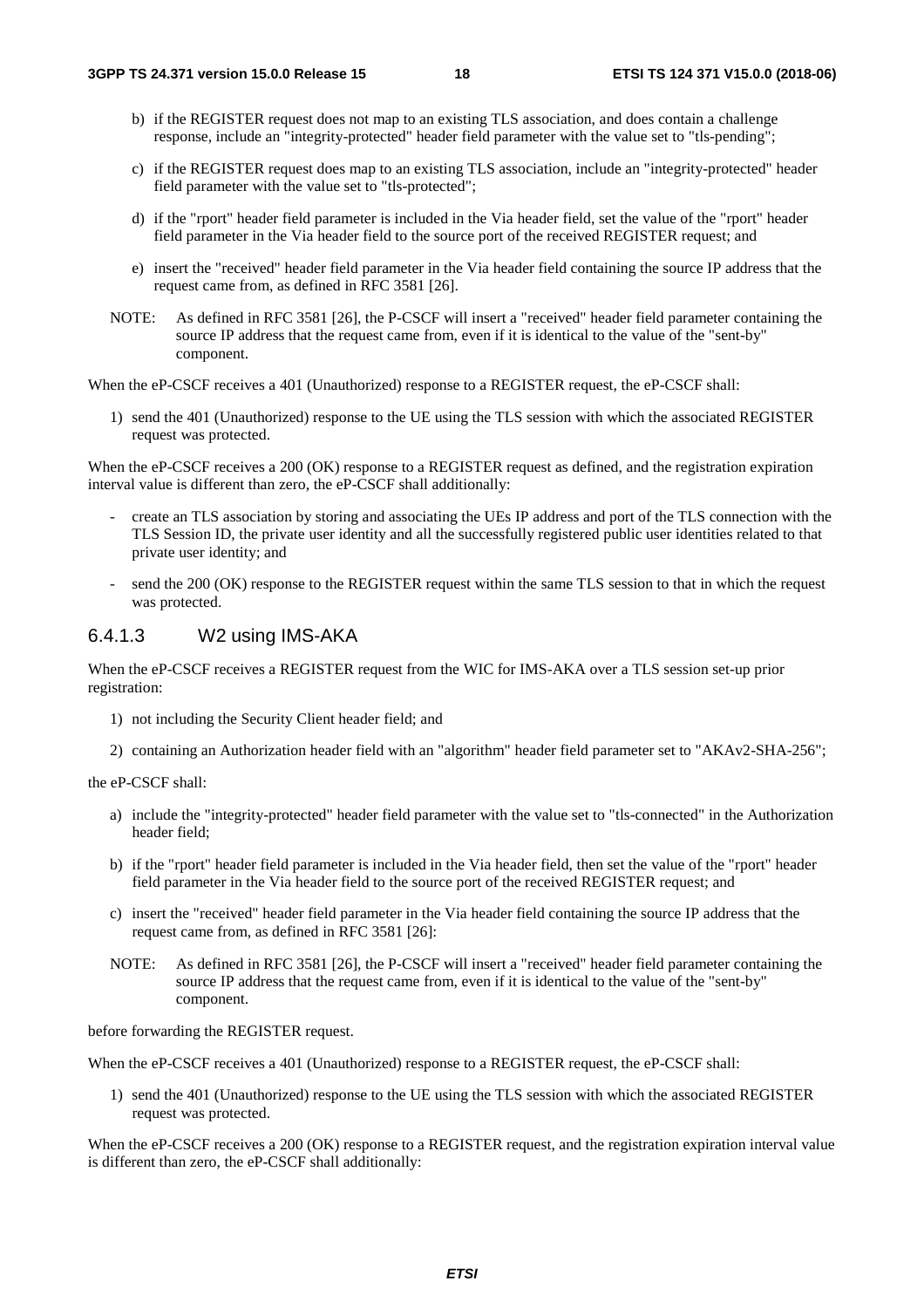- create an association by storing and associating the UEs IP address and port of the TLS connection with the TLS Session ID, the private user identity and all the successfully registered public user identities related to that private user identity; and
- protect the 200 (OK) response to the REGISTER request within the same TLS session to that in which the request was protected.

### 6.4.2 WIC registration of individual public user identity using web credentials

In this subclause it is assumed that SIP over Websockets is used as the signalling protocol on the W2 interface. Upon receiving the SIP REGISTER request from the WIC, the eP-CSCF shall extract from the Authorization header field the access token and validate it as specified in 3GPP TS 33.203 [9] Annex X. If the access token is verified valid, the eP-CSCF obtains the associated authorization information, including the private user identity and public user identity of the associated user, the WAF and WWSF identities, and the authorization information scope.

The eP-CSCF inserts the obtained private user identity and public user identity in the SIP REGISTER request, where the Authorization header field in SIP REGISTER request, as specified in 3GPP TS 33.203 [9] Annex U, contains the private user identity, and the To and From header fields in the SIP REGISTER request contains the public user identity.

NOTE: The eP-CSCF will overwrite the To header field and From header field values received in the SIP REGISTER request from the WIC.

Then the eP-CSCF performs as the trusted node in TNA scheme specified in 3GPP TS 33.203 [9] Annex U. The eP-CSCF forwards the SIP REGISTER request to the S-CSCF as specified in 3GPP TS 24.229 [3], where the Authorization header in SIP REGISTER request, as specified in 3GPP TS 33.203 [9] Annex U, contains the user's private user identity, an "integrity-protected" header field set to "auth-done ", and an empty "response" header field.

If the WAF, which authorizes the WIC to access the IMS core and issues the access token, is located in third party domain, the eP-CSCF shall also include the WAF identity in the REGISTER request, using a JSON Web Token (defined in RFC 7519 [35]) with a "3gpp-waf" JSON Web Token claim (defined in 3GPP TS 24.229 [3]) set to the value of the WAF identity. The eP-CSCF shall include the JSON Web Token in the REGISTER request as a MIME body with an "application/jwt" MIME value (defined in RFC 7519 [35]).

If the WWSF, which authorizes the WIC to access the IMS core and issues the access token, is located in third party domain, the eP-CSCF shall also include the WWSF identity in the REGISTER request, using a JSON Web Token with a "3gpp-wwsf" JSON Web Token claim (defined in 3GPP TS 24.229 [3]) set to the value of the WWSF identity. The eP-CSCF shall include the JSON Web Token in the REGISTER request as a MIME body with an "application/jwt" MIME value (defined in RFC 7519 [35]).

If the eP-CSCF includes a JSON Web Token in the REGISTER request, it shall include a JSON Web Token header "alg" property with a "none" value. In addition, the eP-CSCF shall not calculate and include a signature in the JSON Web Token, as described in RFC 7519 [35].

NOTE: If the eP-CSCF includes both the WAF identity and the WWSF identity in the REGISTER request then both identities are placed in the same JSON Web Token.

Upon receiving the SIP 200 (OK) response from the S-CSCF, the eP-CSCF forwards SIP 200 (OK) response to the WIC. When TLS is used between the WIC and the eP-CSCF, the eP-CSCF shall additionally create an association between the UE and the TLS connection as specified in 3GPP TS 24.229 [3] subclause 5.2.2.4.

### 6.4.3 WIC registration of individual public user identity from a pool of public user identities

As specified in subclause 6.4.2 with the following addition:

- An as option, upon receiving the SIP REGISTER request from the WIC, if the registration expiration interval (specified in 3GPP TS 24.229 [3]) contains a value higher than the lifetime of the authorization token, then in order to allow the WWSF to know when to re-assign a public user identity and private user identity to another user, the eP-CSCF may set a value for the registration expiration interval in the SIP REGISTER request equal to the lifetime of the authorization token. Other options may exist.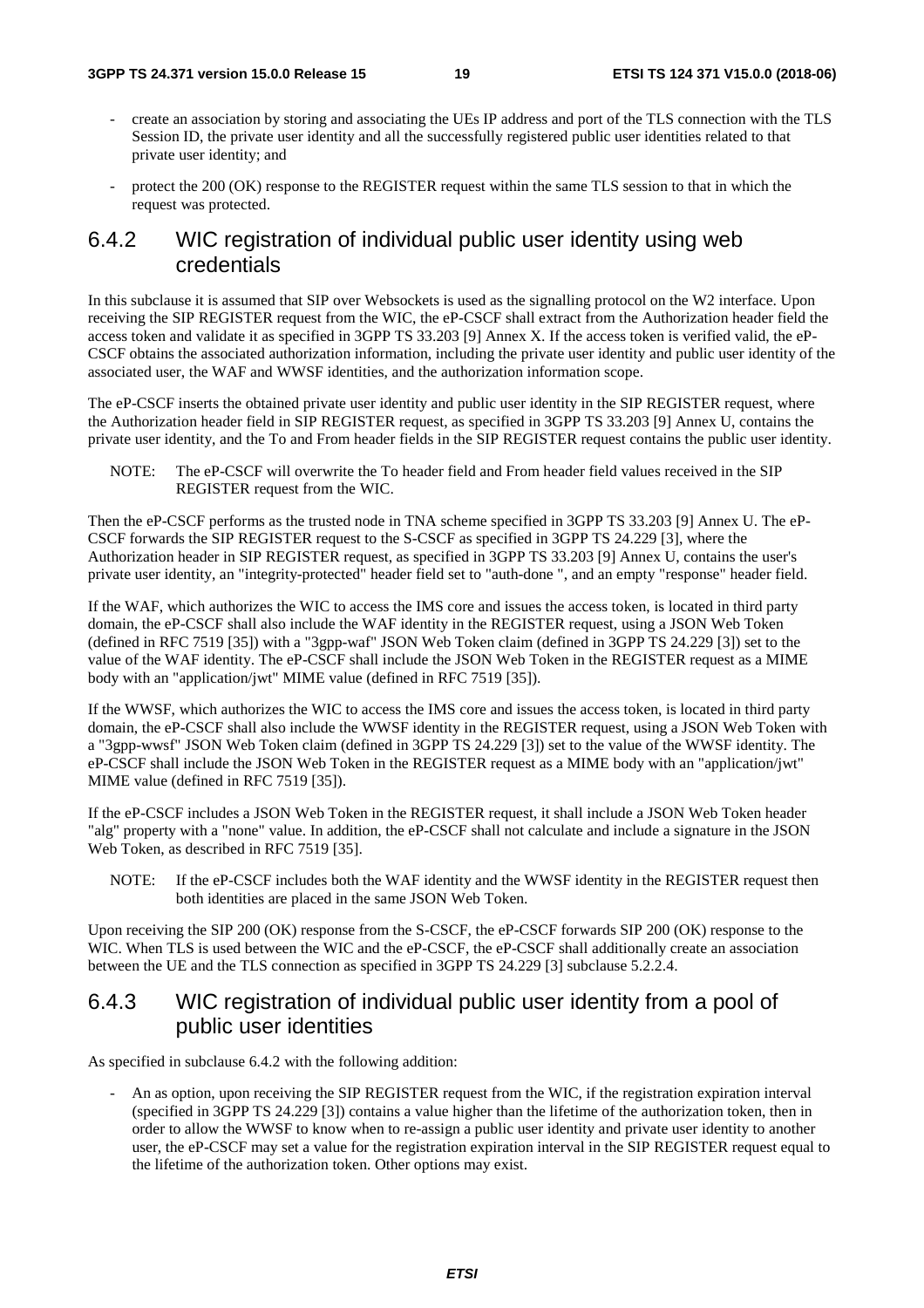## 6A Deregistration

## 6A.1 General

This clause specifies procedures that are related to deregistration in the IM CN subsystem that are required for support of WebRTC.

The WIC and the eP-CSCF using Gm shall follow the deregistration procedures as described in 3GPP TS 24.229 [3] and the procedures as described in this document in addition. For the WIC and the eP-CSCF using Gm, the appropriate signalling protocol is defined in 3GPP TS 24.229 [3] and this document.

For the WIC and eP-CSCF using non-Gm or non-SIP, the deregistration procedures and the signalling protocol are out of scope of this document.

## 6A.2 WIC (WebRTC IMS Client)

It is assumed that the WIC has previously registered, and the signalling protocol between the WIC and the eP-CSCF applies SIP over WebSockets where the SIP procedures conform to the definitions for SIP on the Gm reference point as specified in 3GPP TS 24.229 [3].

The WIC shall follow the deregistration procedures speicifed in 3GPP TS 24.229 [3] subclause 5.1.1.6 and subclause 5.1.1.7.

If the WIC have no more public user identities registered in the IM CN subsystem, the WebSockets connection between the WIC and the eP-CSCF shall be removed.

## 6A.3 eP-CSCF (P-CSCF enhanced for WebRTC)

The eP-CSCF shall follow the deregistration procedures speicifed in 3GPP TS 24.229 [3] subclause 5.2.5.1 and subclause 5.2.5.2.

NOTE: In the scenario that individual public user identity is assigned by the WWSF or the WAF from a pool of public user identities, as an implementation specific option, when the public user identity has been deregistered in the IM CN subsystem, the eP-CSCF can indicate to the WAF that a certain public user identity can be re-assigned, while the procedures for the interface between the eP-CSCF and the WAF is out of scope of this specification.

## 7 Call origination and termination

## 7.1 General

This clause specifies procedures that are related to call origination and termination in the IM CN subsystem that are required for support of WebRTC.

It is assumed that prior to the call origination and termination procedure, a WebSockets connection hase been established between the WIC and the eP-CSCF. The call control signalling between the WIC and the eP-CSCF is transport over the WebSockets connection.

The WIC shall support ICE procedures as described in RFC 5245 [22] and RFC 6544 [28], with the additions specified in RFC 7675 [21]. The WIC shall perform ICE procedures when initiated by other subclauses in this document.

## 7.2 WIC (WebRTC IMS Client)

### 7.2.1 General

The WIC shall support RFC 5763 [5] and RFC 5764 [6].

The WIC shall support RFC 5761 [38] as updated by RFC 8035 [42] and draft-ietf-mmusic-mux-exclusive [39], and the WIC shall support sending and receiving RTP and RTCP either on the same port or on separate ports.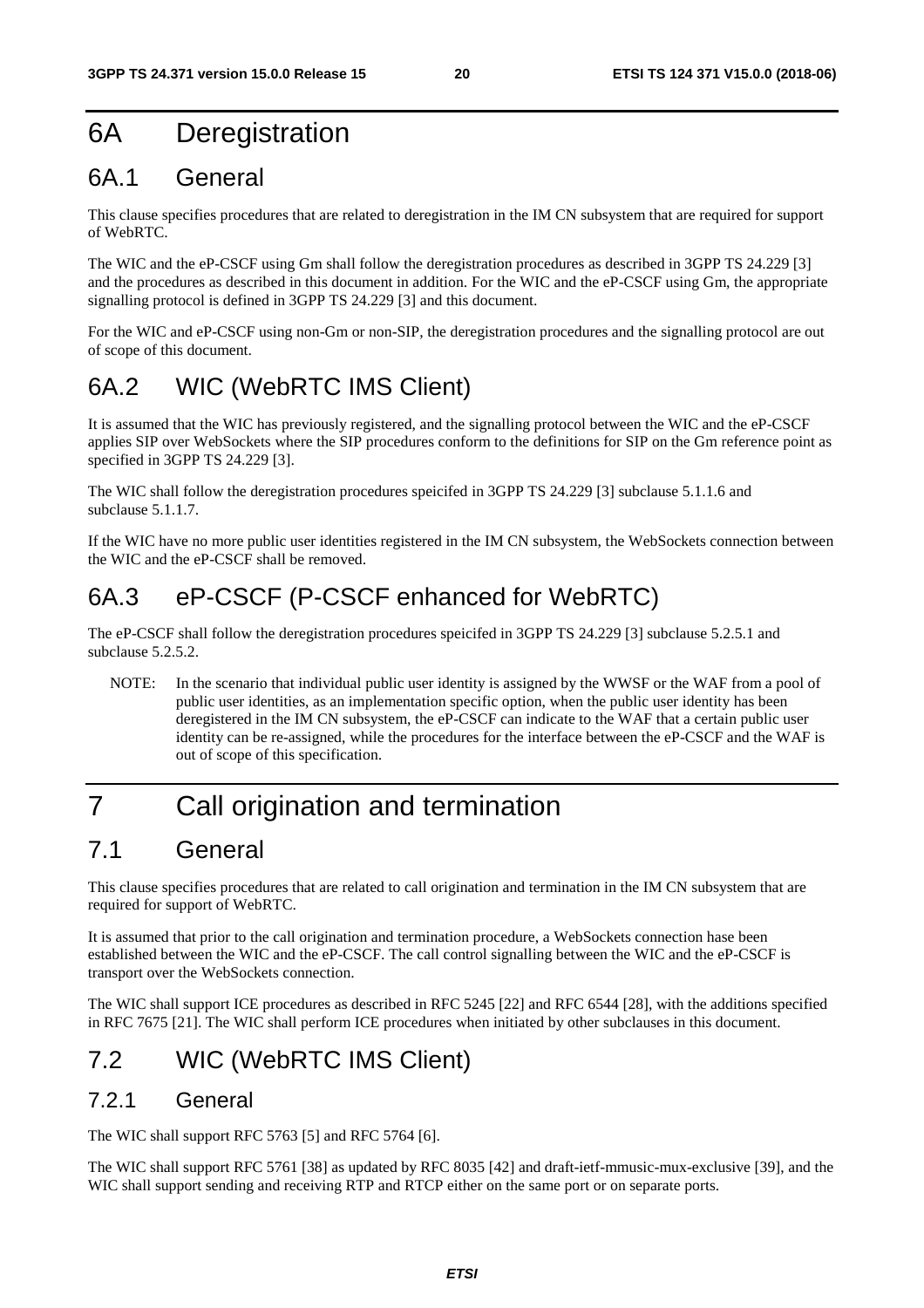The WIC using Gm shall follow the procedures as described in 3GPP TS 24.229 [3]. For the WIC using Gm, the appropriate signalling protocol is defined in 3GPP TS 24.229 [3]. The WIC using Gm shall include the Authorization header field with the Bearer scheme containing the valid access token in all SIP requests, as specified in draft-ietfsipcore-sip-authn [27].

The WIC using non-Gm SIP shall support RFC 3261 [19]. For the WIC using non-Gm, the appropriate signalling protocol is defined in RFC 3261 [19].

The WIC using non-SIP shall support RFC 3264 [20]. For the WIC using non-SIP, the appropriate signalling protocol is out of scope of this specification.

### 7.2.2 WIC originating call

When the WIC originates a call, the WIC shall:

- a) perform the ICE procedures as defined in RFC 5245 [22] and possibly RFC 6544 [28]; and
- b) generate an SDP offer and send it towards the eP-CSCF using the appropriate signalling protocol as described in subclause 7.2.1.

Upon generating an SDP offer with RTP based media, for each RTP based media, the WIC

- a) shall offer UDP transport protocol according RFC 5763 [5], with the proto field in the "m=" line containing the "UDP/TLS/RTP/SAVPF" value according to RFC 5764 [6];
- b) may additionally, within the same "m=" line, offer TCP transport protocol with appropriate ICE candidates according to RFC 6544 [28];
- c) shall additionally, within the same "m=" line, indicate an SDP " $a=3$ ge2ae:requested" attribute;
- d) if the WIC desires to receive multiplexed RTP and RTCP on the same port but is also able to use separate ports, shall additionally, within the same "m=" line, indicate an SDP "rtcp-mux" attribute according to RFC 5761 [38] as updated by RFC 8035 [42]; and
- e) if the WIC only supports sending and receiving multiplexed RTP and RTCP on the same port, shall additionally, within the same "m=" line, indicate an SDP "rtcp-mux-only" attribute according to draft-ietf-mmusic-muxexclusive [39].

### 7.2.3 WIC terminating call

Upon receipt of an SDP offer, the WIC shall:

- a) perform the ICE procedures as defined in RFC 5245 [22] and possibly RFC 6544 [28]; and
- b) generate an SDP answer and send it towards the eP-CSCF using the appropriate signalling protocol as described in subclause 7.2.1.

Upon receiving an SDP offer containing an RTP based media:

- transported using RFC 5763 [5], with the proto field in the "m=" line containing the "UDP/TLS/RTP/SAVPF" value according to RFC 5764 [6]; and
- with the SDP "a=3ge2ae:applied" attribute;

and if the WIC accepts the RTP based media, then the WIC shall generate the SDP answer with the related RTP based media transported. In order to do so, the WIC:

- a) shall use RFC 5763 [5], and provide the proto field in the "m=" line containing the "UDP/TLS/RTP/SAVPF" value according to RFC 5764 [6];
- b) may additionally, within the same "m=" line, offer TCP transport protocol with appropriate ICE candidates according to RFC 6544 [28]; and
- c) if the WIC desires to receive multiplexed RTP and RTCP on the same port and the corresponding "m=" line in the SDP offer contained SDP "rtcp-mux" attribute or if the WIC only supports sending and receiving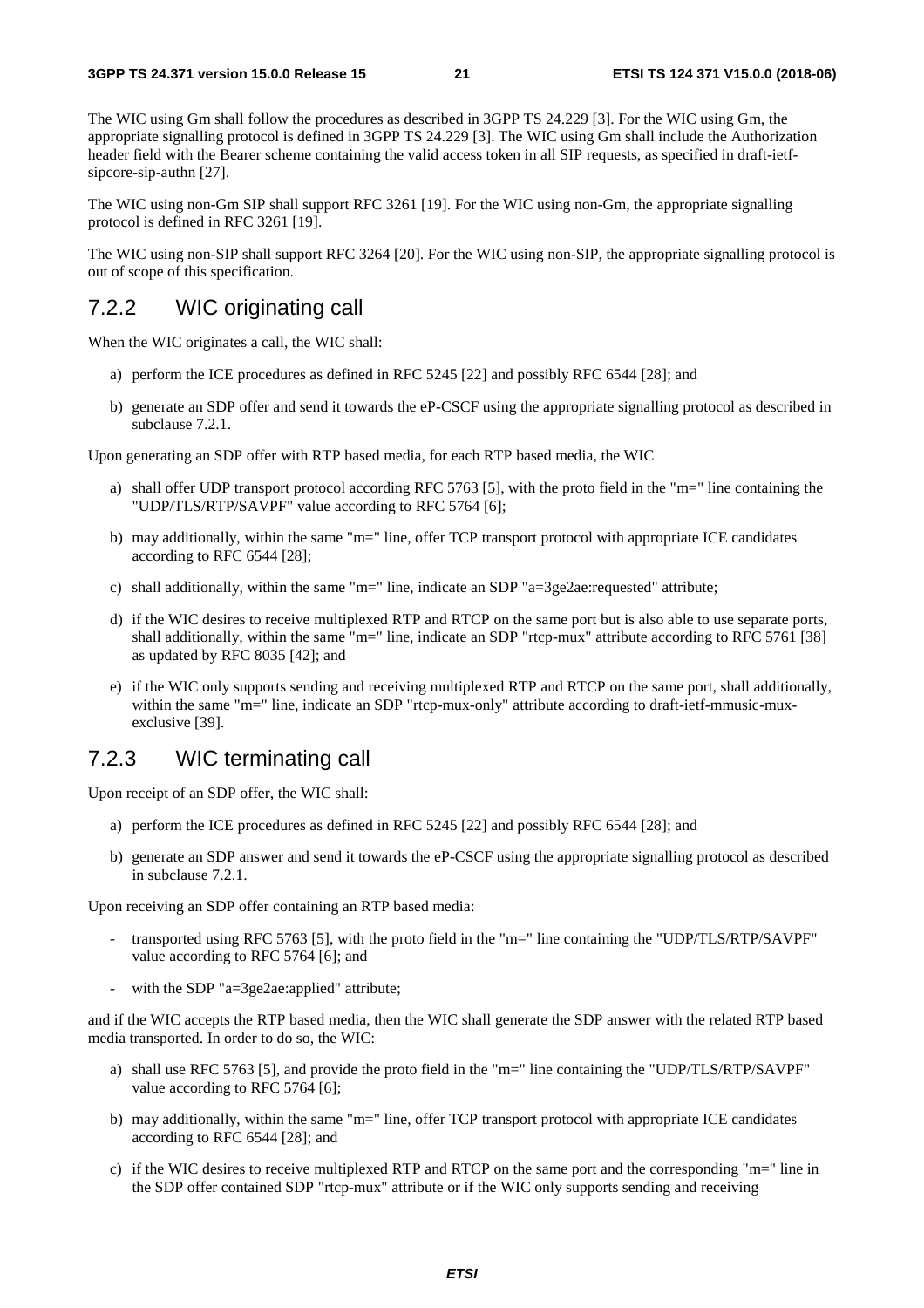multiplexed RTP and RTCP on the same port, shall additionally, within the same "m=" line, indicate an SDP "rtcp-mux" attribute according to RFC 5761 [38] as updated by RFC 8035 [42].

### 7.2.4 WIC emergency call

A WIC shall not attempt to establish a session when the WIC can detect that the number dialled is an emergency number.

NOTE 1: Emergency calls originated from a WIC are not supported in this version of the specification.

If a WIC

- a) receives a response indicating that a UE non detected emergency call has happened and was not supported by the network; and
- b) supports detecting such responses as indicating UE non detected emergency call;

then the WIC shall:

- 1) indicate to the user that an attempt for an UE non detected emergency call has happened and was not supported by the network; and
- 2) not retry the emergency call via W2 interface.

If Gm based W2 is used, then the response indicating rejection of a request for a UE non detected emergency call is a 380 (Alternative Service) response with contents as specified in 3GPP TS 24.229 [3] subclause 5.2.10.4.

NOTE 2: The details how to indicate the rejection of a UE non detected emergency call to the user are not specified.

### 7.3 WWSF (WebRTC Web Server Function)

No additional procedure is specified for WWSF.

### 7.4 eP-CSCF (P-CSCF enhanced for WebRTC)

### 7.4.1 General

The eP-CSCF using Gm towards the WIC shall follow the procedures as described in 3GPP TS 24.229 [3]. For the eP-CSCF using Gm, the appropriate signalling protocol is defined in 3GPP TS 24.229 [3].

The eP-CSCF using non-Gm SIP towards the WIC shall support RFC 3261 [19]. For the eP-CSCF using non-Gm, the appropriate signalling protocol is defined in RFC 3261 [19].

The eP-CSCF using non-SIP towards the WIC shall support RFC 3264 [20]. For the eP-CSCF using non-SIP, the appropriate signalling protocol is out of scope of this specification.

The eP-CSCF shall support RFC 5763 [5] and RFC 5764 [6].

The eP-CSCF shall support RFC 5761 [38] as updated by RFC 8035 [42] and draft-ietf-mmusic-mux-exclusive [39], and the eP-CSCF shall support sending and receiving RTP and RTCP either on the same port or on separate ports.

Support of media plane optimization as specified in 3GPP TS 23.228 [4] is optional. If the eP-CSCF supports media plane optimization, then the eP-CSCF shall in addition to the procedures in subclauses 7.4.2 and 7.4.3 apply the procedures in subclause 7.4.5.

### 7.4.2 WIC originating call

Upon receipt of an SDP offer, the eP-CSCF shall:

- a) perform ICE procedures as defined in 3GPP TS 24.229 [3];
- b) not perform OMR procedures; and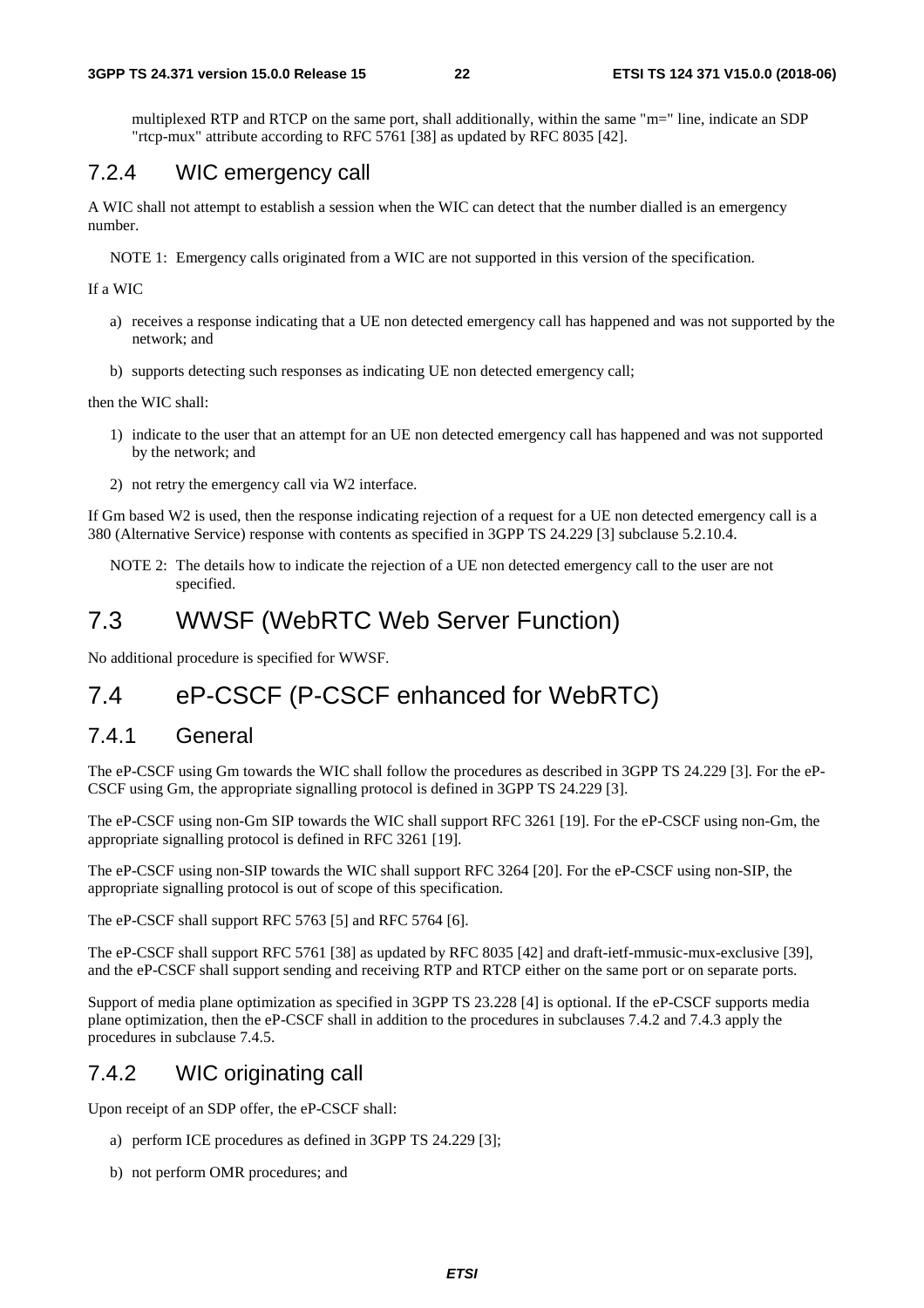- c) generate an SDP offer based on the SDP offer received from the WIC and forward it using the appropriate signalling protocol as described in subclause 7.4.1. The eP-CSCF shall replace the SDP offer with updated SDP provided by eIMS-AGW, which contains the eIMS-AGW IP addresses and ports. The eP-CSCF shall not use bundled media as described in draft-ietf-mmusic-sdp-bundle-negotiation [25], i.e. the eP-CSCF shall remove the SDP group attribute BUNDLE value, and any m- line that in the received SDP offer contained an SDP "bundleonly" attribute, from the SDP offer. The eP-CSCF shall remove every instance of the SDP "rtcp-mux-only" attribute from the SDP offer.
- NOTE: At this point, the eP-CSCF interacts with eIMS-AGW to reserve resources and provide the information needed for media handling. The details of the interaction between eP-CSCF and eIMS-AGW are out of scope of this document.

Upon receiving an SDP offer from the served WIC containing an DTLS-SRTP based media stream with end-to-accessedge protection, i.e. an "m=" line:

- with the proto field containing the "UDP/TLS/RTP/SAVPF" value as specified in RFC 5764 [6]; and
- with the SDP "a=3ge2ae:requested" attribute or, if permitted by operator policy, without the SDP "a=3ge2ae:requested" attribute;

the eP-CSCF shall invoke IMS-ALG procedures, shall remove the SDP "a=3ge2ae:requested" attribute, if included, and the SDP fingerprint attribute (defined in RFC 8122 [15]) and shall act as defined in 3GPP TS 24.229 [3] as far as SDP and RTP is concerned.

Upon receiving an SDP answer over the Mw interface, for each DTLS-SRTP based media stream with end-to-accessedge protection of the SDP offer from the served WIC which is accepted in the received SDP answer, the eP-CSCF shall invoke IMS-ALG procedures. In the SDP answer to served WIC, the eP-CSCF

- a) shall use RFC 5763 [5] and shall provide the proto field in the "m=" line with the "UDP/TLS/RTP/SAVPF" value according to RFC 5764 [6]; and
- b) may additionally, within the same "m=" line, offer TCP transport protocol with appropriate ICE candidates according to RFC 6544 [28].

If the SDP offer contained bundled media as described in draft-ietf-mmusic-sdp-bundle-negotiation [25], the eP-CSCF shall reject the bundling of media, i.e. the eP-CSCF shall not add a SDP group BUNDLE attribute to the SDP answer, and the eP-CSCF shall assign a zero port value to any m- line that in the SDP offer contained an SDP "bundle-only" attribute.

NOTE: Stage 2 has specified that the architecture does not support media multiplexing that is defined for WebRTC, so the SDP answer sent to the served WIC will not contain bundled media.

If one or more "m=" lines related to the RTP based media in the received SDP answer did not contain an SDP "rtcpmux" attribute, the corresponding "m=" lines in the SDP offer from the served WIC contained an SDP "rtcp-mux" attribute, and the eP-CSCF desires to receive multiplexed RTP and RTCP on the same port, then the eP-CSCF shall add the SDP "rtcp-mux" attribute to the corresponding "m=" lines in the SDP answer, as described in RFC 5761 [38] as updated by RFC 8035 [42]. If one or more "m=" lines in the SDP offer contained an SDP "rtcp-mux-only" attribute, the eP-CSCF shall add an SDP "rtcp-mux" attribute to the corresponding "m=" lines in the answer, as described in draftietf-mmusic-mux-exclusive [39].

### 7.4.3 WIC terminating call

Upon receiving an SDP offer over the Mw interface with an RTP based media, for each RTP based media, the eP-CSCF:

- 1) shall invoke IMS-ALG procedures;
- 2) shall perform ICE procedures as defined in 3GPP TS 24.229 [3];
- 3) shall not perform OMR procedures; and
- 4) in the SDP offer to served WIC:
	- shall indicate the transport protocol according to RFC 5763 [5], with the proto field in the "m=" line containing the "UDP/TLS/RTP/SAVPF" value according to RFC 5764 [6];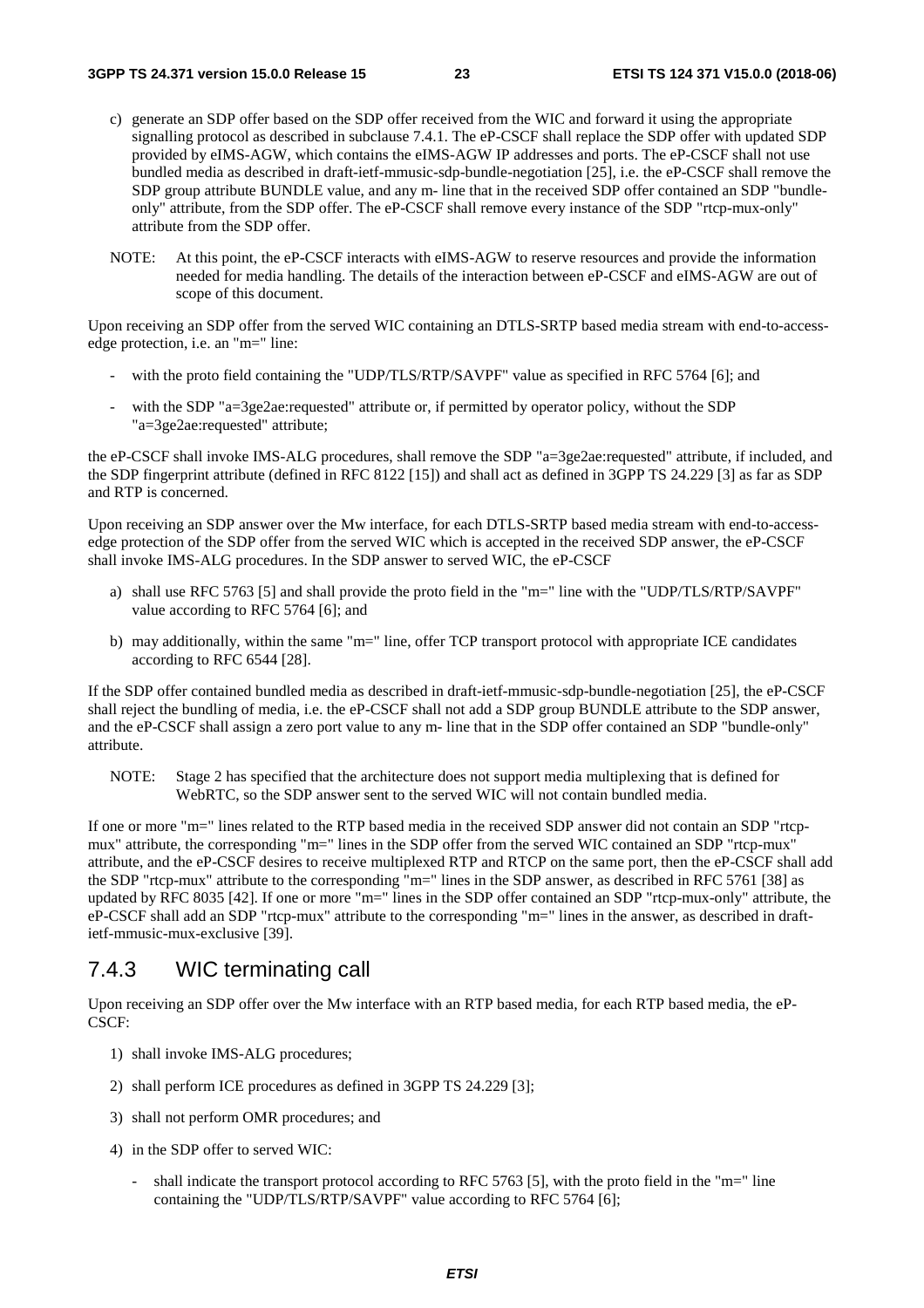- may additionally, within the same "m=" line, offer TCP transport protocol with appropriate ICE candidates according to RFC 6544 [28];
- shall include the SDP "a=3ge2ae:applied" attribute;
- shall, within each RTP-based "m=" line, include the SDP "rtcp-mux" attribute according to RFC 5761 [38] as updated by RFC 8035 [42].
- NOTE: Stage-2 has specified that the architecture does not support media multiplexing that is defined for WebRTC, so the SDP offer sent to the served WIC will not contain bundled media.

Upon receipt of an SDP answer, the eP-CSCF:

- a) shall perform ICE procedures as defined in3GPP TS 24.229 [3];
- b) shall generate an SDP answer based on the SDP answer received from the WIC and forward it using the appropriate signalling protocol as described in subclause 7.4.1;
- c) for each RTP based media of the SDP offer from the remote UE which is accepted in the SDP answer shall remove the SDP fingerprint attribute (defined in RFC 8122 [15]); and
- d) shall act as defined in 3GPP TS 24.229 [3] as far as SDP and RTP is concerned;

### 7.4.4 WIC emergency call

If the eP-CSCF receives an initial request for a dialog, or a standalone transaction, or an unknown method, for a registered user, the eP-CSCF shall inspect the Request-URI. The eP-CSCF shall consider the Request URI of the initial request as a emergency service identifier, if it is an emergency numbers or an emergency service URN from the configurable lists that are associated with:

- 1) the country of the operator to which the eP-CSCF belongs to; and
- 2) the country of roaming partners, if the request originates from a different country then the country of the network to which the eP-CSCF belongs to. If Gm based W2 is used, then access technology specific procedures are described in each access technology specific annex of 3GPP TS 24.229 [3] to determine from which country and roaming partner the request was originated; and
- 3) if the country from which the request originates cannot be determined then all lists are associated.

If the eP-CSCF detects that the Request-URI of the initial request for a dialog, or a standalone transaction, or an unknown method matches one of the emergency service identifiers in the associated lists then the eP-CSCF shall:

- A) If item 1) applies then determine whether the request originates from the same country as the country of the network to which the eP-CSCF belongs. If Gm based W2 is used, then access technology specific procedures are used as described in each access technology specific annex of 3GPP TS 24.229 [3] to determine from which country and roaming partner the request was originated. If the request originates from the same country, then the eP-CSCF depending on operator policy shall:
	- a) reject the request as appropriate for the signalling in use. If Gm based W2 is used, then send 380 (Alternative Service) response with the contents as specified in 3GPP TS 24.229 [3] subclause 5.2.10.4; or
	- b) proceed the request as specified in of 3GPP TS 24.229 [3] sub-clause 5.2.10.4 for the case where the request is not rejected; or
- B) in all other cases the eP-CSCF shall reject the request as appropriate for the signalling in use. If Gm based W2 is used, then send a 380 (Alternative Service) response with the contents as specified in 3GPP TS 24.229 [3] subclause 5.2.10.4.

### 7.4.5 Media optimization procedure

#### 7.4.5.1 WIC originating call

If an eP-CSCF forwards an SDP offer from the WIC, and supports media plane optimization, and does not need to perform legal interception, then the eP-CSCF shall in addition to the SDP information described in subclause 7.4.2, encapsulate the previously received SDP offer from the WIC. In order to do so, the eP-CSCF shall: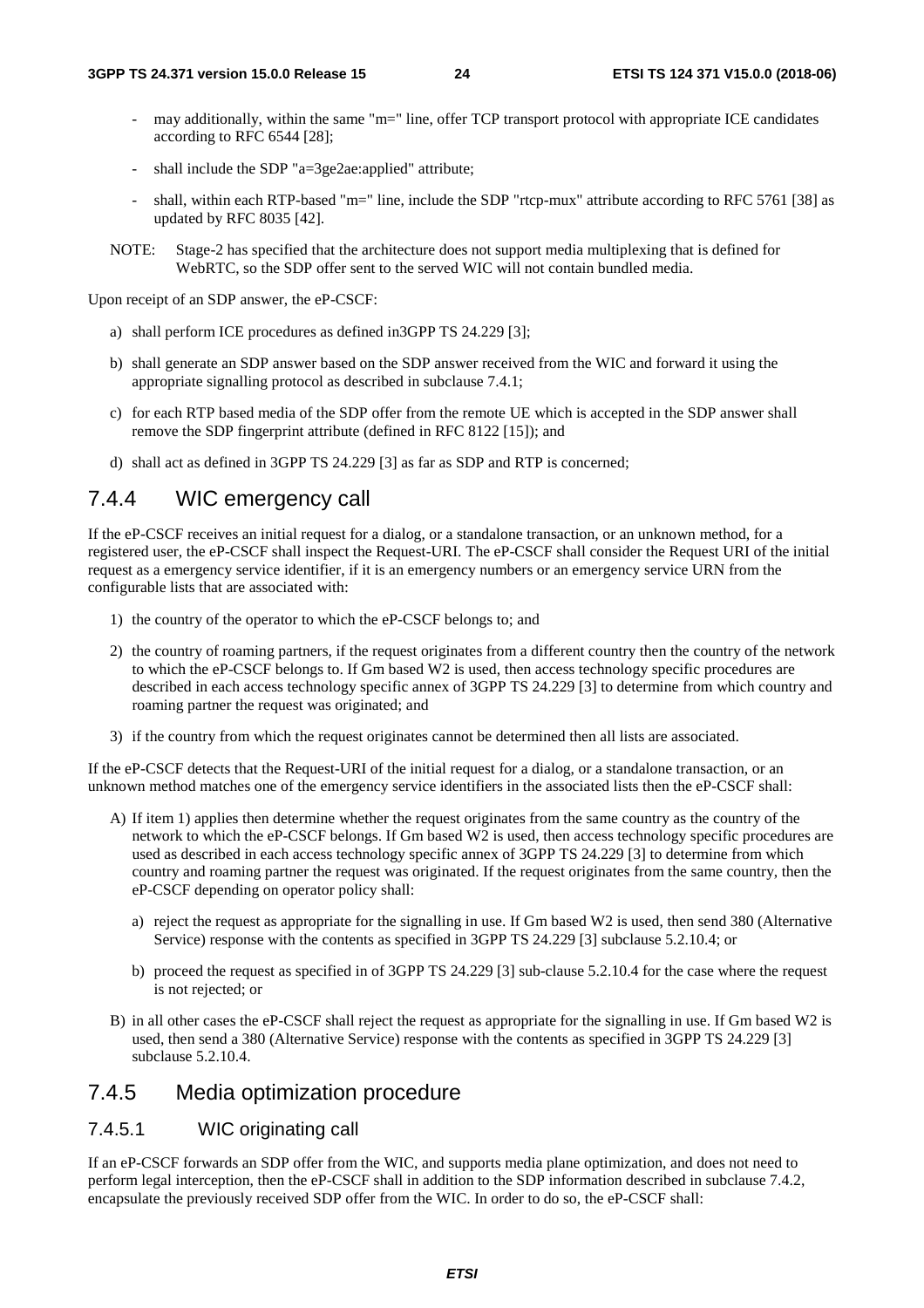- 1) encapsulate each received session level SDP attribute into an "tra-att" attribute and add this attribute as a session level attribute;
- 2) encapsulate each received session-level bandwidth line into an "tra-bw" attribute and add this attribute as a session level attribute;
- 3) if the eP-CSCF decides to include a session level contact line in the SDP offer, include the address information as received from the eIMS-AGW in that contact line and also encapsulate the address information into an "tracontact" attribute and add this attribute as a session level attribute;
- 4) provide the total number of media lines in the SDP offer the eP-CSCF forwards, excluding any media lines with port zero, in the "tra-media-line-number" attribute;
- 5) for all media lines in the SDP offer sent on the Mw interface that relate to media stream(s) that are transported within data channel(s) within the same SCTP association between the eP-CSCF and the WIC, provide the "tra-SCTP-association" SDP attribute with a number designating the SCTP association that shall be assigned by the eP-CSCF and that shall be unique within the related SIP dialogue;
- 6) for each media line in the SDP offer sent on the Mw interface that does not relate to a data channel, encapsulate each received media level attribute except for the "fingerprint" attribute(s) and the "tls-id" attribute (that are handled according to bullets 9d and 9e below) of the corresponding received media line into an "tra-att" attribute, and add this attribute as a media level attribute for the media line;
- 7) for each media line in the SDP offer sent on the Mw interface that is the first media line within the SDP offer that relates to a data channel within one SCTP association, encapsulate each received media level attribute of the corresponding received media line, except for the "fingerprint" attribute(s) and the "tls-id" attribute (that are handled according to bullets 9d and 9e below) and except for "dcmap" and "dcsa" attributes corresponding to media streams described in different media lines on the Mw interface, into an "tra-att" attribute, and add this attribute as a media level attribute for the media line;
- 8) for each media line in the SDP offer sent on the Mw interface that is a subsequent media line within the SDP offer that relates to a data channel within one SCTP association, encapsulate each received "dcmap" and "dcsa" media level attribute of the corresponding received media line corresponding to the media stream described in this media lines on the Mw interface, into an "tra-att" attribute, and add this attribute as a media level attribute for this media line; and
- 9) for each media line in the SDP offer sent on the Mw interface that does not relate to a data channel or that is the first media line within the SDP offer that relates to a data channel within one SCTP association:
	- a) if the eP-CSCF decides to include a media level contact line in the SDP offer, include the address information as received from the eIMS-AGW in that contact line and also encapsulate the address information into an "tra-contact" attribute and add this attribute as a media level attribute for the media line;
	- b) encapsulate the corresponding received media line into an "tra-m-line" attribute and add this attribute as a media level attribute for the media line, replacing the port number with a port number provided by the eIMS-AGW;
	- c) encapsulate each received bandwidth line for the corresponding received media line into an "tra-bw" attribute, and add this as a media level attribute for the media line;
	- d) if the eP-CSCF is configured to negotiate media plane optimization where the DTLS protocol layer is passed, encapsulate the received "fingerprint" attribute(s) and the received "tls-id" attribute of the corresponding received media line into "tra-att" attributes, and add these attributes as a media level attributes for the media line; and
	- e) if the eP-CSCF is configured to negotiate media plane optimization where the DTLS protocol layer is terminated, remove the received "fingerprint" attribute(s) and the received "tls-id" attribute of the corresponding received media line, encapsulate a "tls-id" attribute" with a value assigned by the eP-CSCF into an "tra-att" attribute, encapsulate a "fingerprint" attribute as provided by the eIMS-AGW into an "tra-att" attribute, and add these attributes as a media level attributes for the media line.

NOTE 1: Terminating the DTLS protocol layer for all calls can improve the transparency of LI.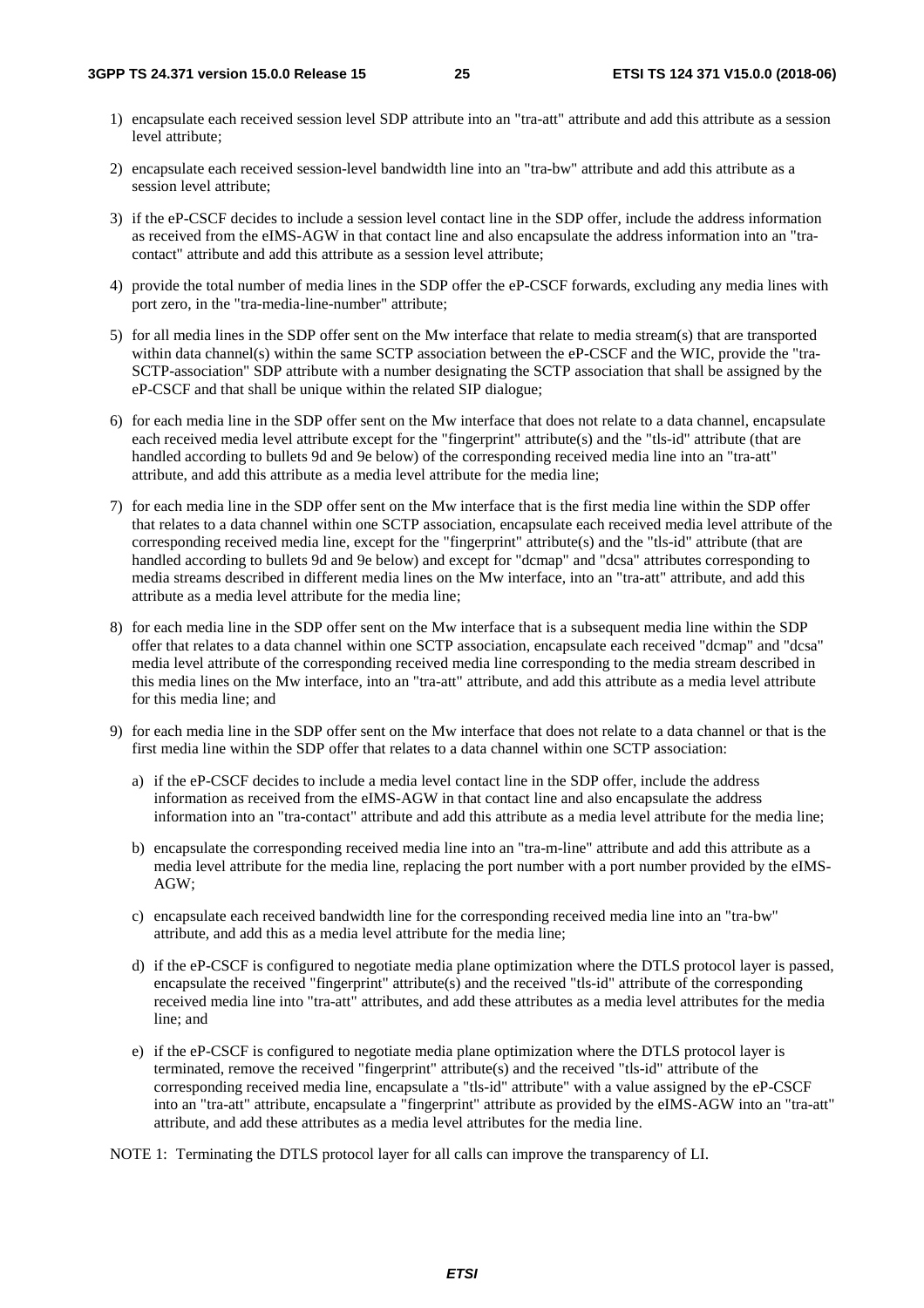NOTE 2: When interacting with the eIMS-AGW to reserve resources and provide the information needed for media handling the eP-CSCF will ask for resources suitable for the media described in the SDP offer outside the "tra-m-line", "tra-att" and "tra-bw" SDP attributes. If the eP-CSCF is configured to negotiate media plane optimization where the DTLS protocol layer is terminated, the eP-CSCF will also request a "fingerprint" attribute from the eIMS-AGW. The details of the interaction between the eP-CSCF and the eIMS-AGW are out of scope of this document.

If an eP-CSCF receives an SDP answer over Mw interface and the SDP answer includes "tra-m-line" media level SDP attributes, the eP-CSCF shall:

- 1) when invoking the IMS-ALG procedures, use the media information received in "tra-m-line", "tra-att", and "trabw" SDP attributes;
- 2) remove all received SDP attributes and bandwidth lines from the forwarded SDP answer;
- NOTE 3: This also includes the "tra-m-line", "tra-att", "tra-SCTP-association", "tra-media-line-number" and "trabw" SDP attributes.
- 3) de-encapsulate any SDP attributes received within session level "tra-att" SDP attributes and provide them as session level attributes in the SDP answer towards the WIC;
- 4) de-encapsulate any bandwidth lines received within session level "tra-bw" SDP attributes and provide them as session level bandwidth lines in the SDP answer towards the WIC;
- 5) for all media lines marked to belong to the same SCTP association by the "tra-SCTP-association" media level SDP attribute, provide a single media line in the SDP answer sent towards the WIC;
- 6) for each media line in the SDP answer sent towards the WIC:
	- a) de-encapsulate the media line received within the "tra-m-line" SDP attribute and provide it as media line in the SDP answer towards the WIC, replacing the port number with the port allocated by its eIMS-AGW;
	- b) de-encapsulate any media level SDP attributes received within "tra-att" SDP attributes for the corresponding media line except for the "fingerprint" attribute(s) and the received "tls-id" attribute (that are handled according to bullets 6d and 6e below), and provide them as media level attributes for the media line in the SDP answer towards the WIC;
	- c) de-encapsulate any media level bandwidth lines received within "tra-bw" SDP attributes for the corresponding media line and provide them as media level bandwidth line for the media line in the SDP answer towards the WIC;
	- d) if the eP-CSCF is configured to negotiate media plane optimization where the DTLS protocol layer is passed, de-encapsulate the received "fingerprint" attribute(s) and the received "tls-id" attribute within "tra-att" SDP attributes of the corresponding received media line, and add these attributes as a media level attributes for the media line; and
	- e) if the eP-CSCF is configured to negotiate media plane optimization where the DTLS protocol layer is terminated, remove the received "fingerprint" attribute(s) and the received "tls-id" attribute within "tra-att" SDP attributes of the corresponding received media line, and insert a "tls-id" attribute" with a value assigned by the eP-CSCF and a "fingerprint" attribute as provided by the eIMS-AGW as media level attributes for the media line;
- 7) include the IP address received from the eIMS-AGW in the contact line in the SDP answer sent towards the WIC; and
- 8) use the so generated SDP answer to invoke IMS-ALG procedures.
- NOTE 4: When interacting with eIMS-AGW the eP-CSCF will deactivate media plane interworking in the eIMS-AGW. Depending on configuration, the eP-CSCF will either configure the eIMS-AGW to terminate or to transparently forward the DTLS layer for transparent media. Terminating the DTLS protocol layer for all calls can improve the transparency of LI. The details of this interaction are out of scope of this document. The eP-CSCF will use the "tra-SCTP-association" SDP attributes to determine which media streams need to be multiplexed into the same SCTP association.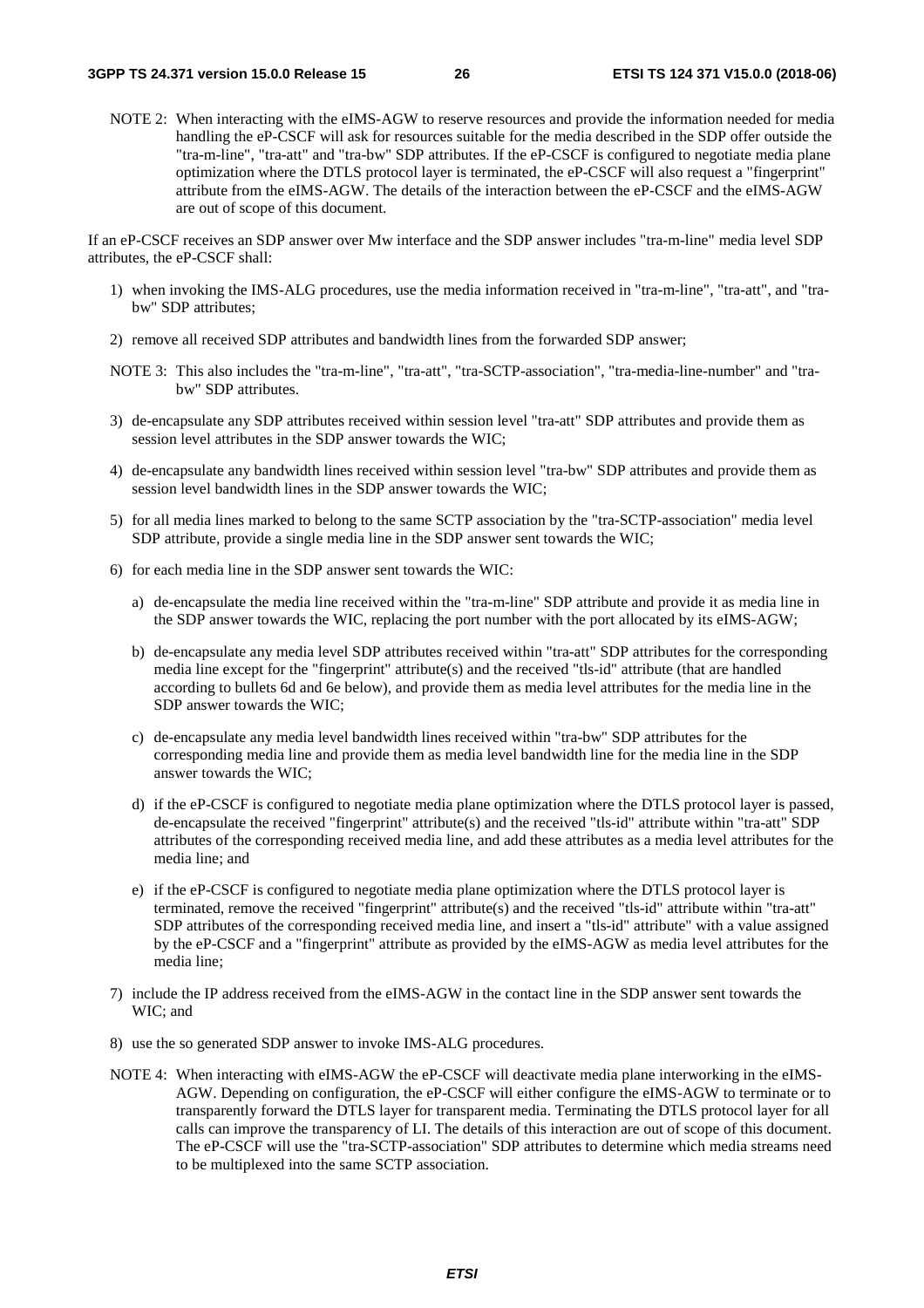#### 7.4.5.2 WIC terminating call

If an eP-CSCF receives an SDP offer over the Mw interface and the eP-CSCF supports media plane optimization, then the eP-CSCF shall determine for each media line whether media plane optimization is to be applied. Media plane optimization is to be applied when all of the following conditions are met:

- 1) the eP-CSCF forwards the SDP offer towards a WIC;
- 2) the eP-CSCF does not need to perform legal interception;
- 3) for each media line, either a "tra-m-line" or a "tra-SCTP-association" media level SDP attribute has been received;
- 4) if a session level contact line is included in the received SDP offer, a "tra-contact" session level SDP attribute is also included in the received SDP offer, and the "contact-line" is the same as encapsulated within the " tracontact" attribute;
- 5) if a media level contact line is included in the received SDP offer for any media line, a "tra-contact" media level SDP attribute is also included in the received SDP offer for that media line, and the "contact-line" is the same as encapsulated within the "tra-contact" attribute; and
- 6) a "tra-media-line-number" SDP attribute is included in the received SDP offer and the number in the received "tra-media-line-number" SDP attribute matches the real number of media lines in the SDP, excluding any media lines with port zero.

If media plane optimization is to be applied, then the eP-CSCF shall:

- 1) when invoking the IMS-ALG procedures, use the media information received in "tra-contact", "tra-m-line", "traatt", "tra-SCTP-association" and "tra-bw" SDP attributes;
- NOTE 1: When interacting with eIMS-AGW the eP-CSCF will deactivate media plane interworking in the eIMS-AGW. The details of this interaction are out of scope of this document. Depending on configuration, the eP-CSCF will either configure the eIMS-AGW to terminate or to transparently forward the DTLS layer for transparent media. Terminating the DTLS protocol layer for all calls can improve the transparency of LI. The eP-CSCF will use the "tra-SCTP-association" SDP attribute to determine which media streams need to be multiplexed into the same SCTP association.
- 2) remove all received SDP attributes and bandwidth lines from the forwarded SDP offer;
- NOTE 2: This also includes the "tra-contact", "tra-m-line", "tra-att", "tra-SCTP-association", "tra-media-linenumber" and "tra-bw" SDP attributes.
- 3) de-encapsulate any SDP attributes received within session level "tra-att" SDP attributes and provide them as session level attributes in the SDP offer towards the WIC;
- 4) de-encapsulate any bandwidth lines received within session level "tra-bw" SDP attributes and provide them as session level bandwidth lines in the SDP offer towards the WIC;
- 5) for all media lines marked to belong to the same SCTP association by the "tra-SCTP-association" media level SDP attribute, provide a single media line in the SDP offer sent towards the WIC; and
- 6) for each media line in the SDP offer sent towards the WIC:
	- a) de-encapsulate the media line received within the "tra-m-line" SDP attribute and provide it as media line in the SDP offer towards the WIC, replacing the port number with the port allocated by its eIMS-AGW;
	- b) de-encapsulate any media level SDP attributes received within "tra-att" SDP attributes for the corresponding media line except for the "fingerprint" attribute(s) and the "tls-id" attribute (that are handled according to bullet 6d and 6e below), and provide them as media level attributes for the media line in the SDP offer towards the WIC;
	- c) de-encapsulate any media level bandwidth lines received within "tra-bw" SDP attributes for the corresponding media line and provide them as media level bandwidth line for the media line in the SDP offer towards the WIC;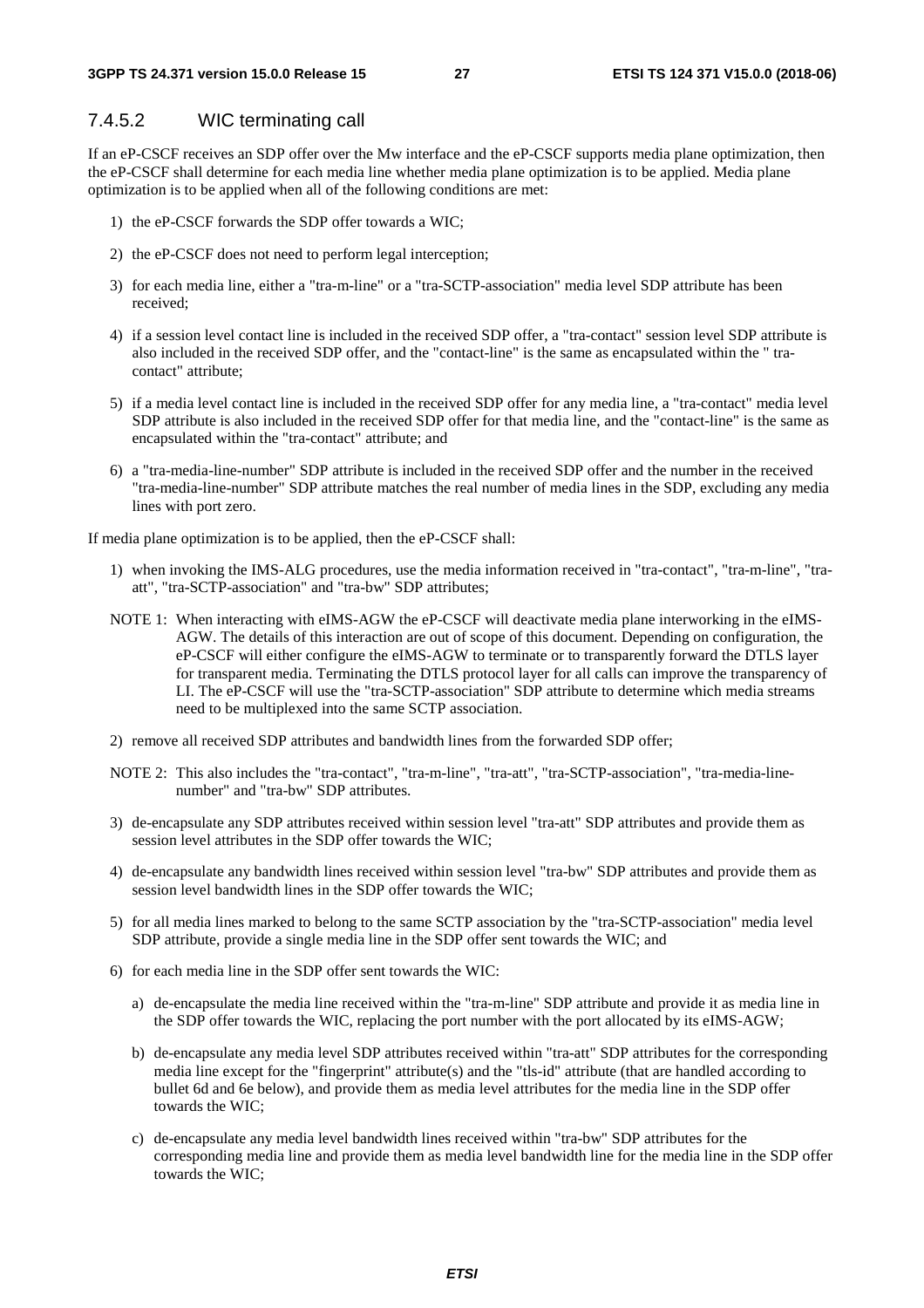- d) if the eP-CSCF is configured to negotiate media plane optimization where the DTLS protocol layer is passed, de-encapsulate the received "fingerprint" attribute(s) and the received "tls-id" attribute within "tra-att" SDP attributes of the corresponding received media line, and add these attributes as a media level attributes for the media line; and
- e) if the eP-CSCF is configured to negotiate media plane optimization where the DTLS protocol layer is terminated, remove the received "fingerprint" attribute(s) and the received "tls-id" attribute within "tra-att" SDP attributes of the corresponding received media line, and insert a "tls-id" attribute" with a value assigned by the eP-CSCF and a "fingerprint" attribute as provided by the eIMS-AGW as a media level attributes for the media line; and
- 7) include the IP address received from the eIMS-AGW in the contact line in the SDP offer towards the WIC.

If media plane optimization is not to be applied, then the eP-CSCF shall:

- 1) remove all received the "tra-contact", "tra-m-line", "tra-att", "tra-SCTP-association", "tra-media-line-number" and "tra-bw" SDP attributes from the forwarded SDP offer;
- 2) when invoking the IMS-ALG procedures, use the media information received outside "tra-contact", "tra-m-line", "tra-att", "tra-SCTP-association" and "tra-bw" SDP attributes; and
- 3) not include any "tra-contact", "tra-m-line", "tra-att", "tra-SCTP-association", "tra-media-line-number" and "trabw" SDP attributes in the SDP answer over the Mw interface.

If the eP-CSCF receives an SDP answer from the WIC and the eP-CSCF decided to apply media plane optimization when processing the corresponding SDP offer, then the eP-CSCF shall:

- 1) generate an SDP answer based on the related SDP offer and the SDP answer received from the WIC which is compliant with RFC 3264 [20];
- NOTE 3: The selected formats of the answer need to be compliant with the offered formats. Media lines are disabled via port 0 if the corresponding media lines are disabled in the answer from the WIC. If data channels within one SCTP association are offered via dcmap attributes, the WIC can reject a data channel by excluding the corresponding dcmap attribute from the answer. The eP-CSCF then disables the media line, where the corresponding "tra-att:dcmap" attribute has been received in the SDP offer.
- 2) encapsulate each received session level SDP attribute into an " tra-att" attribute and add this attribute as a session level attribute;
- 3) encapsulate each received session-level bandwidth line into an "tra-bw" attribute and add this attribute as a session level attribute:
- 4) for all media line in the SDP answer sent on the Mw interface that relate to media stream(s) that are transported within the data channels within the same SCTP association between the eP-CSCF and the WIC, provide the "tra-SCTP-association" SDP attribute with a number designating the SCTP association that shall be the same as received for the corresponding media line in the SDP offer on the Mw interface;
- 5) for each media line in the SDP answer sent on the Mw interface that does not relate to a data channel, encapsulate each received media level attribute of the corresponding received media line except for the "fingerprint" attribute(s) and the "tls-id" attribute (that are handled according to bullet 8c and 8d below) into an "tra-att" attribute, and add this attribute as a media level attribute for the media line;
- 6) for each media line in the SDP answer sent on the Mw interface that is the first media line within the SDP answer that relates to a data channel within one SCTP association, encapsulate each received media level attribute of the corresponding received media line, except for the "fingerprint" attribute(s) and the "tls-id" attribute (that are handled according to bullets 8c and 8d below) and except for "dcmap" and "dcsa" attributes corresponding to media streams described in different media lines on the Mw interface, into an "tra-att" attribute, and add this attribute as a media level attribute for the media line;
- 7) for each media line in the SDP answer sent on the Mw interface that is a subsequent media line within the SDP answer that relates to a data channel within one SCTP association, encapsulate each received "dcmap" and "dcsa" media level attribute of the corresponding received media line corresponding to the media stream described in this media lines on the Mw interface, into an "tra-att" attribute, and add this attribute as a media level attribute for this media line; and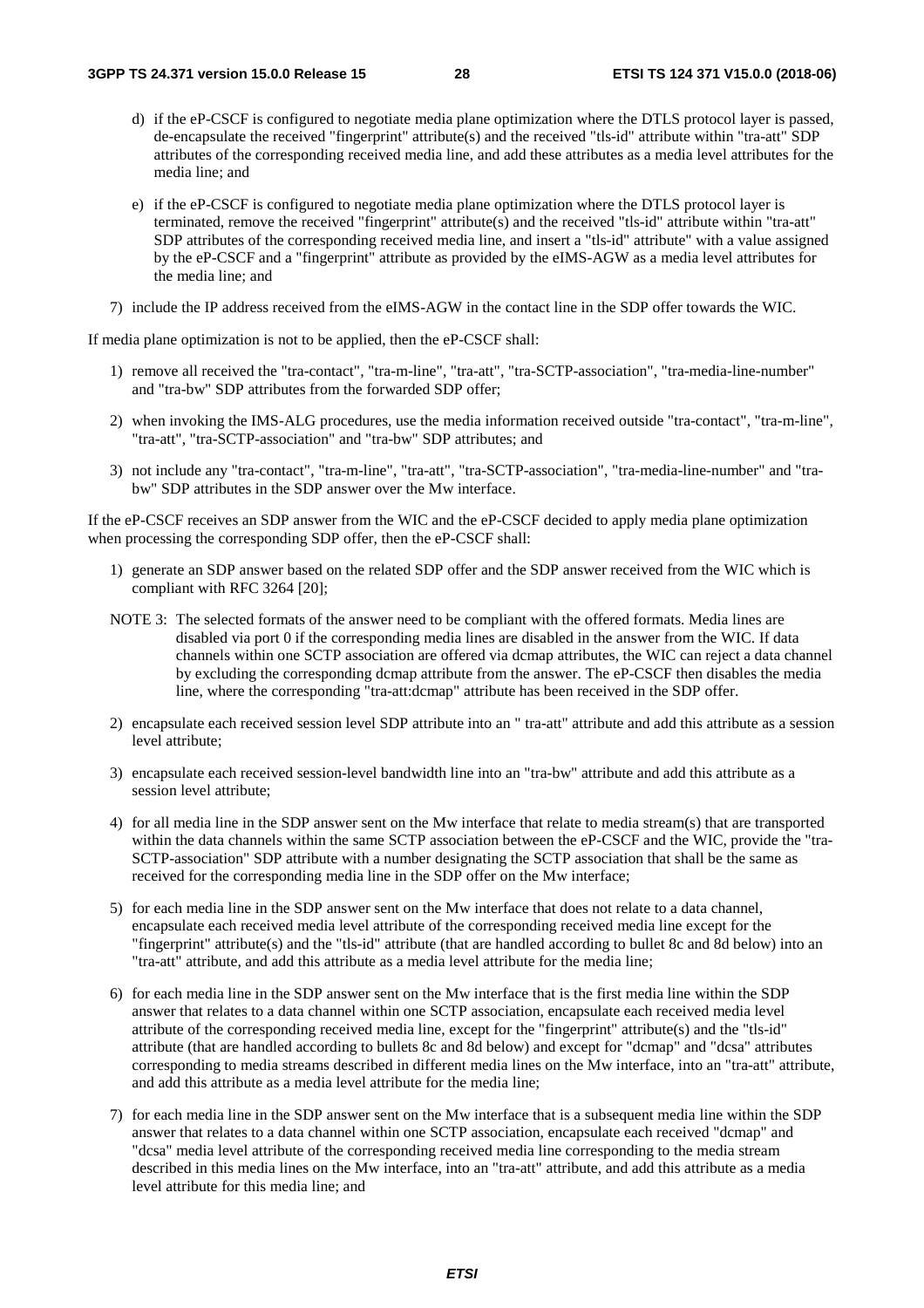- 8) for each media line in the SDP answer sent on the Mw interface that does not relate to a data channel or that is the first media line within the SDP answer that relates to a data channel within one SCTP association:
	- a) encapsulate the corresponding received media line into an "tra-m-line" attribute and add this attribute as a media level attribute for the media line, replacing the port number with a port number provided by the eIMS-AGW;
	- b) encapsulate each received bandwidth line for the corresponding received media line within into an "tra-bw" attribute, and add this as a media level attribute for the media line;
	- c) if the eP-CSCF is configured to negotiate media plane optimization where the DTLS protocol layer is passed, encapsulate the received "fingerprint" attribute(s) and the received "tls-id" attribute of the corresponding received media line into "tra-att" attributes, and add these attributes as a media level attributes for the media line; and
	- d) if the eP-CSCF is configured to negotiate media plane optimization where the DTLS protocol layer is terminated, remove the received "fingerprint" attribute(s) and the received "tls-id" attribute of the corresponding received media line, encapsulate a "tls-id" attribute" with a value assigned by the eP-CSCF into an "tra-att" attribute, encapsulate a "fingerprint" attribute as provided by the eIMS-AGW into an "tra-att" attribute, and add these attributes as a media level attributes for the media line; and
- 9) include the IP address received from the eIMS-AGW in the contact line.

## 8 Data channel open and close

### 8.1 General

This clause specifies the procedures for negotiating usage of, and opening and closing of, a WebRTC data channel between the WIC and the eP-CSCF.

WebRTC data channels are realized using an SCTP association running on top of DTLS, as described in RFC 8261 [23] and draft-ietf-rtcweb-data-channel [16].

If WebRTC data channels are supported, UDP transport of DTLS shall be supported and TCP transport of DTLS may be supported to enable traversal of UDP-blocking NATs/firewalls. ICE procedures as defined in 3GPP TS 24.229 [3] shall be used to negotiate the transport protocol. UDP shall be offered as ICE default candidate and TCP may be offered as additional ICE candidate.

Once the SCTP association has been negotiated (using draft-ietf-mmusic-sctp-sdp [18]) and established, the WIC and eIMS-AGW (controlled by the eP-CSCF) either use the Data Channel Establishment Protocol (DCEP) for opening data channels, as described in draft-ietf-rtcweb-data-protocol [17], or they use the SDP negotiation based on draft-ietfmmusic-data-channel-sdpneg [36].

Closing of a data channel is signalled via SCTP and, if SDP negotiation was used for the data channel establishment, also using draft-ietf-mmusic-data-channel-sdpneg [36].

### 8.2 WIC (WebRTC IMS Client)

### 8.2.1 General

The WIC shall follow the general call establishment procedures in subclause 7. This subclause defines the additional procedures for establishing WebRTC data channels within the call.

### 8.2.2 WIC originating call

Upon generating an SDP offer, the WIC shall insert an "m=" line with the proto value set to "UDP/DTLS/SCTP", and the fmt value set to "webrtc-datachannel" according to draft-ietf-mmusic-sctp-sdp [18], in the SDP offer. The WIC may additionally, within the same "m=" line, offer TCP transport protocol with appropriate ICE candidates according to RFC 6544 [28]. In addition, the WIC shall insert an SDP sctp-port attribute according to draft-ietf-mmusic-sctpsdp [18].

The procedures of draft-ietf-mmusic-data-channel-sdpneg [36] should be used as follows: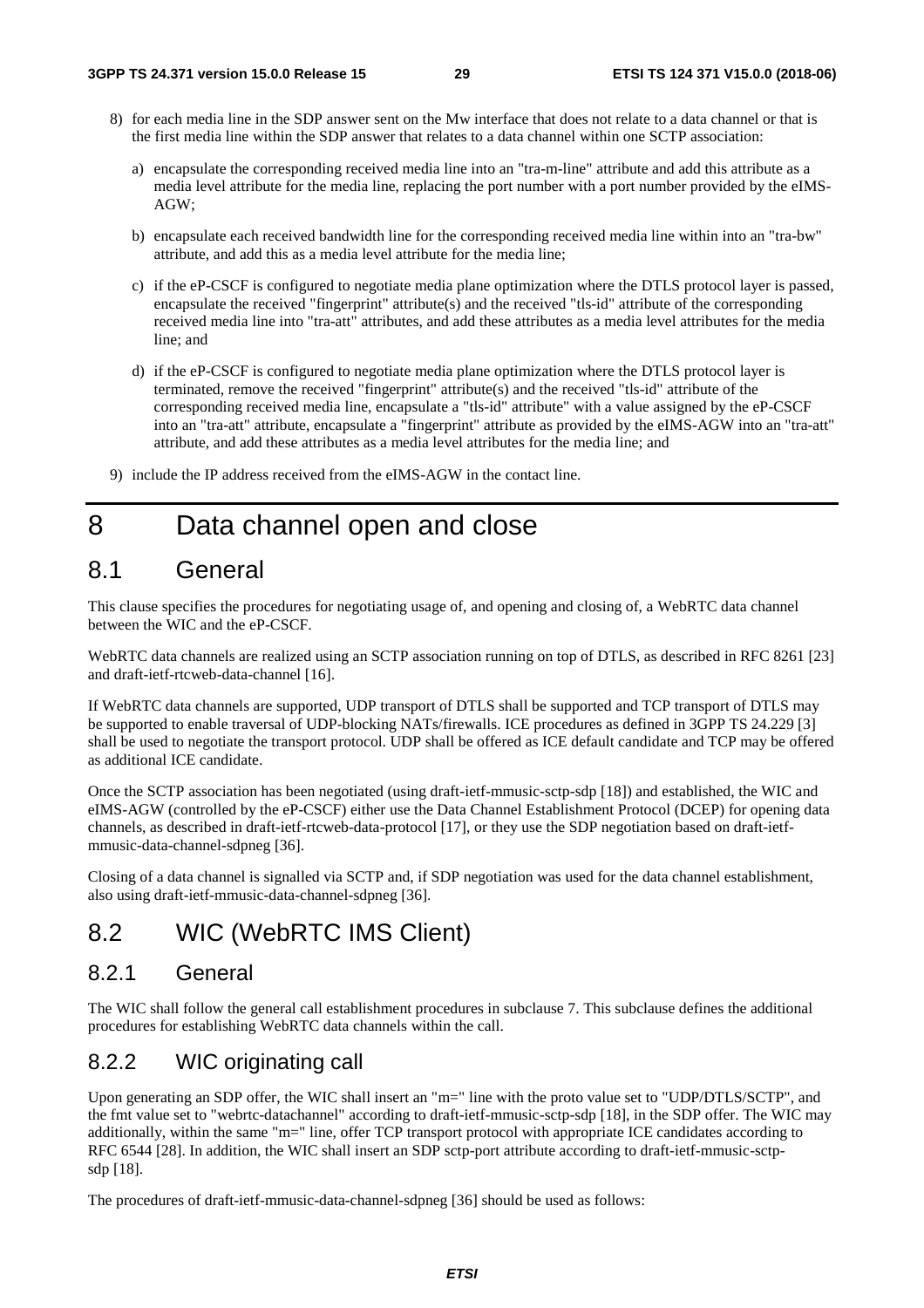- a) If MSRP is transported over the data channel, the WIC shall follow the procedures of draft-ietf-mmusic-msrpusage-data-channel [37].
- b) If T.140 is transported over the data channel, the WIC shall follow the procedures of draft-schwarz-mmusict140-usage-data-channel [40].
- NOTE: Alternatively, if a single data channel is to be used, then knowledge of the usage of the data channel could be based on configuration, or could be implicitly determined based on proprietary information carried in the signalling protocol. Such mechanisms are outside the scope of this specification.

### 8.2.3 WIC terminating call

Upon receiving an SDP offer, with an "m=" line with the proto value set to "UDP/DTLS/SCTP", and the "m=" line fmt value set to "webrtc-datachannel", the WIC shall follow the procedures in draft-ietf-mmusic-sctp-sdp [18] for generating the associated SDP answer. In addition, the WIC shall insert an SDP sctp-port attribute according to draftietf-mmusic-sctp-sdp [18].

NOTE 1: As specified in subclause 7.2.3, the WIC will perform the ICE procedures as defined in RFC 5245 [22] and possibly RFC 6544 [28], and determines the appropriate transport protocol (UDP or TCP) for the data channel in that manner.

The procedures of draft-ietf-mmusic-data-channel-sdpneg [36] should be used as follows:

- a) If MSRP is transported over the data channel, the WIC shall follow the procedures of draft-ietf-mmusic-msrpusage-data-channel [37].
- b) If T.140 is transported over the data channel, the WIC shall follow the procedures of draft-schwarz-mmusict140-usage-data-channel [40].
- NOTE 2: Alternatively, if a single data channel is to be used, then knowledge of the usage of the data channel could be based on configuration, or could be implicitly determined based on proprietary information carried in the signalling protocol. Such mechanisms are outside the scope of this specification.

### 8.3 WWSF (WebRTC Web Server Function)

### 8.4 eP-CSCF (P-CSCF enhanced for WebRTC)

### 8.4.1 General

The eP-CSCF shall follow the general call establishment procedures in clause 7. This subclause defines the additional procedures for establishing WebRTC data channels within the call.

In the current release of the specification, the eIMS-AGW will act as an endpoint for all WebRTC data channels established between the eIMS-AGW and the served WIC. If the eIMS-AGW is able to perform transport protocol interworking for a media transported between the eIMS-AGW and the served WIC using a data channel, and between the eIMS-AGW and the remote user using another transport protocol, the eP-CSCF can instruct the eIMS-AGW to perform transport protocol interworking between the data channel and the other transport protocol.

### 8.4.2 WIC originating call

Upon receiving an SDP offer from the served WIC, with an "m=" line with the proto value set to "UDP/DTLS/SCTP", and the fmt value set to "webrtc-datachannel", according to draft-ietf-mmusic-sctp-sdp [18], the eP-CSCF shall:

- remove the "m=" line from the SDP offer; and
- for each media transported between the WIC and the eIMS-AGW using a data channel, and for which the eIMS-AGW is able to perform transport protocol interworking between a data channel and another transport protocol, insert an "m=" line describing the media and the transport protocol used for the media in the SDP offer;

before forwarding the SDP offer towards the remote user.

NOTE 1: As specified in subclause 7.4.2, the eP-CSCF will perform the ICE procedures as defined in 3GPP TS 24.229 [3], and determines the appropriate transport protocol (UDP or TCP) for the data channel in that manner.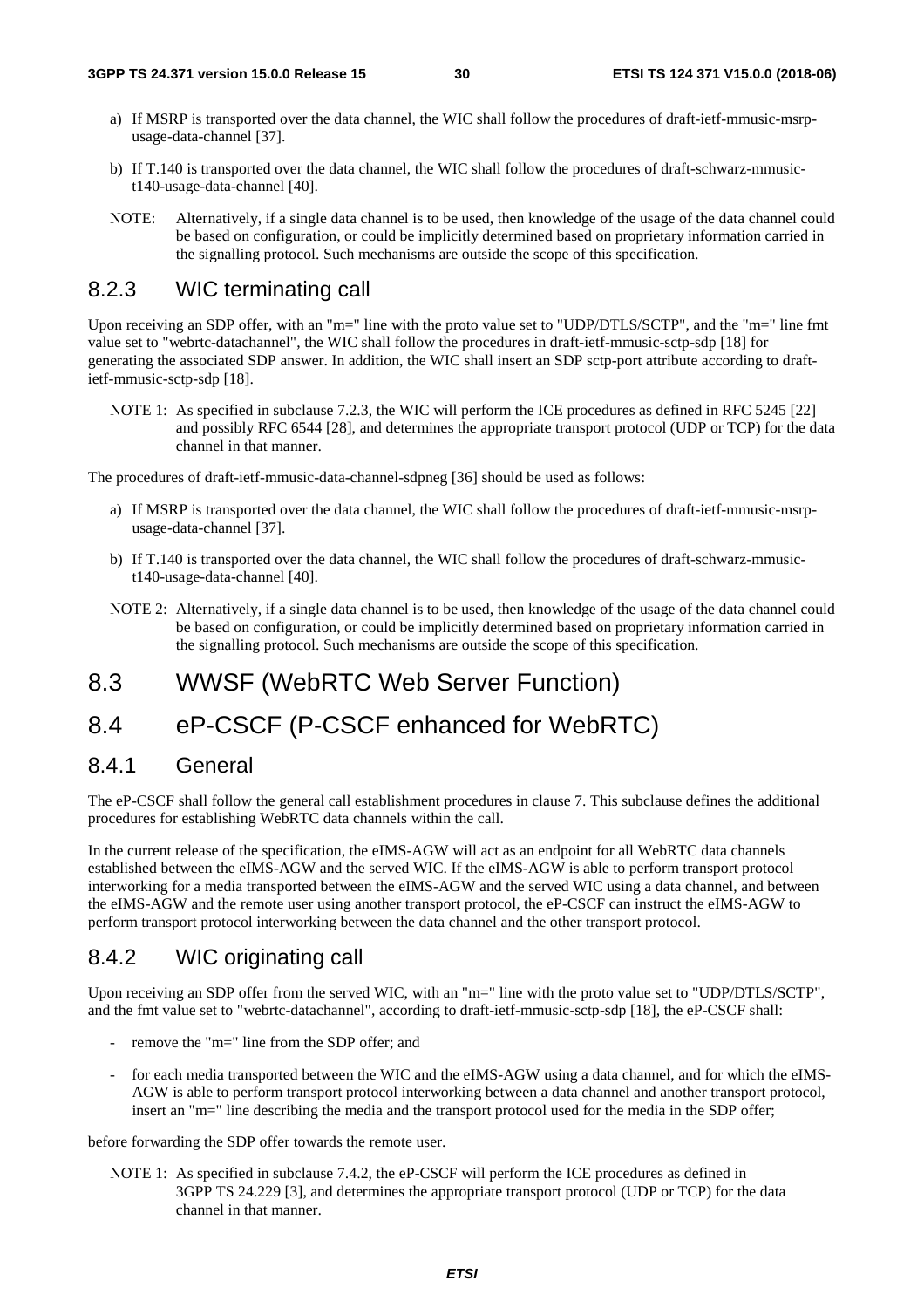Upon receiving an SDP answer to the SDP offer, the eP-CSCF shall:

- remove each "m=" line associated with an "m=" line that the eP-CSCF inserted in the associated SDP offer from the SDP answer;
- insert an "m=" line with the proto value set to "UDP/DTLS/SCTP", and the fmt value set to "webrtcdatachannel" according to draft-ietf-mmusic-sctp-sdp [18], in the SDP answer;
- insert an SDP sctp-port attribute according to draft-ietf-mmusic-sctp-sdp [18], in the SDP answer; and
- for each media accepted by the remote user, for which the eIMS-AGW can perform transport protocol interworking between a data channel and another transport protocol, instruct the eIMS-AGW to perform the transport protocol interworking;

before forwarding the SDP answer towards the served WIC.

The procedures of draft-ietf-mmusic-data-channel-sdpneg [36] should be used as follows:

- a) If MSRP is transported over the data channel, the eP-CSCF shall follow the procedures of draft-ietf-mmusicmsrp-usage-data-channel [37].
- b) If T.140 is transported over the data channel, the eP-CSCF shall follow the procedures of draft-schwarz-mmusict140-usage-data-channel [40].
- NOTE 2: Alternatively, if a single data channel is to be used, then knowledge of the usage of the data channel could be based on configuration, or could be implicitly determined based on proprietary information carried in the signalling protocol. Such mechanisms are outside the scope of this specification.

### 8.4.3 WIC terminating call

Upon receiving an SDP offer from the remote user, the eP-CSCF shall:

- remove each "m=" line that describes media which is transported between the WIC and the eIMS-AGW using a data channel from the SDP offer;
- insert an "m=" line with the proto value set to "UDP/DTLS/SCTP", and the fmt value set to "webrtcdatachannel" according to draft-ietf-mmusic-sctp-sdp [18], in the SDP offer; and
- insert an SDP sctp-port attribute according to draft-ietf-mmusic-sctp-sdp [18], in the SDP offer;

before forwarding the SDP offer towards the served WIC.

NOTE 1: As specified in subclause 7.4.2, the eP-CSCF will perform the ICE procedures as defined in 3GPP TS 24.229 [3], and determines the appropriate transport protocol (UDP or TCP) for the data channel in that manner.

Upon receiving an SDP answer to the SDP offer, with an "m=" line with the proto value set to "UDP/DTLS/SCTP", and the fmt value set to "webrtc-datachannel", according to draft-ietf-mmusic-sctp-sdp [18], the eP-CSCF shall:

- remove the "m=" line from the SDP answer;
- for each media which the eIMS-AGW is able to perform transport protocol interworking between a data channel and another transport protocol, and for which the SDP offer contained an "m=" line, insert an "m=" line describing the media and the transport protocol used for the media in the SDP answer; and
- for each media accepted by the remote user, for which the eIMS-AGW can perform transport protocol interworking between a data channel and another transport protocol, instruct the eIMS-AGW to perform the transport protocol interworking;

before forwarding the SDP answer towards the remote user.

The procedures of draft-ietf-mmusic-data-channel-sdpneg [36] should be used as follows:

a) If MSRP is transported over the data channel, the eP-CSCF shall follow the procedures of draft-ietf-mmusicmsrp-usage-data-channel [37].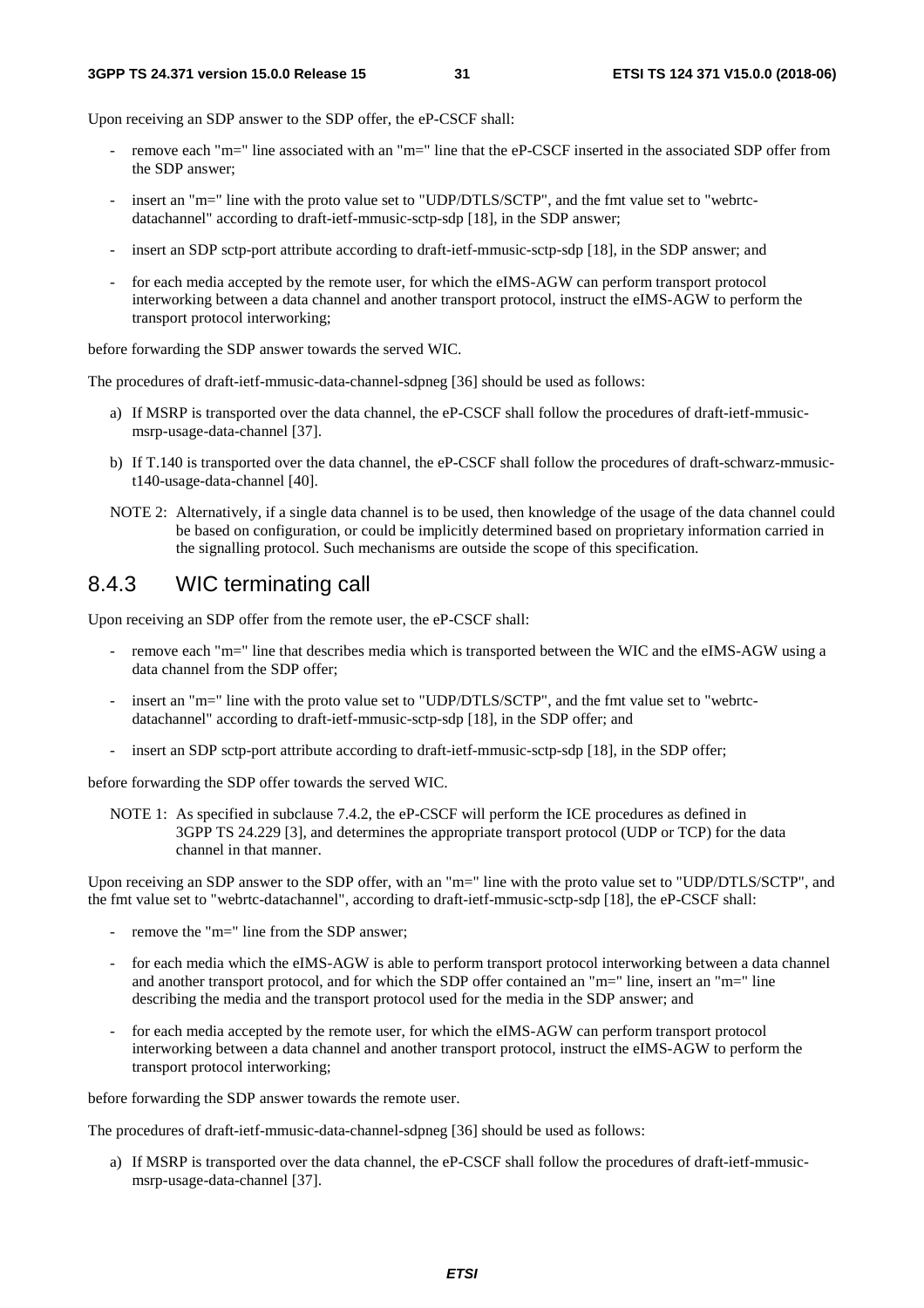- b) If T.140 is transported over the data channel, the eP-CSCF shall follow the procedures of draft-schwarz-mmusict140-usage-data-channel [40].
- NOTE 2: Alternatively, if a single data channel is to be used, then knowledge of the usage of the data channel could be based on configuration, or could be implicitly determined based on proprietary information carried in the signalling protocol. Such mechanisms are outside the scope of this specification.

## 9 Call modification

WIC and eP-CSCF shall behave in accordance with the procedures specified in subclause 7. There is no additional requirement specified within this release.

## 10 IP multimedia application support in the IM CN subsystem using webRTC

10.1 General

### 10.2 Access to MMTel and supplementary services using webRTC

### 10.2.1 General

This clause describes the procedures for interaction of WebRTC based access to the IM CN subsystem and the execution of supplementary service as described in 3GPP TS 22.173 [7].

10.2.2 WIC (WebRTC IMS Client)

#### 10.2.2.1 SIP based protocol used by the WIC

If the protocol between the WIC and the eP-CSCF is based on SIP, then in order to support an MMTel supplementary service, the SIP procedures shall conform to the SIP procedures specified in the 24 series specification of the respective supplementary service. 3GPP TS 24.173 [8] lists the documents defining the MMTel supplementary services.

#### 10.2.2.2 non-SIP based protocol used by the WIC

The support of MMTel supplementary services when accessing the IM CN subsystem with non-SIP based protocol is not specified in this version of the specification.

### 10.2.3 WWSF (WebRTC Web Server Function)

### 10.2.4 eP-CSCF (P-CSCF enhanced for WebRTC)

When a SIP is used on the W2 interface, then there are no supplementary specific requirements defined for the eP-CSCF.

When a non-SIP protocol is used on the W2 interface, then the eP-CSCF has to map information elements from non-SIP based protocol on W2 interface to the corresponding SIP information elements on the Mw reference point.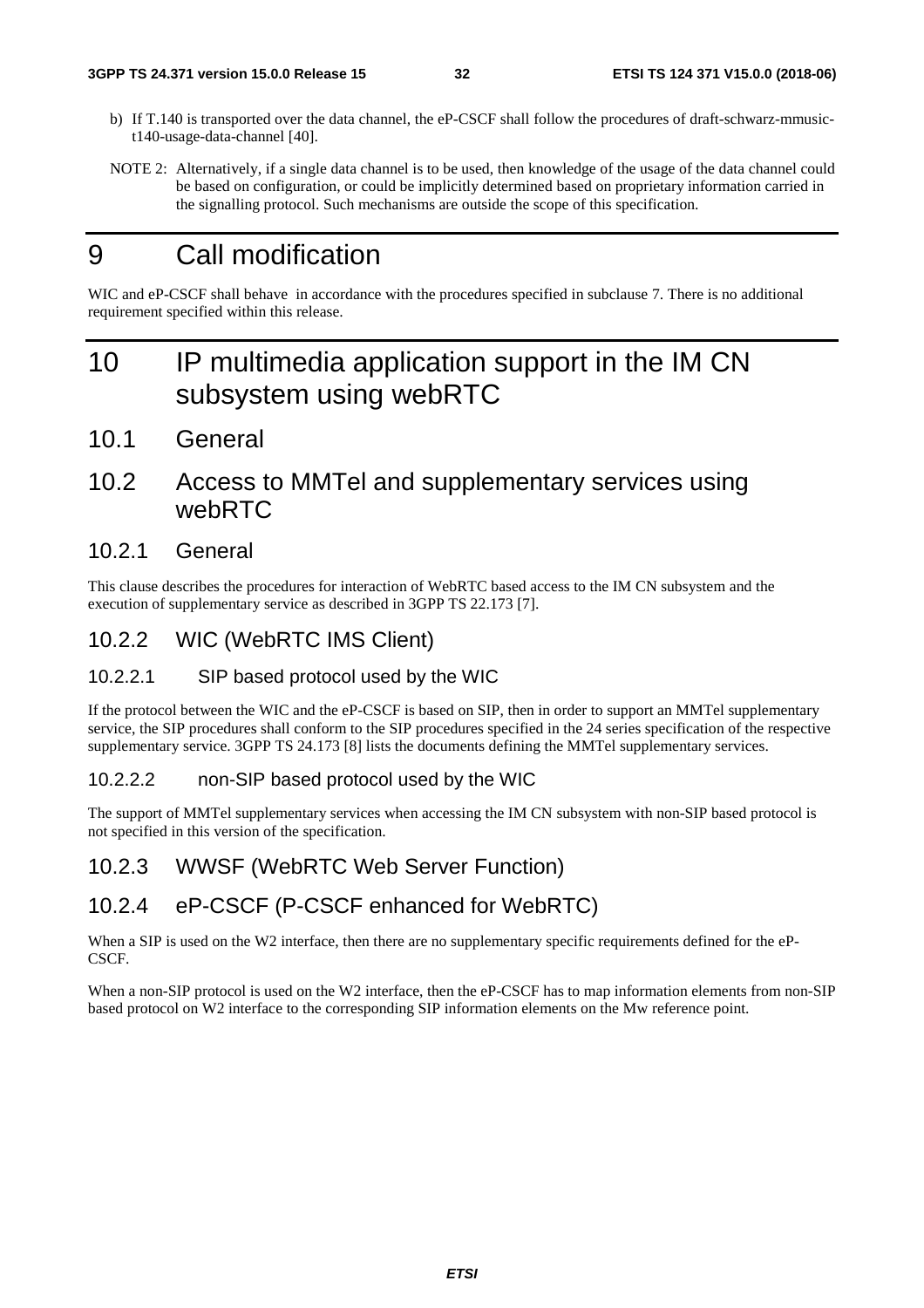## Annex A (informative): Example signalling flows

## A.1 Scope of signalling flows

This annex gives examples of signalling flows for IMS based WebRTC, and the W2 interface is based on SIP protocol.

## A.2 Void

- A.3 Signalling flows for registration
- A.3.1 Void

### A.3.2 WIC registration of individual public user identity based on web authentication

Figure A.3.2-1 shows the registration signalling flow for the scenario when the user has a subscription with an individual public user identity, but uses a web identity and authentication scheme, e.g. OAuth 2.0, to authenticate with the WWSF or the WAF.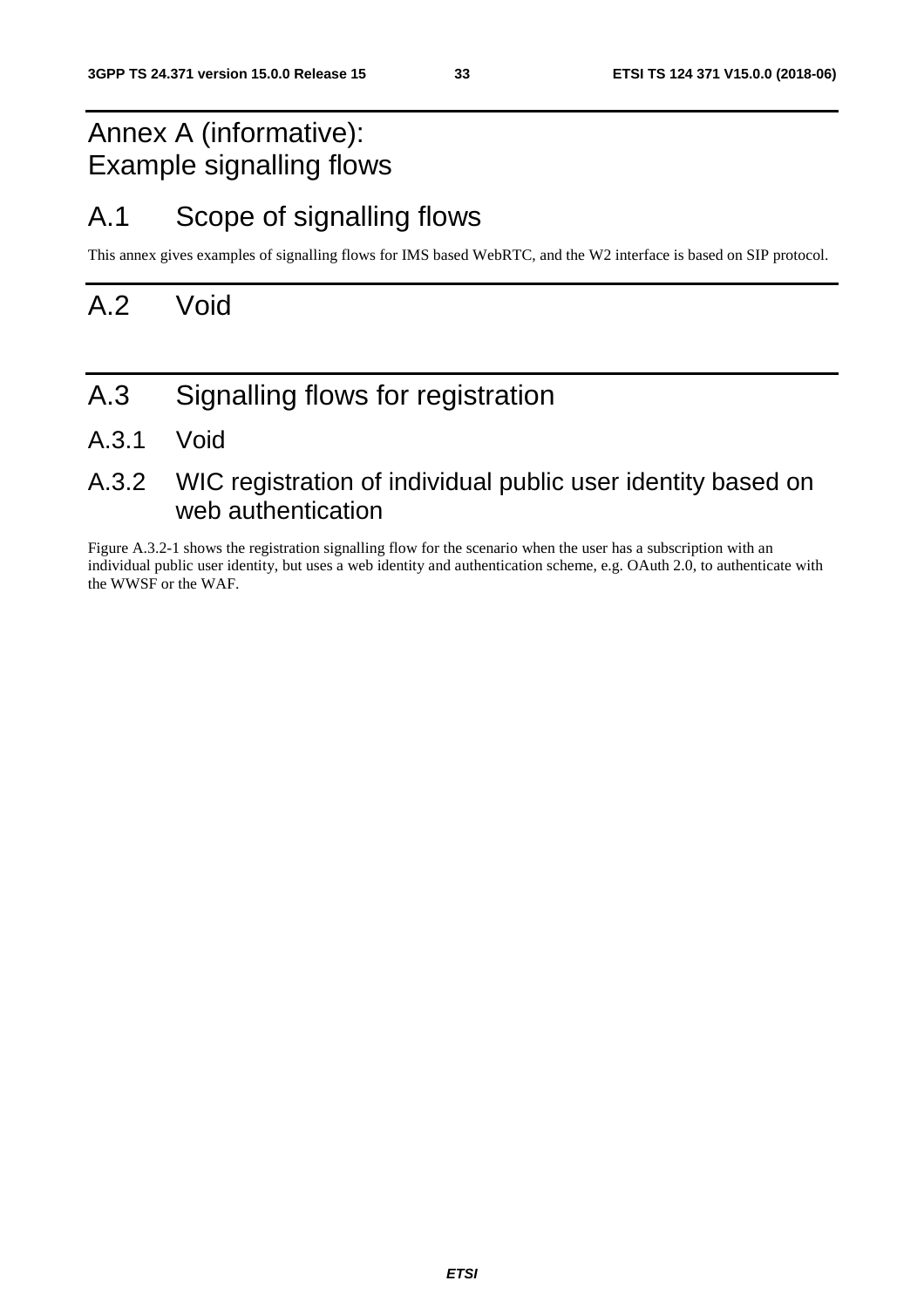

#### **Figure A.3.2-1: WIC registration of individual public user identity based on web authentication**

#### **1. Download WIC and obtain access token**

The user accesses a WebRTC URI to the WWSF. The browser downloads and initializes the WIC from the WWSF. The WAF or WWSF, depending on the authorization flow (e.g. OAuth 2.0) used, authenticates the user via "web credentials", i.e. credentials as commonly used for access to web based services, for example a "web credentials", i.e. credentials as commonly used for access to web based services, for example a<br>rname and password. The user's web identity is mapped to the corresponding IMS subscriber identity<br>ate user identity and username and password. The user's web identity is mapped to the corresponding IMS subscriber identity (i.e. private user identity and public user identity). The WWSF forwards the access token and the IMS identity to the WIC.

#### **2. Establishment of secure connection between WIC and eP-CSCF**

The WIC opens a WSS (secure Web Socket) connection to the eP-CSCF. The TLS connection provides one-way authentication of the server based on the server certificate.

#### **3. REGISTER request (WebRTC IMS Client to eP-CSCF)**

The WebRTC IMS Client sends a REGISTER request to eP-CSCF. The REGISTER request includes an Authorization header field with the Bearer scheme containing the access token, which the WebRTC IMS Client has previously obtained.

#### **Table A.3.2-1: Authorization header field in the REGISTER request (WIC to eP-CSCF)**

Authorization: Bearer access\_token="091G451HZ0V83opz6udiSEjchPynd2Ss9.....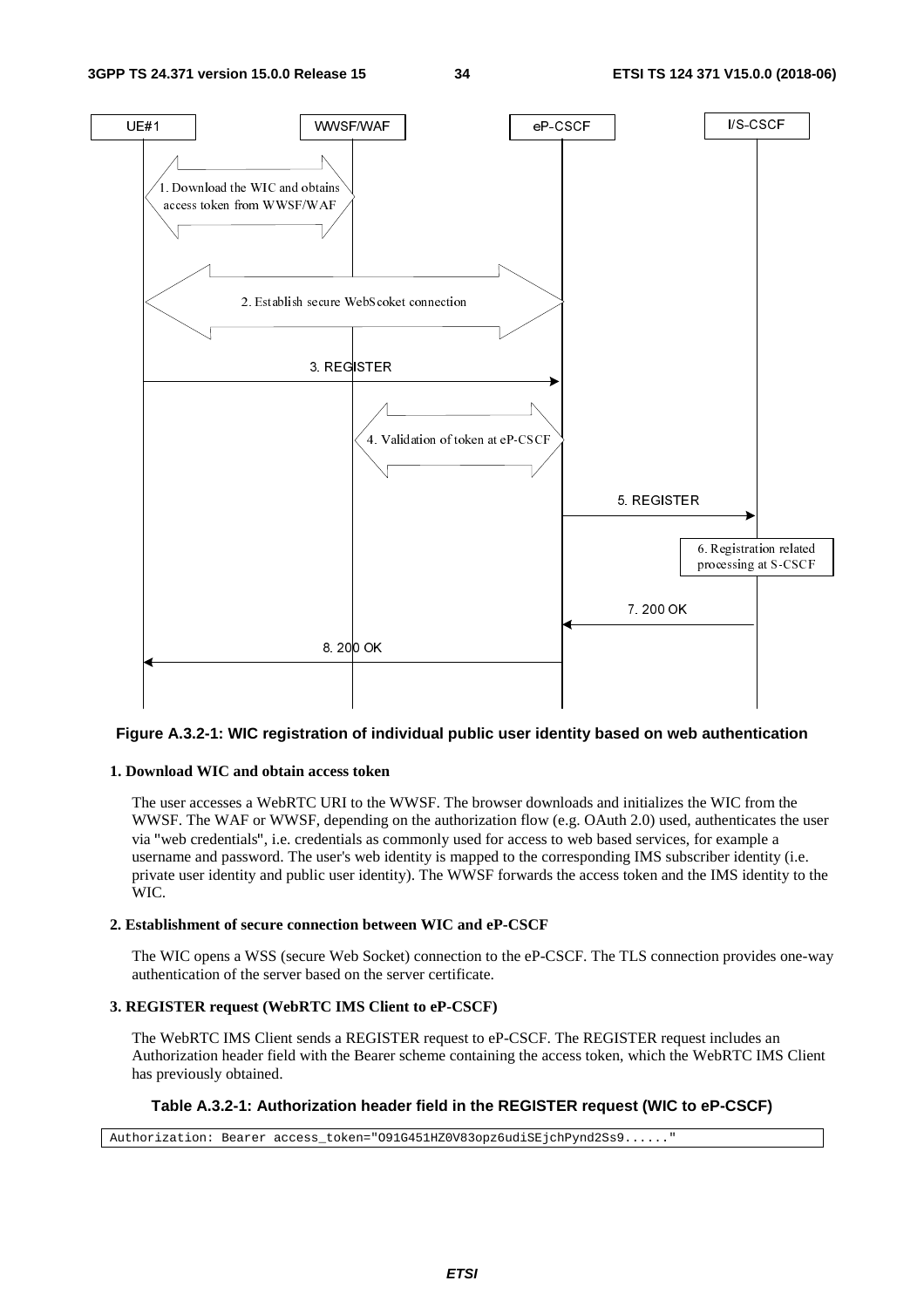**Authorization:** It carries the authorization token previously obtained from WWSF/WAF in the web authentication procedure, and the type of the authorization token (i.e. "Bearer" OAuth access token type (defined<br>in RFC 6750 [10]) in this example). in RFC 6750 [10]) in this example).

#### **4. Validation of security token at eP-CSCF**

The eP-CSCF extracts from the Authorization header field the access token and validates it in some unspecified manner ensuring that only an authorized source can have the generated access token. If the access token is valid the eP-CSCF obtains the associated authorization information, including the private user identity and public user identity of the associated user, the WWSF identity, and the access token scope.

#### **5. REGISTER request (eP-CSCF to S-CSCF)**

The eP-CSCF proceeds if the previous step has provided it with private user identity and public user identity(s) of the user requesting registration, an assurance that the user is authorised to use this private user identity and public user identity, and an identity of the WWSF and WAF. Then, the eP-CSCF generates an Authorization header field and forwards the request to the S-CSCF (via the I-CSCF).

#### **Table A.3.2-2: Authorization header field in the REGISTER request (eP-CSCF to I/S-CSCF)**

```
Authorization: Digest username="user1_private@home1.net", realm="registrar.home1.net", 
nonce="", uri="sip:registrar.home1.net", response="", integrity-protected="auth-done"
```
**Authorization:** It contains the user's private user identity, an "integrity-protected" header field set to "auth-done ", and an empty "response" header field.

#### **6. S-CSCF Registration**

Based on the presence of the "integrity-protected" directive set to indicate that authentication has already been performed, the S-CSCF knows that user's authorization has already been validated by the Trusted Node. The S-CSCF informs the HSS that the user has been registered. Upon being requested by the S-CSCF, the HSS will also include the user profile in the response sent to the S-CSCF. If the S-CSCF receives the identity of the WAF in the Authorization header field, the S-CSCF shall further checks whether the identity of the authorization entity received from the eP-CSCF, if any, is not barred, as described in 3GPP TS 33.203 [9] Annex U.

#### **7. 200 (OK) response (S-CSCF to eP-CSCF)**

The S-CSCF sends a 200 (OK) response to the eP-CSCF (via I-CSCF) indicating that Registration was successful.

When TLS is used between WIC and eP-CSCF, then, similar to the registration procedure for SIP Digest with TLS, the eP-CSCF associates the private user identity and all successfully registered public user identitis with the TLS Session ID when the 200 (OK) is received.

#### **8. 200 (OK) response (eP-CSCF to UE)**

The eP-CSCF forwards the 200 (OK) response to the WebRTC IMS Client indicating that Registration was successful.

### A.3.3 Void

- A.4 Void
- A.5 Void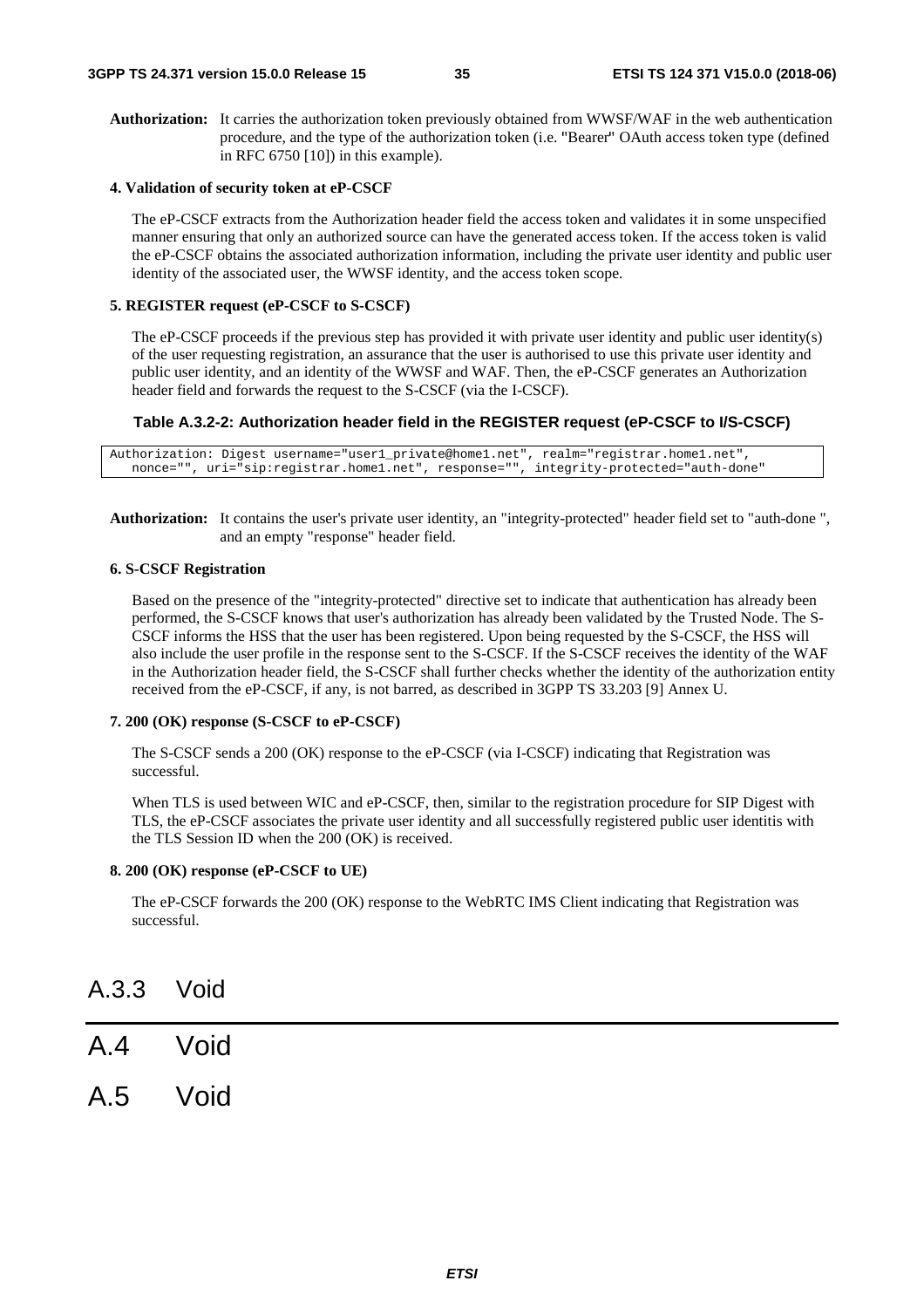## Annex B (informative): Change history

| <b>Change history</b> |           |                        |           |           |                                                                 |       |               |
|-----------------------|-----------|------------------------|-----------|-----------|-----------------------------------------------------------------|-------|---------------|
| Date                  | TSG#      | <b>TSG Doc.</b>        | <b>CR</b> |           | <b>Rev Subject/Comment</b>                                      | Old   | <b>New</b>    |
| 2014-04               | CT1#86bis | C1-141590<br>C1-141591 |           |           | Initial version                                                 |       | 0.1.0         |
| 2014-05               | CT1#87    | C1-142082              |           |           | This version contains the changes of agreed CRs at CT1#87       |       | 0.2.0         |
|                       |           | C1-142326              |           |           |                                                                 |       |               |
|                       |           | C1-142327              |           |           |                                                                 |       |               |
|                       |           | C1-142328              |           |           |                                                                 |       |               |
|                       |           | C1-142408              |           |           |                                                                 |       |               |
|                       |           | C1-142409              |           |           |                                                                 |       |               |
|                       |           | C1-142433              |           |           |                                                                 |       |               |
|                       |           | C1-142435              |           |           |                                                                 |       |               |
|                       |           | C1-142523              |           |           |                                                                 |       |               |
| 2014-07               | CT1#88    | C1-142859              |           |           | This version contains the changes of agreed CRs at CT1#88       |       | 0.3.0         |
|                       |           | C1-142861              |           |           |                                                                 |       |               |
|                       |           | C1-142863              |           |           |                                                                 |       |               |
|                       |           | C1-143208              |           |           |                                                                 |       |               |
|                       |           | C1-143209              |           |           |                                                                 |       |               |
|                       |           | C1-143210              |           |           |                                                                 |       |               |
|                       |           | C1-143211              |           |           |                                                                 |       |               |
|                       |           | C1-143213              |           |           |                                                                 |       |               |
|                       |           | C1-143220<br>C1-143279 |           |           |                                                                 |       |               |
|                       |           | C1-143280              |           |           |                                                                 |       |               |
|                       |           | C1-143281              |           |           |                                                                 |       |               |
|                       |           | C1-143328              |           |           |                                                                 |       |               |
|                       |           | C1-143330              |           |           |                                                                 |       |               |
|                       |           | C <sub>1</sub> -143332 |           |           |                                                                 |       |               |
|                       |           | C1-143377              |           |           |                                                                 |       |               |
|                       |           | C1-143378              |           |           |                                                                 |       |               |
| 2014-09               | CT-65     | CP-140627              |           |           | Version 1.0.0 presented for information at CT plenary           | 0.3.0 | 1.0.0         |
| 2014-10               | CT1#88bis | C1-144087              |           |           | This version contains the changes of agreed CRs at CT1#88bis    | 1.0.0 | 1.1.0         |
|                       |           | C1-144094              |           |           |                                                                 |       |               |
|                       |           | C1-144187              |           |           |                                                                 |       |               |
|                       |           | C1-144190              |           |           |                                                                 |       |               |
|                       |           | C1-144227              |           |           |                                                                 |       |               |
|                       |           | C1-144258              |           |           |                                                                 |       |               |
|                       |           | C1-144272              |           |           |                                                                 |       |               |
|                       |           | C1-144273              |           |           |                                                                 |       |               |
|                       |           |                        |           |           |                                                                 |       |               |
| 2014-11               | CT1#89    | C1-144313              |           |           | This version contains the changes of agreed CRs at CT1#89       | 1.1.0 | 1.2.0         |
|                       |           | C1-144894              |           |           |                                                                 |       |               |
|                       |           | C1-144915<br>C1-144916 |           |           |                                                                 |       |               |
|                       |           | C1-144917              |           |           |                                                                 |       |               |
|                       |           | C1-144993              |           |           |                                                                 |       |               |
|                       |           | C1-144994              |           |           |                                                                 |       |               |
| 2014-12               | CT-66     | CP-140808              |           |           | Version 2.0.0 presented for approval at CT plenary              | 1.2.0 | 2.0.0         |
| 2014-12               | CT-66     | CP-140990              |           |           | Version 2.1.0 after approval and integration of CR in CP-141004 | 2.0.0 | 2.1.0         |
| 2014-12               | CT-66     |                        |           |           | Version 12.0.0 after approval at CT plenary                     | 2.1.0 | 12.0.0        |
| 2015-03               | CT-67     | CP-150072 0001         |           | $\vert$ 1 | IMS WebRTC reference updates                                    |       | 12.0.0 12.1.0 |
| 2015-03               | CT-67     | CP-150072 0003 3       |           |           | Codec support in IMS-WebRTC                                     |       | 12.0.0 12.1.0 |
| 2015-06               | CT-68     | CP-150317 0004 2       |           |           | WebRTC codec when using EPC via WLAN IP-CAN and fixed           |       | 12.1.0 12.2.0 |
|                       |           |                        |           |           | access                                                          |       |               |
| $2015 - 06$           | CT-68     | CP-150317 0005 1       |           |           | Data channel usage                                              |       | 12.1.0 12.2.0 |
| 2015-06               | CT-68     | CP-150317 0006 2       |           |           | Contents of To and From headers for WIC registration based on   |       | 12.1.0 12.2.0 |
|                       |           |                        |           |           | web-authentication                                              |       |               |
| 2015-06               | CT-68     | CP-150317 0007 2       |           |           | Coordination between the IMS Provider and WWSF Provider on      |       | 12.1.0 12.2.0 |
|                       |           |                        |           |           | lifetime of the REGISTER.                                       |       |               |
| 2015-06               | CT-68     | CP-150317 0008 1       |           |           | Clarification about when eP-CSCF obtains the WAF identity and   |       | 12.1.0 12.2.0 |
|                       |           |                        |           |           | some editorial corrections                                      |       |               |
| 2015-06               | CT-68     | CP-150317 0011         |           |           | W2 using SIP Digest credentials                                 |       | 12.1.0 12.2.0 |
| 2015-06               | $CT-68$   | CP-150317 0012 1       |           |           | Update reference version of gateways draft                      |       | 12.1.0 12.2.0 |
| 2015-06               | CT-68     | CP-150317 0013 1       |           |           | 380 handling for eP-CSCF and WIC                                |       | 12.1.0 12.2.0 |
|                       |           |                        |           |           |                                                                 |       |               |
| 2015-06               | CT-68     | CP-150317 0014 1       |           |           | eIMS-AGW to be documented                                       |       | 12.1.0 12.2.0 |
| 2015-06               | CT-68     | CP-150328 0010         |           |           | <b>Editorial corrections</b>                                    |       | 12.2.0 13.0.0 |
| 2015-09               | CT-69     | CP-150518 0016         |           |           | WebRTC codec in IP-CANs other than EPS IP-CAN, GPRS IP-         |       | 13.0.0 13.1.0 |
|                       |           | CP-150518 0019         |           |           | CAN, EPC via WLAN IP-CAN, and xDSL, Fiber or Ethernet IP-CAN    |       |               |
| 2015-09               | CT-69     |                        |           |           | SDP usage for WebRTC                                            |       | 13.0.0 13.1.0 |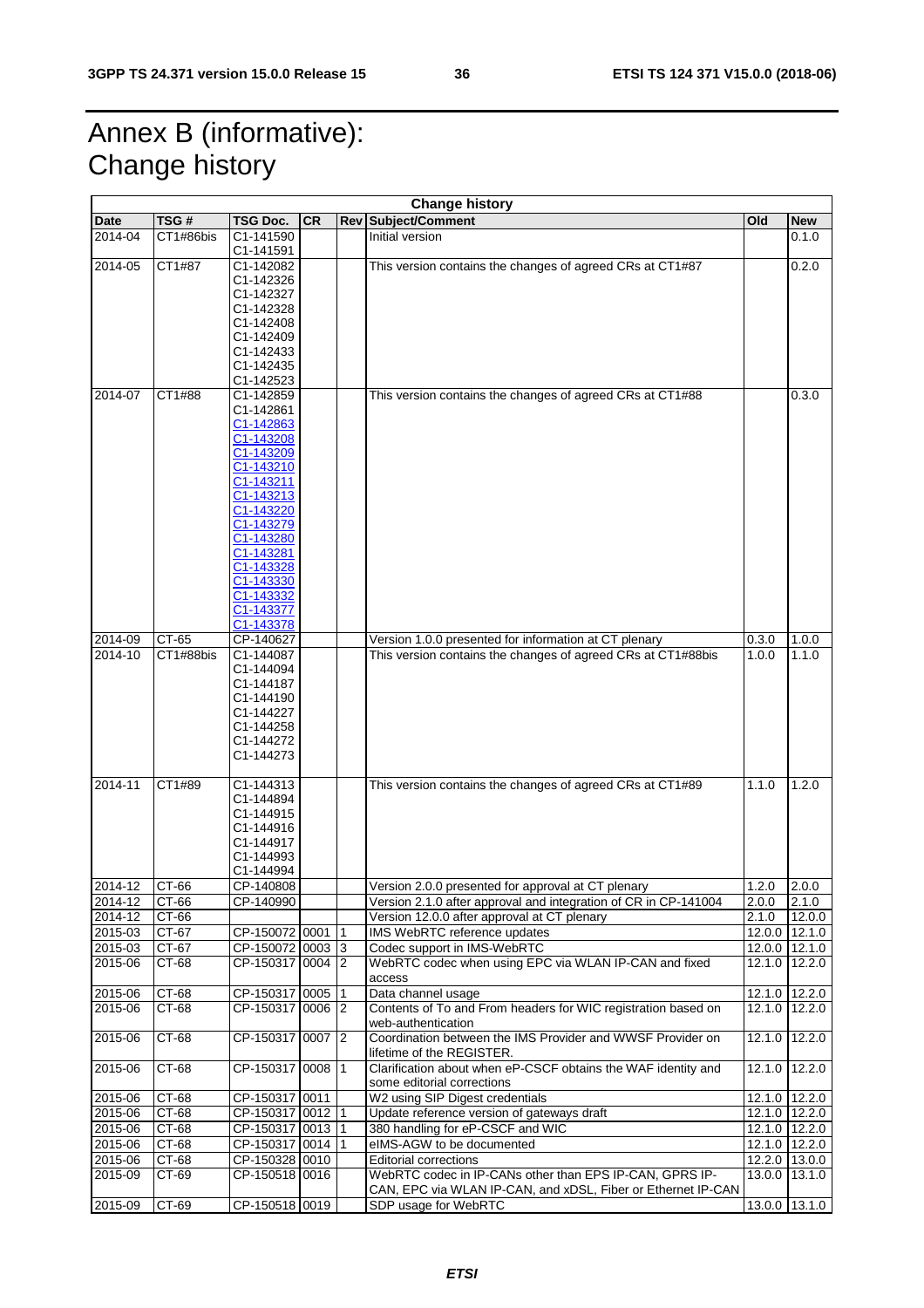| 2015-09     | CT-69          | CP-150518 0021 3 |           |              |                | UE undetected emergency call                                   |               | 13.0.0 13.1.0         |
|-------------|----------------|------------------|-----------|--------------|----------------|----------------------------------------------------------------|---------------|-----------------------|
| 2015-12     | CT-70          | CP-150712 0022 1 |           |              |                | Media Plane Optimization procedures                            |               | 13.1.0 13.2.0         |
| 2015-12     | CT-70          | CP-150693 0024 1 |           |              | identities     | JSON Web Token Claims for transport of WAF and WWSF            | 13.1.0        | 13.2.0                |
| 2015-12     | CT-70          | CP-150693 0026   |           |              | freshness)     | Reference update: RFC 7675 (draft-ietf-rtcweb-stun-consent-    | 13.1.0        | 13.2.0                |
| 2015-12     | CT-70          | CP-150693 0028   |           |              |                | Reference update: draft-ietf-mmusic-sdp-bundle-negotiation     | 13.1.0 13.2.0 |                       |
| 2015-12     | CT-70          | CP-150693 0030 1 |           |              |                | Reference update: draft-yusef-sipcore-sip-oauth                |               | 13.1.0 13.2.0         |
| 2015-12     | CT-70          | CP-150693 0032   |           | 1            |                | Reference update: draft-ietf-mmusic-sctp-sdp                   |               | 13.1.0 13.2.0         |
| $2015 - 12$ | CT-70          | CP-150693 0034   |           | 1            |                | Reference update: draft-ietf-mmusic-proto-iana-registration    |               | 13.1.0 13.2.0         |
| 2015-12     | CT-70          | CP-150693 0036   |           |              |                | Reference update: draft-ietf-tsvwg-sctp-dtls-encaps            |               | 13.1.0 13.2.0         |
| 2015-12     | CT-70          | CP-150693 0038   |           |              |                | Reference update: draft-ietf-rtcweb-overview                   |               | 13.1.0 13.2.0         |
| 2015-12     | $CT-70$        | CP-150693 0040   |           |              |                | Reference update: draft-ietf-rtcweb-gateways                   |               | 13.1.0 13.2.0         |
| 2015-12     | $CT-70$        | CP-150712 0042   |           | $\mathbf{1}$ |                | Negotiation of contents of data channels (MSRP)                |               | 13.1.0 13.2.0         |
| 2016-03     | CT-71          | CP-160074 0043   |           |              |                | Update reference for draft-ietf-mmusic-msrp-usage-data-channel | 13.2.0        | 13.3.0                |
| 2016-03     | CT-71          | CP-160074 0044   |           |              |                | Update reference for draft-ietf-mmusic-data-channel-sdpneg     | 13.2.0        | 13.3.0                |
| 2016-06     | CT-72          | CP-160301 0046 2 |           |              |                | References update                                              |               | 13.3.0 13.4.0         |
| 2016-06     | CT-72          | CP-160332 0050   |           | $\mathbf{1}$ |                | Mandatory support of RTP/RTCP multiplexing                     | 13.4.0        | 14.0.0                |
|             |                |                  |           |              |                | <b>Change history</b>                                          |               |                       |
| <b>Date</b> | <b>Meeting</b> | <b>TDoc</b>      | <b>CR</b> | Rev          | Cat            | Subject/Comment                                                |               | <b>New</b><br>version |
| 2016-09     | CT#73          | CP-160518        | 0051      | 1            | F              | Transport of T.140 and BFCP within data channels               |               | 14.1.0                |
| 2016-09     | CT#73          | CP-160518        | 0052      | 1            | F              | Corrections of rtcp-mux procedures                             |               | 14.1.0                |
| 2016-09     | CT#73          | CP-160518        | 0053      | $\mathbf{1}$ | F              | Reference update draft-ietf-mmusic-mux-exclusive 24.371        |               | 14.1.0                |
| 2016-12     | CT#74          | CP-160728        | 0057      |              | A              | WebRTC data channel corrections                                |               | 14.2.0                |
| $2016 - 12$ | CT#74          | CP-160728        | 0059      | 1            | A              | WebRTC Media plane optimization corrections                    |               | 14.2.0                |
| $2016 - 12$ | CT#74          | CP-160752        | 0060      | $\mathbf{1}$ | F              | ICE to negotiate TCP transport of WebRTC data channel          |               | 14.2.0                |
| 2016-12     | <b>CT#74</b>   | CP-160752        | 0061      | 4            | B              | WebRTC Media plane optimization with DTLS termination          |               | 14.2.0                |
| 2017-03     | CT#75          | CP-170113        | 0063      | $\mathbf{1}$ | $\overline{A}$ | RFC 4572 obsoleted by draft-ietf-mmusic-4572-update            |               | 14.3.0                |
| 2017-03     | CT#75          | CP-170137        | 0064      |              | F              | Reference update: RFC 8035                                     |               | 14.3.0                |
| 2017-03     | CT#75          | CP-170112        | 0066      | 1            | A              | Reference update for draft-ietf-mmusic-data-channel-sdpneg     |               | 14.3.0                |
| 2017-03     | CT#75          | CP-170112        | 0068      | 1            | A              | Reference update for draft-ietf-mmusic-msrp-usage-data-channel |               | 14.3.0                |
| 2017-06     | CT#76          | CP-171061        | 0070      | 3            | A              | Reference on data-channel-sdpneg update                        |               | 14.4.0                |
| 2017-06     | CT#76          | CP-171057        | 0073      | 3            | A              | References on webrtc-overview and sctp-sdp update              |               | 14.4.0                |
| 2017-06     | CT#76          | CP-171093        | 0074      | 3            | F              | rtcp-mux-only usage correction                                 |               | 14.4.0                |
| 2017-06     | CT#76          | CP-171064        | 0076      |              | A              | Reference update: RFC 8122                                     |               | 14.4.0                |
| 2017-06     | CT#76          | CP-171076        | 0077      |              | $\overline{F}$ | Name of SDP "dtls-id" attribute changed                        |               | 14.4.0                |
| 2017-06     | CT#76          | CP-171057        | 0080      | 1            | A              | Removing references to draft-ietf-rtcweb-gateways.             |               | 14.4.0                |
| 2017-09     | CT#77          | CP-172085        | 0083      |              | A              | Reference update: draft-ietf-sipcore-sip-authn                 |               | 14.5.0                |
| 2018-03     | CT#79          | CP-180058        | 0086      |              | Α              | Reference update: RFC 8261                                     |               | 14.6.0                |
| 2018-03     | CT#79          | CP-180066        | 0087      | 1            | F              | Removal of IETF draft for transport BFCP within data channels  |               | 14.6.0                |
|             |                |                  |           |              |                |                                                                |               |                       |
| 2018-06     | SA#80          |                  |           |              |                | Update to Rel-15 version (MCC)                                 |               | 15.0.0                |